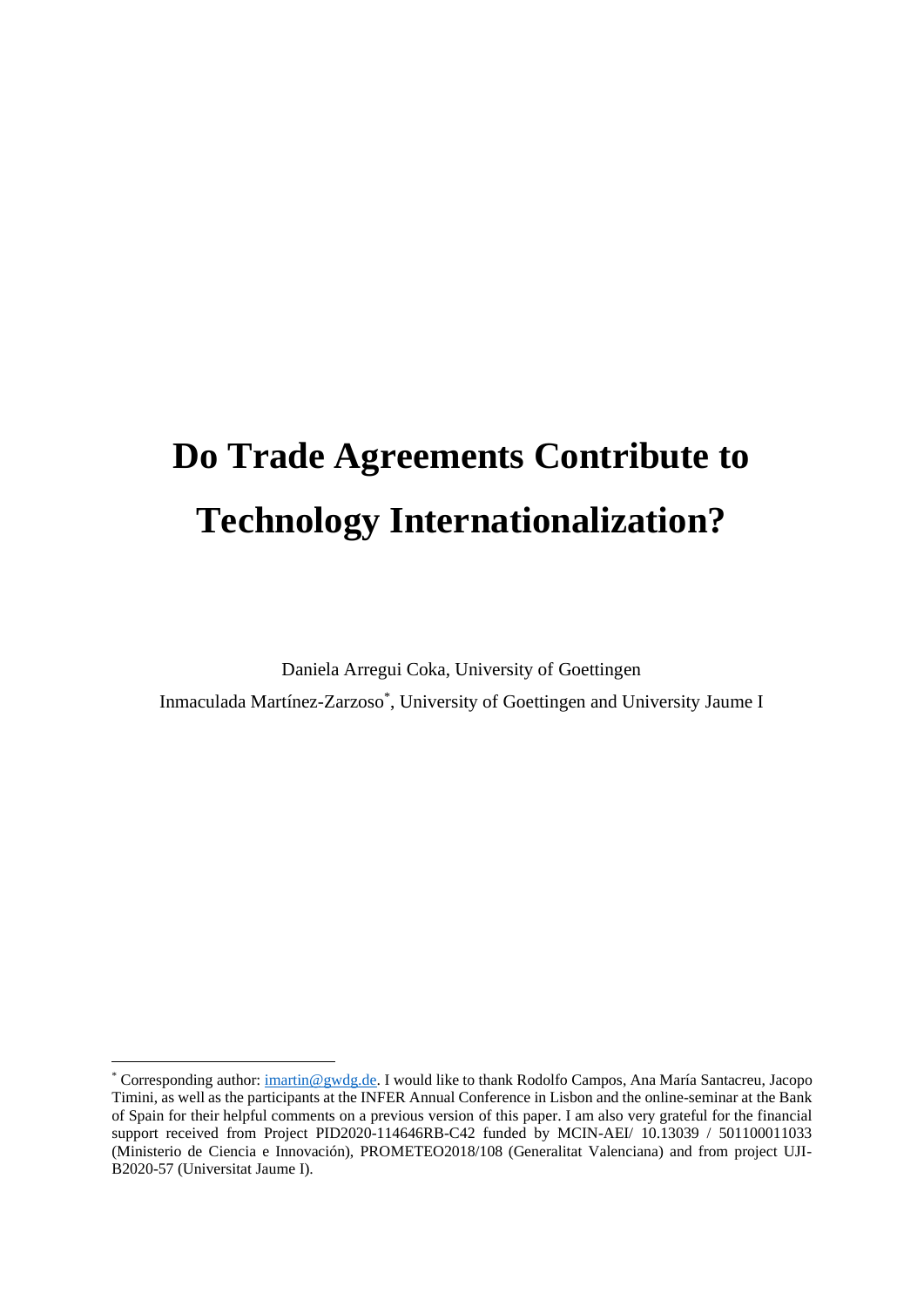## **Do Trade Agreements Contribute to Technology Internationalization?**

### **Abstract**

This paper investigates the effect of free trade agreements (FTAs) on technology internationalization. We estimate the effect of FTAs on domestic ownership of foreign inventions with a gravity model using a panel of 6,480 country pairs of high and middle-income countries for the period 1980-2015. The main results indicate that FTAs lead to a significant increase in technology internationalization, especially when the FTAs cover trade in goods and services. This effect increases over time considering the implementation period subsequent to the ratification and depends on the policy scope of the FTA and the economic distance between trading partners. Moreover, countries that are geographically and institutionally closer exchange more knowledge and technology and provisions on intellectual property rights add to the positive effect.

**Keywords:** Technology internationalization, trade agreements, knowledge flows, international technology transfers, gravity model, IPR.

**JEL Codes:** F13; O24; O31; O3

### **1. Introduction**

Since the emergence of global value chains (GVC) at the end of the  $20<sup>th</sup>$  century, innovation activities have been increasingly organized at an international level (Guellec & van Pottelsberghe de la Potterie, 2001; Picci, 2010; Baldwin, 2013). With the information technology revolution of the 1980s, decreasing communication costs led firms not only to reallocate their production lines abroad but also to seek technological resources beyond their national borders. Through this process of technology internationalization, firms have been able to exploit cost differentials, gain access to more advanced technology, and benefit from larger pools of knowledge (Lewin et al., 2009; Baldwin, 2013; World Bank, 2017).

From an aggregate perspective, this has resulted in international technology transfers (ITTs) as countries import and export ideas, expertise, and knowledge to overcome their own deficiencies and exploit their technological comparative advantage (Bathelt et al., 2004). This exchange of knowledge intensified even more drastically after the outbreak of Covid-19 in 2020, with the sharp increase in international collaborations and data sharing that emerged to obtain vaccines at speed time.

Literature from the field of international business and management has extensively studied firms' decisions to offshore their innovation activities to different geographical locations (see, for example, Gassmann & von Zedtwitz, 2002; Buckley & Ghauri, 2004; Demirbag & Glaister, 2010; Hsu et al., 2015). However, less attention has been paid to the aggregate patterns of technology internationalization that arise from firms' decisions to search for technology and innovation abroad. Using patent statistics, Guellec and van Pottelsberghe de la Potterie (2001) introduced the first aggregate indicators of technology internationalization to the literature,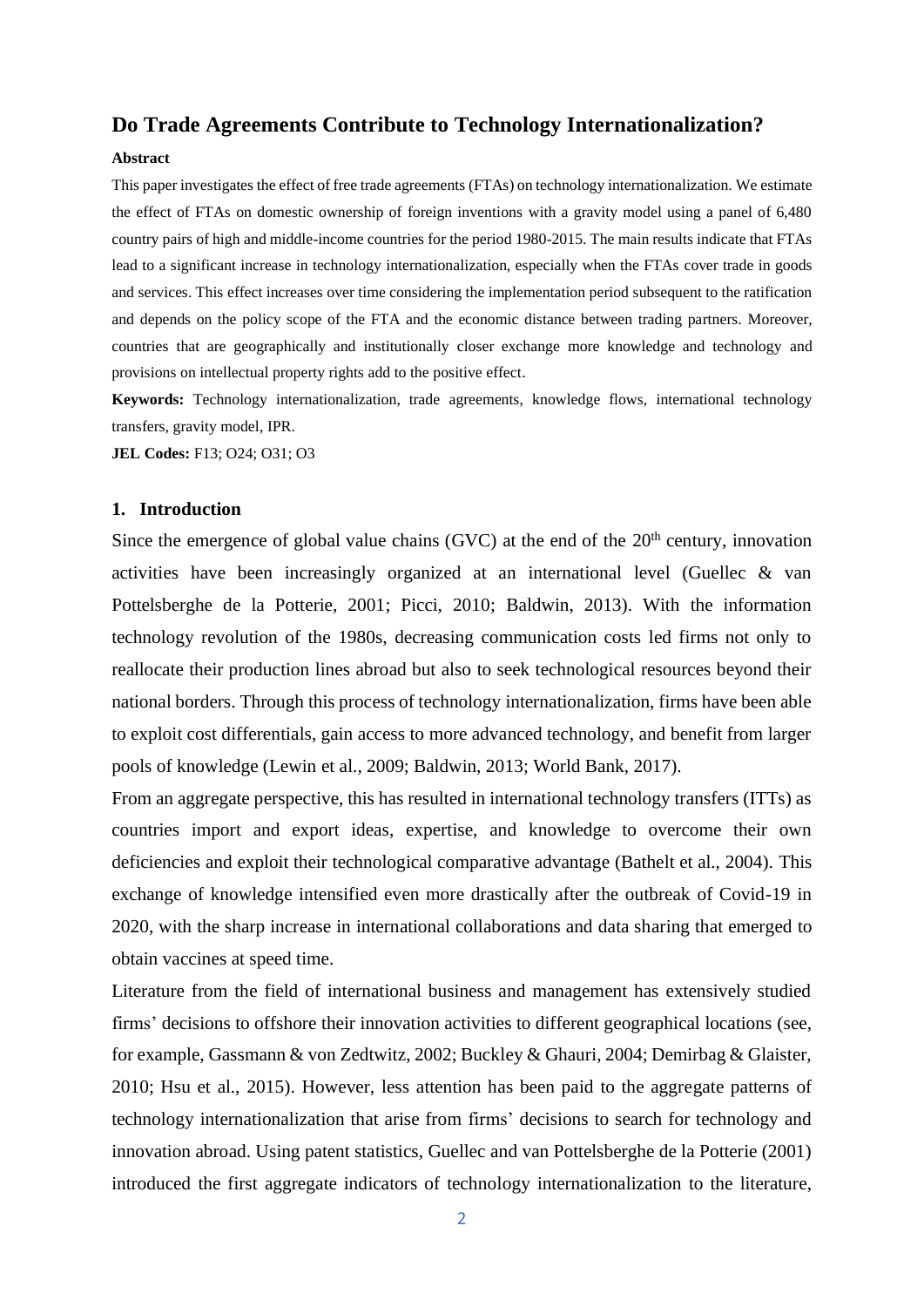considering the different dimensions of cross-border ownership of inventions or international co-inventions. Building on these indicators, Picci (2010), Montobbio and Sterzi (2013), and De Prato and Nepelski (2014) provided evidence of the different factors that lead to technology internationalization between specific countries; most prominent among them were intellectual property rights and geographical and institutional distance. The results were mixed for other potential factors, such as trade, FDI and EU membership.

The present paper contributes to this strand of the literature by estimating the effect of free trade agreements (FTAs) on technology internationalization for a global sample of countries. Rather than considering trade or FDI flows, the focus is on membership in an FTA that may or may not contain technology provisions as the target variable. In this regard, our paper is closely related to Santacreu (2022), who investigates the effect of FTAs on international licensing, another important aspect of technology internationalization and to Jinji (2019), that focus on the determinants of patent citations across countries and also considers ratification of FTAs as one of the determinants. We add to this emerging literature the use of cross-country patenting applications and co-patenting as the main outcome variables.

This research also builds on a recent strand of literature that studies the effect of technologyrelated content of FTAs on the international exchange of goods (Maskus and Ridley, 2016; Campi and Dueñas, 2019; Martínez-Zarzoso and Chelala, 2021; LaBelle and Santacreu, 2021; Erixon et al., 2022). We borrow from it the classification of technology provisions into distinct categories and the consideration of heterogeneous effects of FTAs ratification by the level of development of the countries involved in the process of technology internationalization.

Over the years, the scope of FTAs has grown, going from mere trade liberalization to a vast range of policy areas that include the environment, the labour market, as well as investment and technology transfers (Dür et al., 2014; Hofmann et al., 2017). The empirical literature has shown that the content of trade agreements fosters ITTs through bilateral trade of goods with different technological intensities (Maskus and Ridley, 2016; Campi and Dueñas, 2019; Martínez-Zarzoso and Chelala, 2021; Erixon, 2022). These results have been heterogeneous depending on the economic level of the trading partners, the specific provisions included in an agreement and the technological intensity of the traded goods. However, the impact of the content of trade agreements on technology internationalization remains, to the best of our knowledge, understudied.

We attempt to bridge this gap in the literature by estimating a gravity model of technology internationalization using a panel of 6,480 country pairs of high and middle-income countries from 1980-2015. Patent statistics of foreign inventions owned by domestic firms are taken as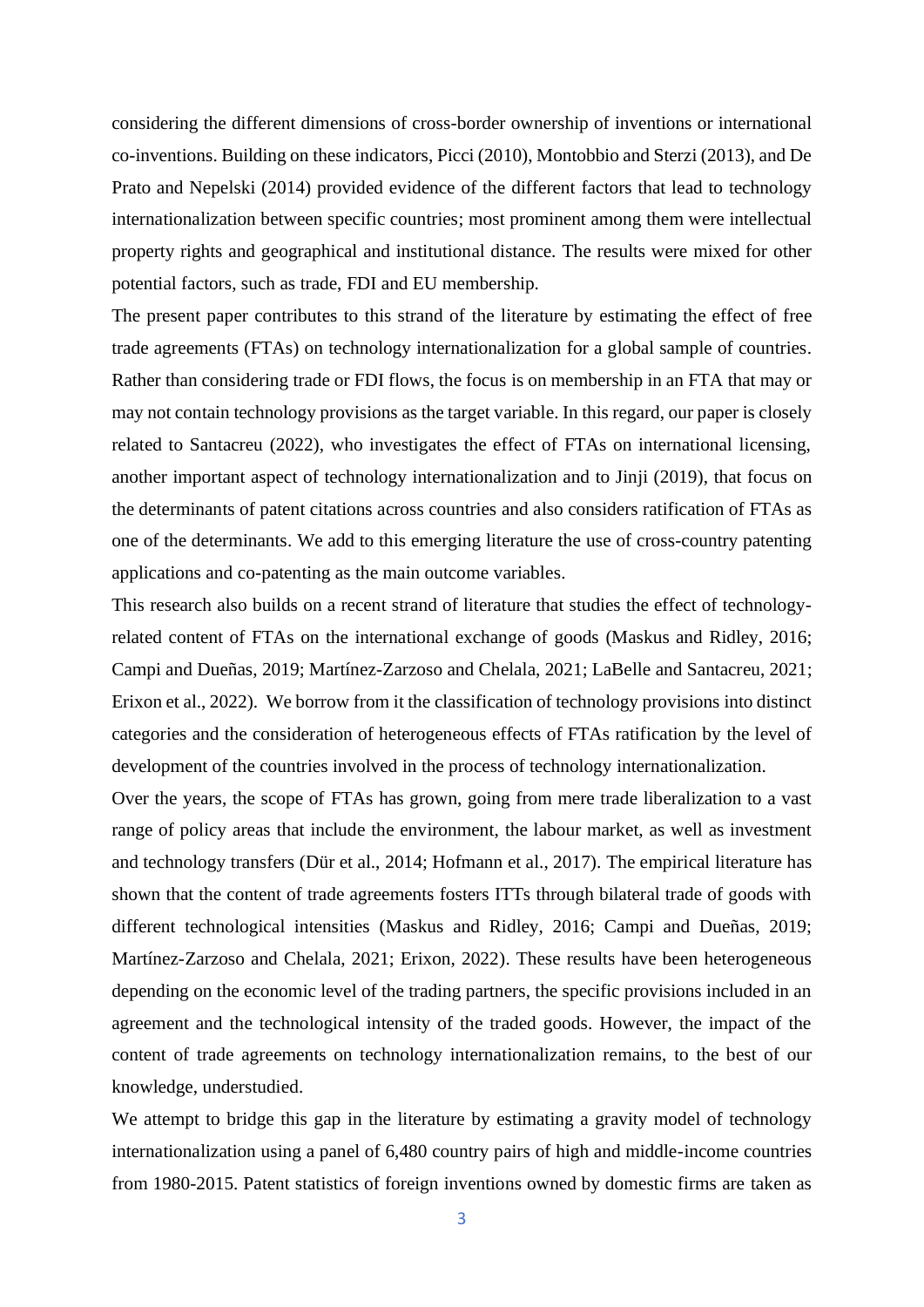a proxy for technology internationalization. Employing the Poisson Pseudo Maximum Likelihood (PPML) estimator, we estimate the effect of FTAs, their technology-related content, as well as geographical and institutional distance on the likelihood of a country owning new technologies created in another country. Methodologically, we estimate a theoretically grounded gravity model that includes proxies for the so-called multilateral resistance terms, which considers not only cross-patenting within a given pair of countries but also between a country and all its potential "technology" partners in the estimation.

The main results are twofold. First, the results indicate that FTAs have an economic and informational effect on firms' technology internationalization decisions. The first effect relates to the increase in economic interaction between trading partners after trade liberalization, which raises the likelihood of technology internationalization between countries. The second effect, in contrast, refers to a policy commitment that creates incentives for firms to internationalize their technological activities with the other member states of the agreement. Specifically, the main estimation results show that trade agreements lead to a significant increase in the technology internationalization of firms. This effect increases over time, considering the period of implementation and enforcement subsequent to the ratification of an agreement. However, the effect of FTAs on technology internationalization depends on the policy scope of the agreement and the economic distance between trading partners. Second, the results also show that geographically and institutionally closer countries exchange more technology and knowledge. This can be explained by the decreasing costs of communication and coordination associated with geographical and institutional proximity.

In addition to the new insights about the effect of FTAs on ITTs, this paper also contributes to the literature with a discussion about the theoretical framework for the analysis of technology internationalization at the aggregate level, which highlights the economic relevance of this trend.

The remainder of the paper is structured as follows. Section 2 offers a literature review of selected related studies on which the empirical analysis of this paper is built. Section 3 provides the theoretical background of this study, presents the different estimation methods and introduces the data. Section 4 details the main results from the empirical analysis of technology internationalization, and Section 5 presents a series of robustness checks that help validate the results. Finally, Section 6 offers the concluding remarks and a brief discussion about the policy implications.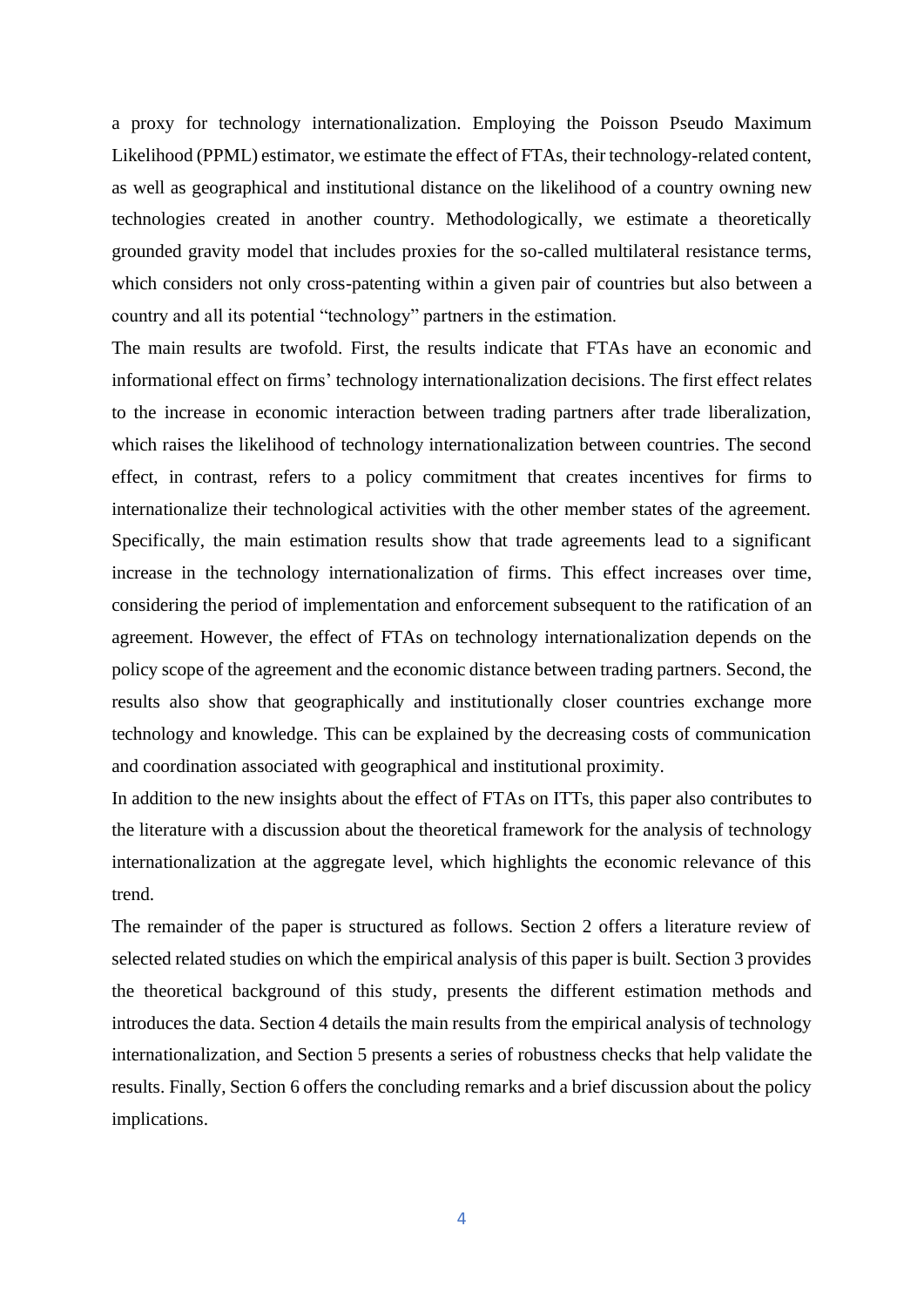### **2. Literature review**

Technology internationalization refers to a process of innovation that is organized in different geographical locations (Guellec & van Pottelsberghe de la Potterie, 2001; Picci, 2010). It may involve, for example, geographically scattered innovation activities of firms, the use of foreign technology by national companies or international collaborations in R&D. Therefore, at the core of technology internationalization lies the exchange of knowledge and ideas across countries, resulting from firms' decisions to seek technology and innovation beyond their national borders. Against this background, understanding the influence of distance factors and, in particular, the content of FTAs on the propensity for knowledge flows across countries is linked to several branches of the literature.

On the one hand, several papers show that geographical and institutional distance act as barriers to knowledge flows since they impose constraints on the coordination and communication required in this process (Peri, 2005; Picci, 2010; Montobbio & Sterzi, 2013; De Prato & Nepelski, 2014; Jinji et al., 2019). This first strand of literature builds on the theoretical underpinnings of the gravity equation, which has been widely used in economics to analyze the determinants of bilateral trade flows. On the other hand, it also relates to literature that provides empirical evidence for the impact of technology-related content of FTAs on trade flows (Maskus & Ridley, 2016; Campi & Dueñas, 2019; Martínez-Zarzoso & Chelala, 2021, Santacreu, 2022). This second strand is based on the rationale that the content included in a trade agreement offers a policy commitment between the member states to incentivize companies to exchange technology-intensive goods with their trading partners (Büthe & Milner, 2008; Santacreu, 2022).

### *2.1 Barriers to knowledge flows*

Introduced in economics by Tinbergen (1962), the gravity equation –derived from the gravity law of physics– suggests that bilateral interactions increase proportionally to the economic size of the partners and decrease with the physical distance between them (Head & Mayer, 2014; Yotov et al., 2016). The gravity equation was popularized in economics during the late 1990s (Krugman, 1995; Leamer & Levinsohn, 1995) and early 2000s (Anderson & van Wincoop, 2003; Eaton & Kortum, 2001, 2002). Since then, this framework has been used as a "workhorse" for studying the determinants of bilateral trade (Head & Mayer, 2014), especially due to its theoretical underpinnings based on the work of Anderson (1979), Leamer and Levinsohn (1995), Eaton and Kortum (2002) and Anderson & van Wincoop (2003). Although the gravity equation has mainly been applied to the study of the determinants of bilateral trade, its use has been extended to the analysis of other types of bilateral flows, such as migration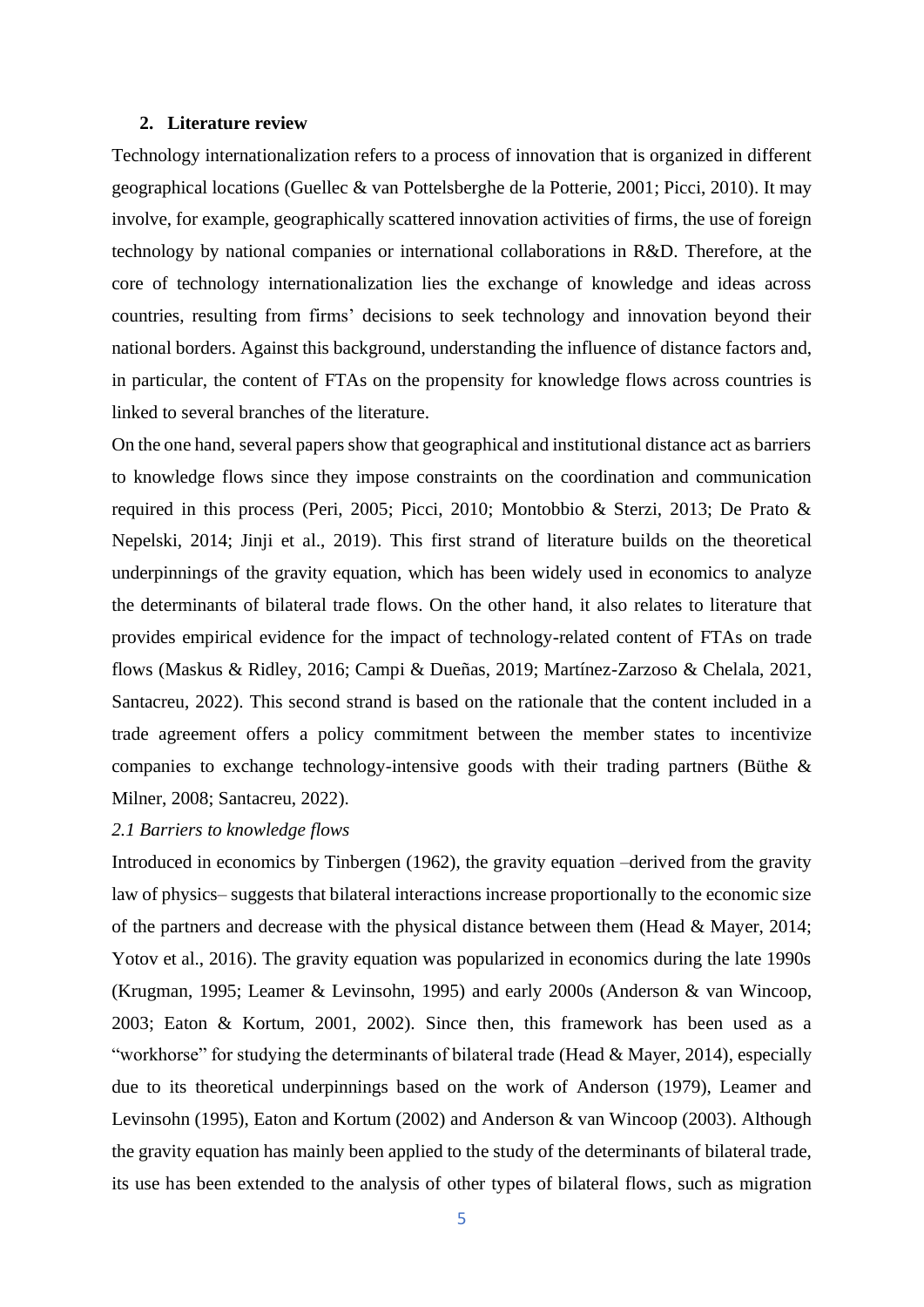(Bertoli & Moraga, 2013), equity holdings in international finance (Okawa & van Wincoop, 2012) and knowledge flows (Peri, 2005; Picci, 2010; Montobbio & Sterzi, 2013; De Prato & Nepelski, 2014; Jinji et al., 2019).

Focusing on knowledge flows, Peri (2005) builds a cross-sectional gravity-like equation to explain the propensity for bilateral knowledge flows between 1975 and 1996. The author uses data on patent citations for 147 subnational regions in western Europe and North America and includes different distance factors that can be beneficial or detrimental to the bilateral exchange of knowledge. These include geographical characteristics such as common borders for regions, sub-regions and countries, joint membership in a trade bloc, common language, measures of technological development of both the cited and citing region and country-specific fixed effects. The estimation results of the gravity-like equation through a maximum likelihood estimator indicate that geographical distance is detrimental to the exchange of knowledge measured by patent citations. Furthermore, the results show that language differences also represent a barrier to the cross-regional exchange of knowledge and that joint membership in a trade bloc does not significantly impact cross-regional knowledge flows. Similarly, Jinji et al. (2019) focus on the effect of FTAs on the propensity for bilateral knowledge flows measured by patent citations. The authors estimate the average effect of FTAs on knowledge flows, as well as the impact of deeper trade agreements (agreements covering a greater number of policy areas) on the exchange of knowledge. They constructed a panel of 11,666 pairs of citing and cited regions from a set of 114 countries/regions for the period 1991 and 2007. In addition to the targeted variables, the authors also include measures of geographical distance, the patent stock of each country, a measure of technological proximity and a set of country-specific fixed effects. Estimating the model with Ordinary Least Squares (OLS) and the PPML estimator indicates that trade agreements lead to a significant increase in the exchange of knowledge between member states. However, the effect of deeper trade agreements, proxied by their content of WTO-X provisions, is insignificant in the baseline estimations. Nonetheless, when the authors divide the set of selected countries according to the socio-economic concept of Global North and Global South, the estimations confirm the positive effect of FTAs on the exchange of knowledge, irrespective of the combination of countries. Furthermore, in contrast to the estimation of the entire sample, the results reveal that the inclusion of WTO-X provisions has an additional—but minimal—positive effect for North-South and South-South combinations of countries. This effect is higher for FTAs than for CUs.

In comparison to the previous studies, Picci (2010), Montobbio and Sterzi (2013) and De Prato and Nepelski (2014) use the gravity equation to study the determinants of knowledge flows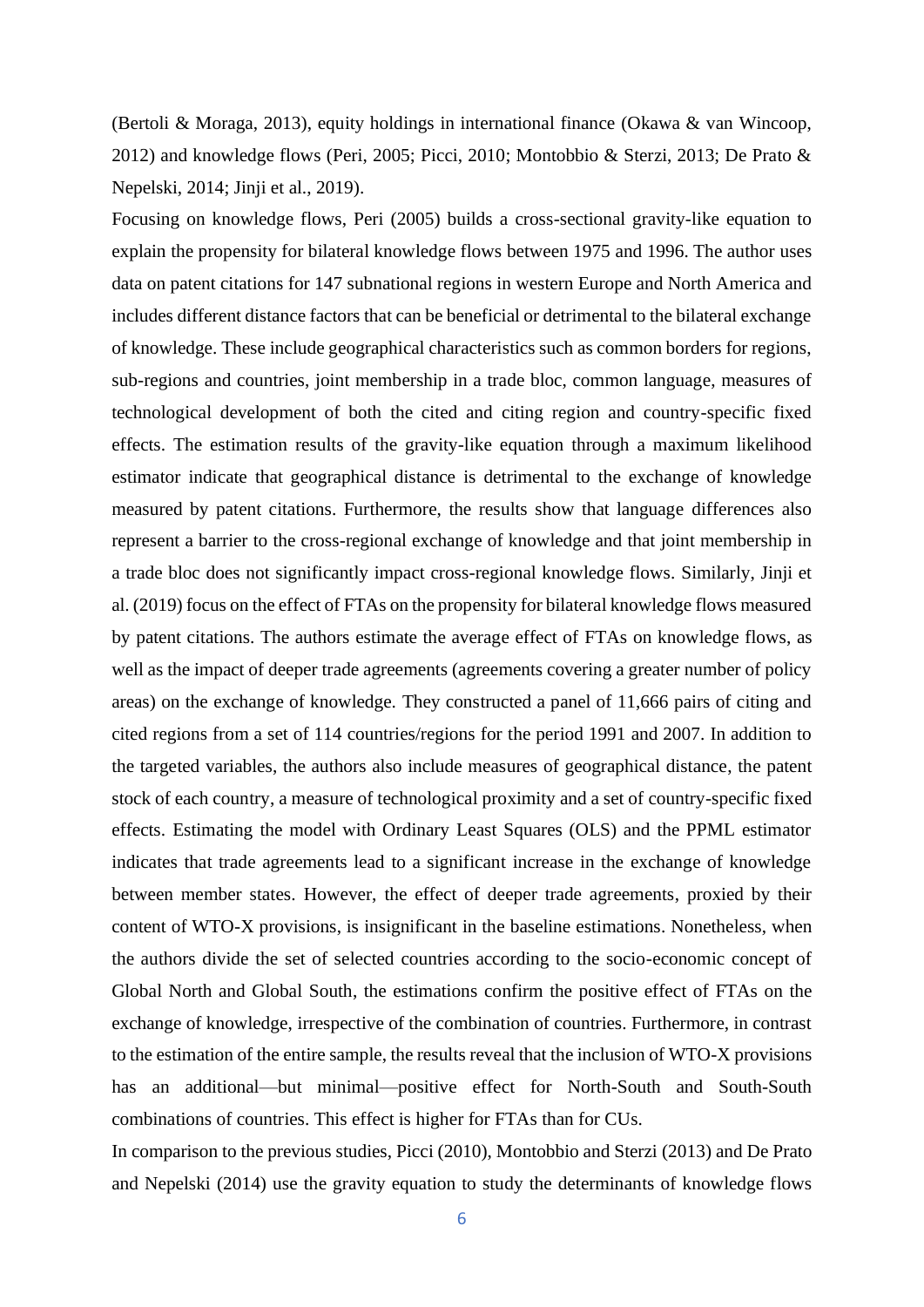resulting from the internationalization of technology activities of firms. Using a panel of 42 countries from 1995 and 2005, Picci (2010) estimates a gravity equation of three dimensions of technology internationalization: cross-border ownership, co-ownership and co-inventions. These indicators are constructed with information about the residency of the owner(s) and inventor(s) of a patent, mapping the specific geographical location of each party. The factors included in the gravity equation are the total patent portfolio of a country, geographical characteristics such as distance between and contiguity of two countries, common language, two dummies that reflect membership in the European Union (EU) and the Euro Area (EA) and a measure of technological proximity. Applying the OLS and the PPML estimators, the author shows that technology internationalization decreases with geographical distance and is positively influenced by the presence of a common border and a common language, irrespective of the form of internationalization. Furthermore, the entry into force of the EU and EA had a positive effect on the degree of cooperation between countries.

With a narrower scope, Montobbio and Sterzi (2013) choose to focus only on the determinants of co-inventions—new technologies that have been created by inventors of at least two different countries—between developed and emerging countries. To this end, the authors use data from the USPTO<sup>1</sup> for eleven developing countries and seven advanced economies from 1990-2004. In addition to the frequently-used measures of geographical distance, the authors also consider differences in time zones as possible barriers to knowledge flows, arguing that they might impose constraints on firms' ability to coordinate and communicate with foreign co-inventors. The authors also include the total stock of patents and the size of the labour force in their model and consider the effect of intellectual property rights (IPR) on the extent of technology internationalization. They make the case that the strengthening of IPRs in emerging countries might increase the trust in the institutional accountability of these countries. This, in turn, could create incentives for inventors of developed economies to seek more collaborations in emerging countries, hence the relevance of this factor. Montobbio and Sterzi (2013) show, using the PPML estimator, that although geographical distance does not play a significant role in co-inventions, larger differences in time zones do. So too does cultural distance, as inventors who share a common language are more disposed to cooperate with foreign peers if they can communicate more easily. Regarding the strengthening of IPR regulations, the results indicate that the effect varies depending on the country group selected. The authors find a negative effect of IPRs for countries with higher initial levels of protection, that is, when national

<sup>&</sup>lt;sup>1</sup> USPTO refers to the United States Patent and Trademark Office.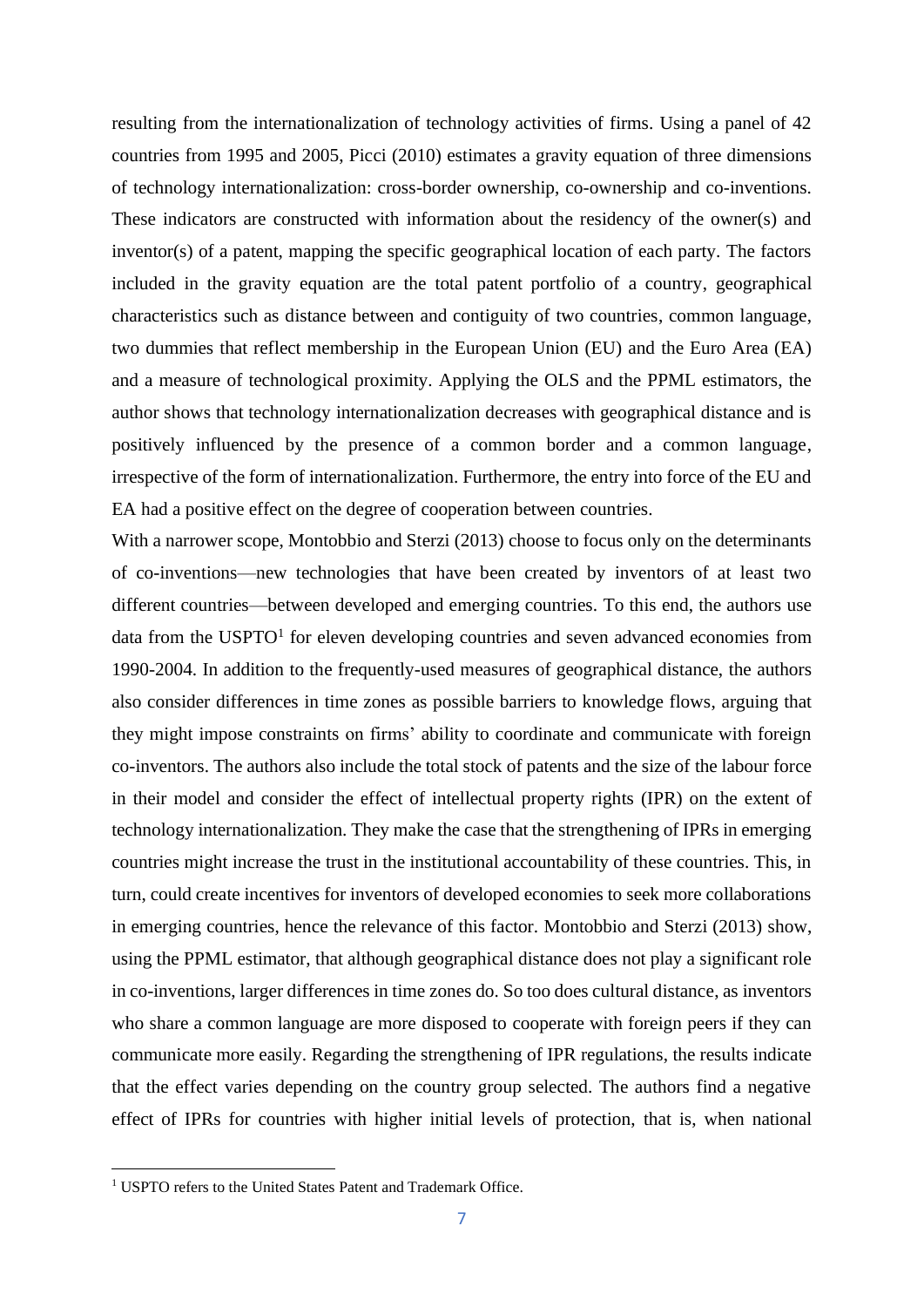regulations were in place previous to the agreement's implementation, while a positive effect is observed for countries with weaker initial property rights. Similarly, De Prato and Nepelski (2014) also focus on co-inventions. Using patent data from the PATSTAT database, the authors estimate a gravity model of co-inventions registered in 90 patent offices worldwide from 1990- 2007. This model includes measures of geographical and cultural distance, economic size, innovative potential and a measure of the position of a country in an innovation network. This last measure denotes the level of interlinkages between countries within an innovation network. Using the OLS estimator and a set of fixed effects, the authors find similar results to the previous studies. According to the estimation, geographical and cultural distance have a negative impact on the occurrence of co-inventions between countries. Furthermore, estimates for the position of a country in an innovation network indicate that the general degree of technology internationalization of a country (whether a country is at the centre of the innovation network) is a significant factor in its average number of co-inventions with other countries.

Finally, Santacreu (2022) focus on the dynamics of international technology licensing in the context of FTAs with technological provisions. She finds that FTAs with both technology and non-technology provisions positively affect bilateral royalty payments. She focuses on a sample of 41 countries from 1995 to 2012. To this literature, we add estimates of the effect of FTAs on technology internationalization using cross-country patent applications for a broader sample of countries, a more recent time frame and considering the scope of the trade agreements, focusing more specifically on technology-related provisions, as a new determining factor.

## *2.2 Technology content of trade agreements and their effects on trade*

Although there is no empirical research that explicitly addresses the effect of FTAs and their technology-related content on the internationalization of patenting activities to the best of our knowledge, some authors have studied these effects on bilateral trade, which is considered an indirect channel of international knowledge flows and is thus related to the focus of this paper (Maskus and Ridley, 2016; Campi and Dueñas, 2019; and Martínez-Zarzoso and Chelala, 2021; Erixon et al., 2022).

Maskus and Ridley (2016) investigate whether FTAs with IPR chapters that exceed the requirements of the TRIPS<sup>2</sup> agreement have an additional impact on aggregate trade volumes.

<sup>&</sup>lt;sup>2</sup> TRIPS refers to the agreement on Trade-Related Aspects of Intellectual Property Rights.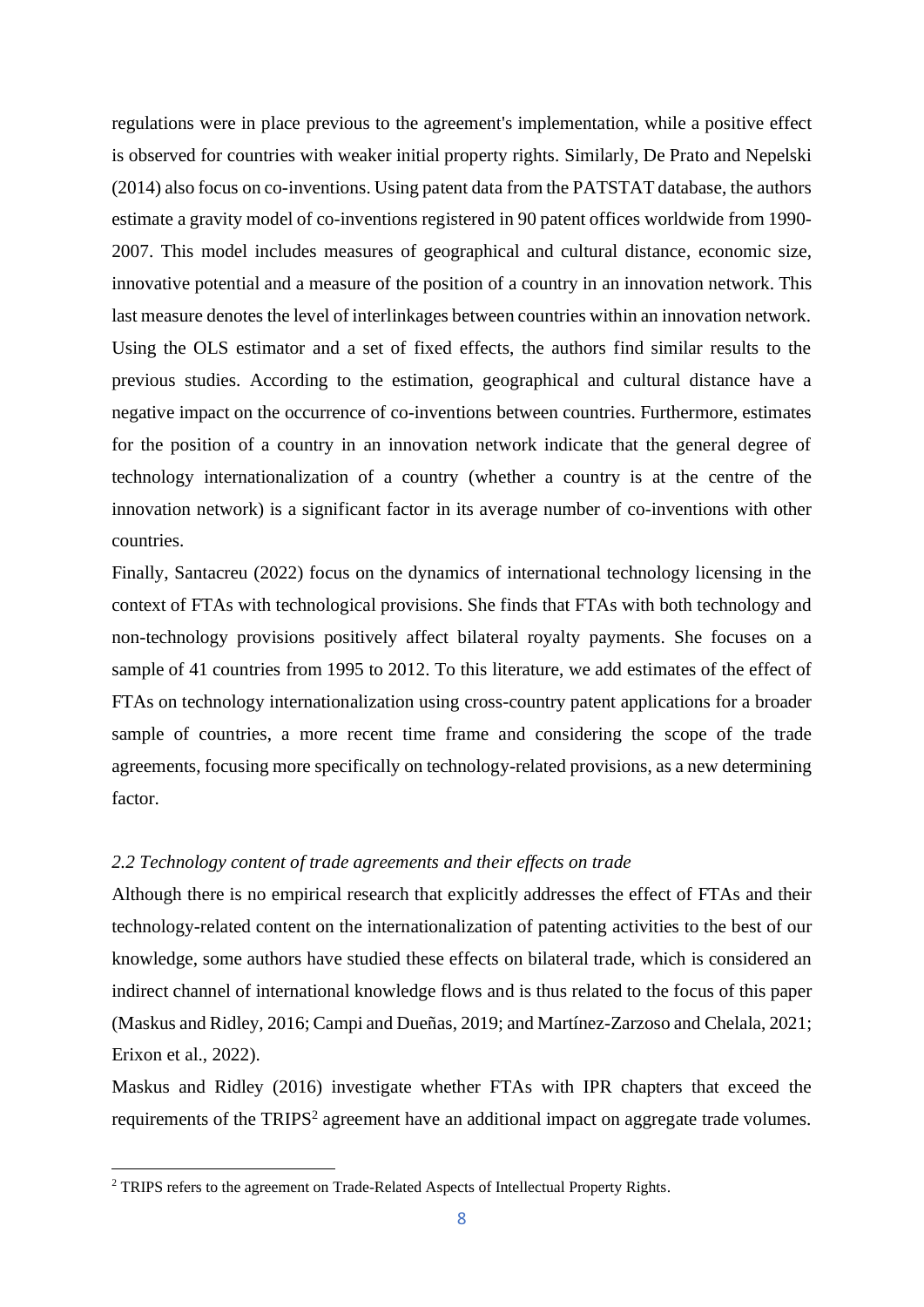The authors also identify whether the effect differs depending on the development level of a country and industry. To do so, the authors use a treatment-control econometric framework in which they compare the effect of IPR-related trade agreements on exports of IPR-intensive goods versus the exports of less IPR-intensive goods. They performed this analysis for high, middle and low-income countries involving 24 agreements in 1993, 2003 and 2013. Their empirical analysis shows that IPR-related trade agreements significantly affect aggregate trade in high-technology goods and that IPR-intensive exports from middle-income countries are highly responsive to FTAs that include chapters on IPR.

Campi and Dueñas (2019) build on this research and explore whether the signing of FTAs with IPR chapters impacts bilateral trade flows for a panel of 122 countries and the period 1995- 2013. The analysis is performed for low and high technology-intensive goods using matching econometrics and estimating a gravity equation.<sup>3</sup> The estimation results indicate that both types of FTAs (with and without IPR chapters) increase bilateral trade. Surprisingly, they show that FTAs without IPR chapters have a more pronounced effect than the other type of agreements. Indeed, when analyzing the implementation period following the entry into force of an agreement, the authors find that FTAs with IPR chapters have a higher effect over time than agreements without such provisions. Furthermore, the authors show that the effect of both types of FTAs depends on the development level of the signatory countries.

In comparison to the previous two studies, Martínez-Zarzoso and Chelala (2021) offer a broader perspective on the provisions included in trade agreements by differentiating the effect of several types of technology-related provisions according to a general intention to exchange technology and specific forms of cooperation. With this addition, the authors aim to measure the effect of FTAs depending on their technology-related content on exports of high, middle and low technology-intensity goods. To do so, the authors estimate a gravity model for 176 countries between 1995 and 2015, using the PPML estimator, finding heterogeneous results depending on the direction of trade, the economic distance of the trading partners and the type of technology content included in an agreement. According to the study's main results, FTAs that include one or more technology-related provisions generate a significantly higher trade volume than those without these provisions. Additionally, the authors find that FTAs between countries of the Global North and Global South have the greatest impact regarding trade in technology-intensive goods. More recently, Erixon et al. (2022) explored the link in EU FTAs

<sup>&</sup>lt;sup>3</sup> The gravity model is estimated using an OLS estimator and without time-variant multilateral resistance terms, which could bias the results.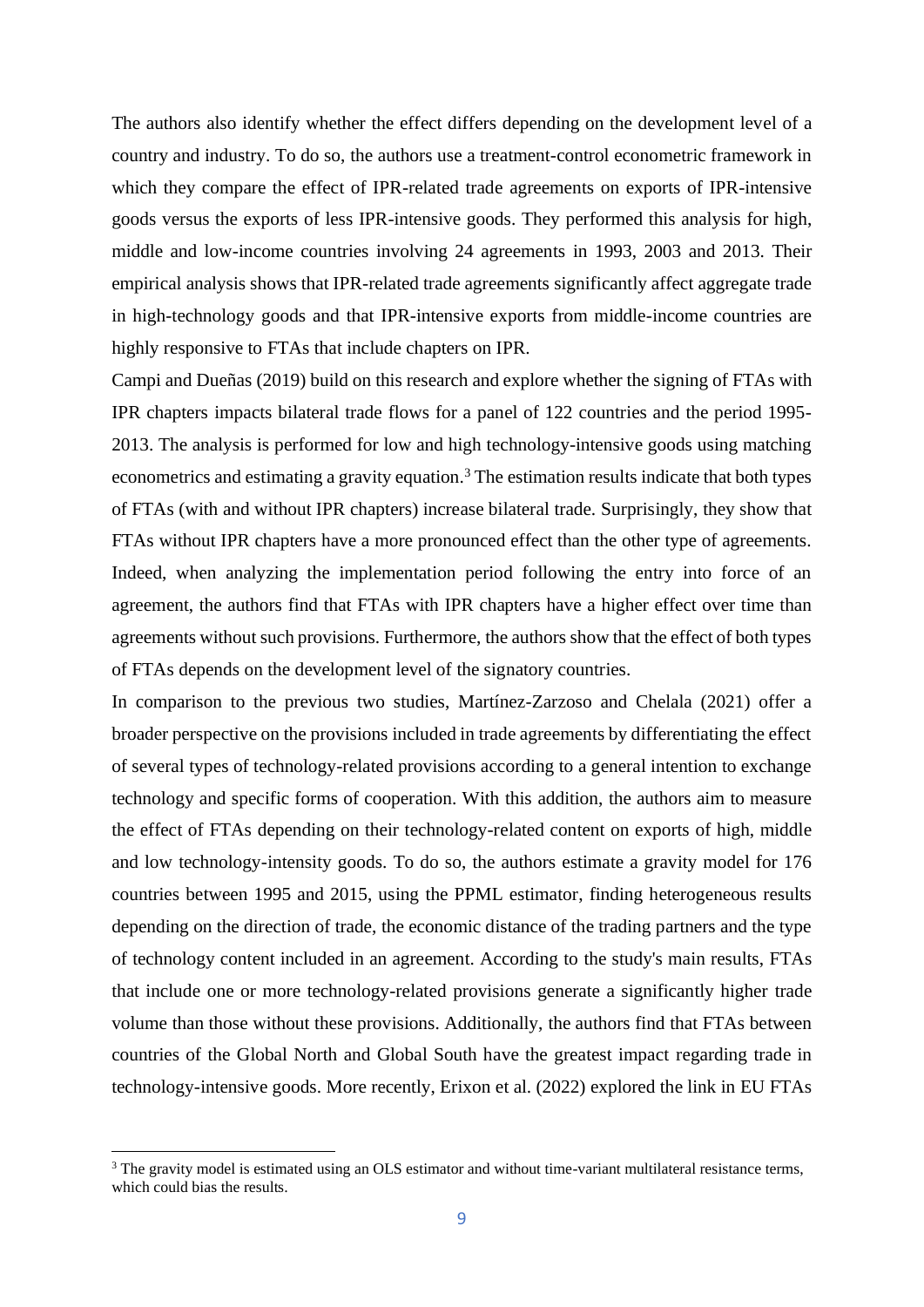between IPR provisions and trade. They find a positive effect of FTAs on exports of IPintensive goods and a marginally negative effect on exports of non-IP-intensive goods. This paper aims to build a common framework of study based on the evidence presented above. In so doing, it seeks to contribute to the literature by offering a better understanding of the role of trade agreements in the internationalization of firms' innovative activities, highlighting the aggregate economic impact of this process of technology internationalization.

### **3. Theoretical Framework, Data and Empirical Specification**

In this section, we first present the derivation of a gravity model, which is used to quantify the relative importance of the determinants of cross-country knowledge flows resulting from firms' internationalisation of technology. Next, we introduce and discuss the data used for the analysis and continue with the specification of the estimation method.

### *3.1. An empirical model of technology internationalization*

The main framework is based on the model for disembodied knowledge flows proposed by Peri (2005). Let Equation (1) define the innovative output,  $Q_{it}$ , of country *i* at time *t*. Assuming that the stock of knowledge is the main input in the innovation activity of country  $i$  at time  $t$ ,  $Q_{it}$  is given by:

$$
Q_{it} = X_{it}(A_{it})^{\gamma} (A_{it}^a)^{\mu} \tag{1}
$$

where  $X_{it}$  are country-specific factors that change over time t.  $A_{it}$  is the stock of knowledge in country *i* accumulated at time *t*.  $A_{it}^a$  is the stock of knowledge available to country *i* from abroad at time t.  $\gamma$  and  $\mu$  are the respective elasticities of this Cobb-Douglas function.

If knowledge flows internationally and without restrictions, the external stock of knowledge accessible to country *i* could be described as  $A_{it}^a = \sum_{j \neq i} A_{jt}$ . However, assuming there may be restrictions in the diffusion of knowledge across borders, the external stock of knowledge is given by  $A_{it}^a = \sum_{j \neq i} \phi_{ijt} A_{jt}$ , where  $\phi_{ijt} \in [0,1]$  is the percentage of external stock of knowledge generated in country  $j$  and accessible to country  $i$  at period  $t$ . Hence, the extent to which country *i* can access foreign knowledge will depend on  $\phi_{ijt}$ . Including this term in the first equation and taking logarithms, Equation (1) results in:

$$
ln Q_{it} = \ln X_{it} + \gamma \ln A_{it} + \mu \ln(\sum_{j \neq i} \phi_{ijt} A_{jt}).
$$
 (2)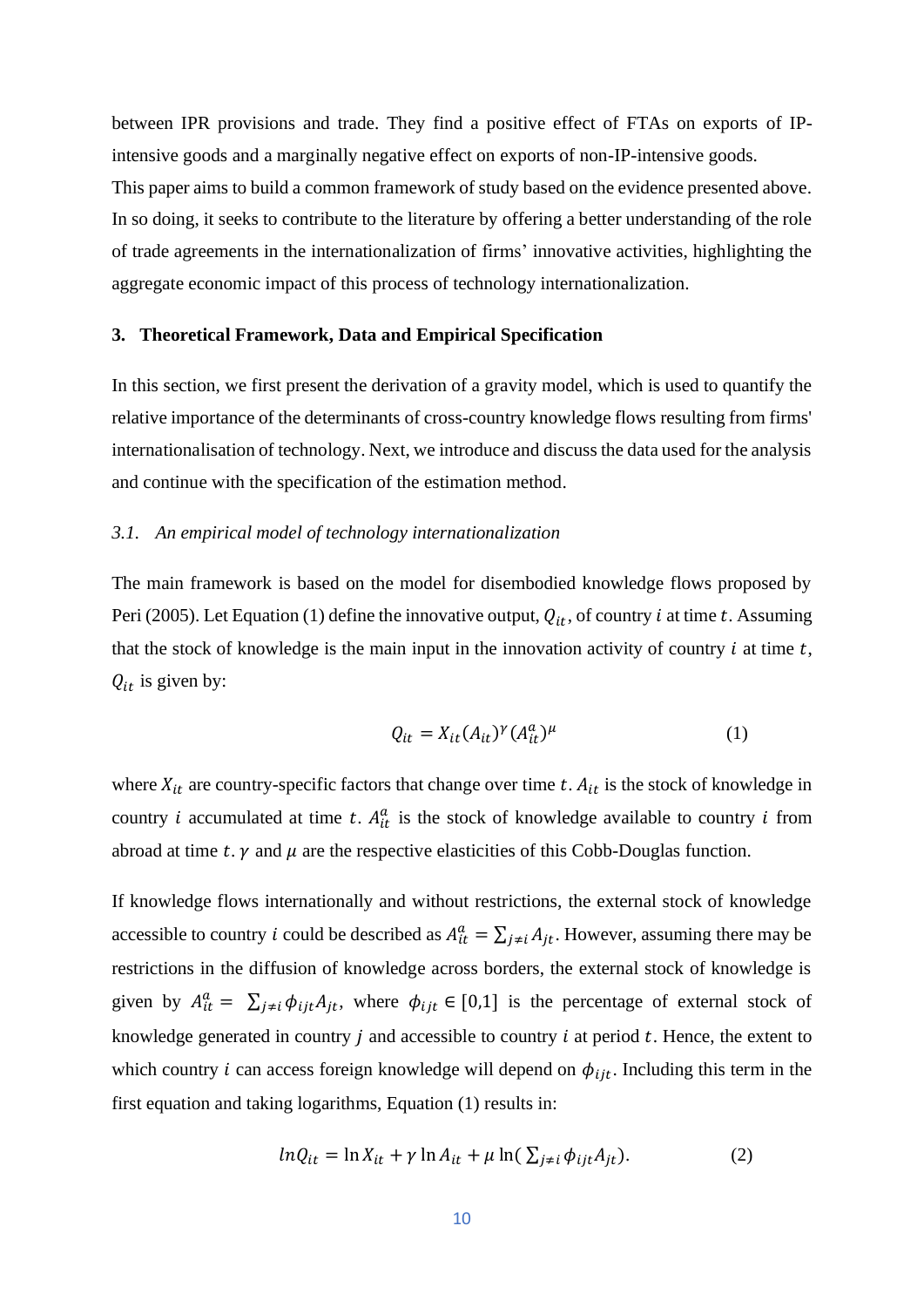This equation states that the innovation output,  $\ln Q_{it}$ , in country *i* at time *t* depends on a set of time-variant country effects,  $\ln X_{it}$ , on the stock of national knowledge  $\ln A_{it}$  and on accessible foreign knowledge ln( $\sum_{i\neq i} \phi_{ij} A_{jt}$ ). The parameter  $\phi_{ijt}$  captures the intensity of knowledge flows and, as proposed by Peri (2005), can be interpreted as the share of knowledge generated by country  $i$  and learned by country  $i$  at time  $t$ .

In comparison to Peri (2005), we specify  $\phi_{ijt}$  as time-variant since assuming constant access to foreign knowledge imposes a series of restrictions to international knowledge flows that are not in line with historical evidence and would constrain the correct identification of the main determinant of interest of this paper. First, decreasing trade costs and the ICT revolution of the 1980s have brought countries together and have progressively increased the frequency of international economic interactions over time. Translating this into the context of knowledge flows implies that the access to foreign knowledge has increased and not stayed constant, as proposed by Peri (2005). Second, there might be bilateral events that increase or limit the access to external knowledge flows over time. One example, and key for this empirical study, is the membership in an FTA. The idea that trade agreements enable a higher volume of knowledge flows after their entry into force requires the possibility of non-constant access to foreign knowledge and, hence, a time-variant share of  $\phi$ .

To measure the intensity of knowledge flows for each country pair at a specific point in time,  $\phi_{iit}$ , we use statistics of international patents. Patent statistics provide one of the best sources of information about knowledge since, in nature, they are a compendium of ideas and innovations comprised in one legal document. Aside from the information about the innovation and application process, patents include information about the nationality or residence of the inventor and the applicant or owner of the patent. Given this set of information, a patent can be defined as "national" if it involves people or organizations of the same country and as "international" if it involves at least one inventor or owner from a different country (Guellec & van Pottelsberghe de la Potterie, 2001; OECD, 2009; Picci, 2010). The geographical difference in ownership and invention of a patent implies the internationalization of technology. Most importantly, it denotes that the ideas and information captured by the patent reflect cross-border knowledge flows either by the process of creation or ownership of the invention. Hence, using statistics of international patents allows us to map knowledge flows across countries.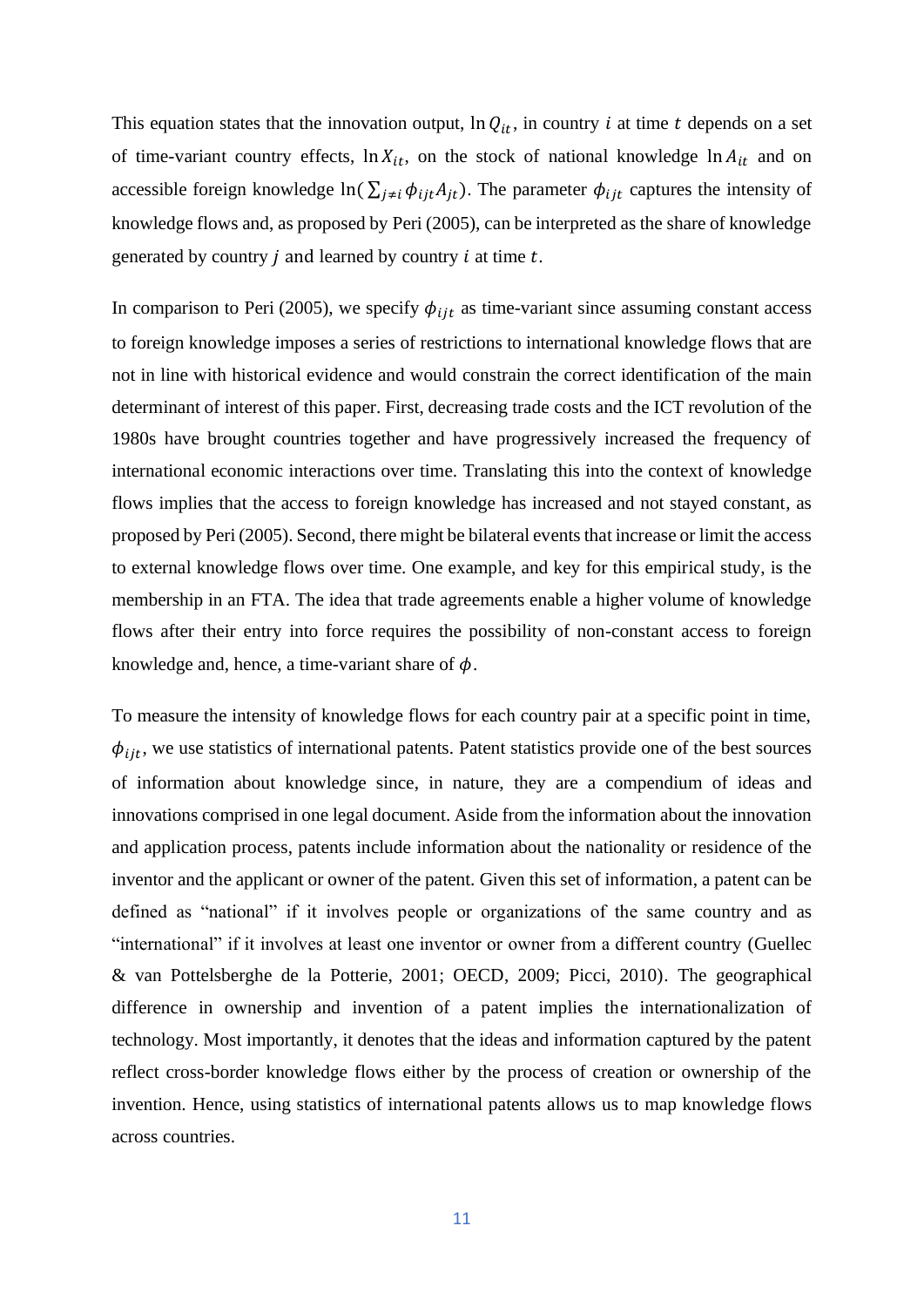Similar to Peri (2005), here  $\phi_{ijt}(\tau)$  is defined as the probability that a non-obsolete idea generated by country *j* at time  $t_0$  is learned by country *i* at time  $t_1 = t_0 + \tau$  in the process of technology internationalization. That probability will depend on a series of bilateral characteristics and the time elapsed since the invention. Specifically,  $\phi_{iit}(\tau)$  is defined as:

$$
\phi_{ijt}(\tau) = e^{f(i,j,t)}(1 - e^{-\beta \tau})
$$
\n(3)

where  $(1 - e^{-\beta \tau})$  represents the cumulative probability function of country *i* learning the idea within  $\tau$  years since its invention. Hence, it captures the notion that the probability of a country accessing and learning an invention of the other country grows larger as time  $\tau$  passes. The factor  $e^{f(i,j,t)}$ , in turn, reflects the intensity of knowledge flows between country j and country  $i$  at time  $t$ , depending on a set of characteristics that act as resistance factors. This equation assumes that the resistance factors and the effect of time  $\tau$  interact in a multiplicative form. Peri (2005) explains that this assumption implies that as time goes by, more ideas generated by country  $j$  will be learned by country  $i$  and that this exchange is proportional for any pair of countries.

Following the specification of the original model, in order to describe the diffusion of knowledge, the invention time interval  $\tau$  is fixed for all countries and  $f(i, j, t)$  is described as a function of bilateral characteristics such that:

$$
\phi_{ijt} = Ce^{f(i,j,t)} = exp [\alpha + \delta FTA_{ijt} + \beta_1 Border_{ij} \tag{4}
$$

$$
+ \beta_2 Language_{ij} + \beta_3 Distance_{ij} + \beta_4 Colony_{ij} + \beta_5 TRIPS_{ijt}]
$$

where  $FTA_{\perp}X_{i}$  represents a series of bilateral characteristics related to the membership in an FTA with/without technology-related provisions. These variables are dummies which take the value 1 if countries *i* and *j* belong to the same type of FTA and 0 otherwise. In the following section, these distinct FTA variables will be explained in more detail. Border $r_{ij}$  takes the value 1 if the country pair includes contiguous countries and 0 otherwise.  $Language_{ij}$  and  $Colony_{ij}$ are additional dummy variables that equal 1 if the country pair shares the same language or colonial history and 0 otherwise. Distance<sub>ij</sub> measures the physical distance between the two countries.  $TRIPS_{i}$  is an additional dummy variable that takes 1 if both countries comply with the TRIPS at time t and 0 otherwise. The estimates  $\delta$  and  $\beta_1$ -  $\beta_5$  would show how the bilateral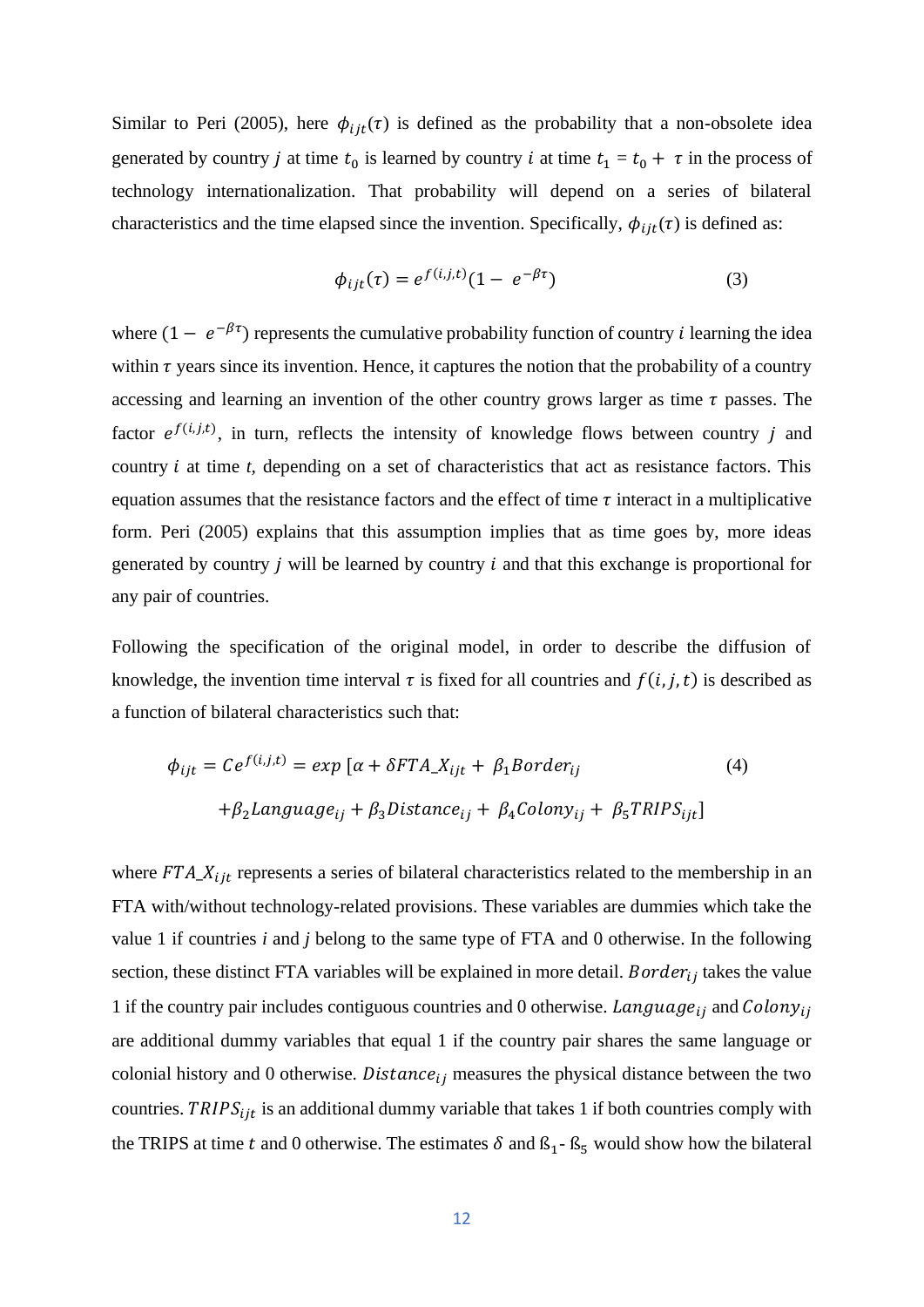characteristics included in the model influence the intensity of knowledge flows between country  $i$  and country  $j$  at time t.

Due to the tacit nature of knowledge and innovation,  $\phi_{ijt}$  cannot be directly observed. However, as pointed out before, patent statistics can be a good proxy for the generation and international transfer of new ideas. Although the advantages of using patent statistics as a measure of new knowledge have been largely documented in the literature (Griliches, 1998; Nagaoka et al., 2010), there are two possible sources of "noise" that can affect the correspondence between ideas and patents. The first one is that the propensity of patented new ideas resulting from innovation can differ across countries. The second one is that not all patents contain the same number of ideas, which makes it difficult to identify which ideas are actually transmitted across borders in the process of technology internationalization.

To account for the first problem, Peri (2005) proposes to allow the propensity to patent to differ across countries. This is denoted as  $\frac{1}{\beta_j}$  and reflects an unobservable. This implies that the number of ideas generated in country  $j$  at time  $t$ , denoted as  $Y_{it}$ , and the number of patents granted to region *j* in the same period, specified as  $P_{it}$ , follow the relation:

$$
Y_{jt} = \beta_{jt} P_{jt}.\tag{5}
$$

In order to solve the problem of different amounts of ideas in each patent, Peri (2005) use patent citations to proxy for the actual exchange of new knowledge between parties. In comparison, we address the second issue by using a specific dimension of internationalization of innovation activities presented in the data section, that is, *domestic ownership of foreign inventions (DOFI)*. This measure is based on the idea that domestic firms seek foreign innovation represented in a patent to use it in the domestic market and complement or overcome their own technological deficiencies. The ownership of foreign-created knowledge embodied in a patent implies that firms in the domestic market attempt to learn directly or indirectly new ideas that will allow them to achieve their economic goal. Using this measure, we assume that only new or more innovative ideas are transferred to the domestic markets by owning a patent.<sup>4</sup>

<sup>&</sup>lt;sup>4</sup> We are aware that this assumption ignores the acquisition of patents for strategic reasons. Nonetheless, this issue lies outside the scope of this paper and is, therefore, not addressed here.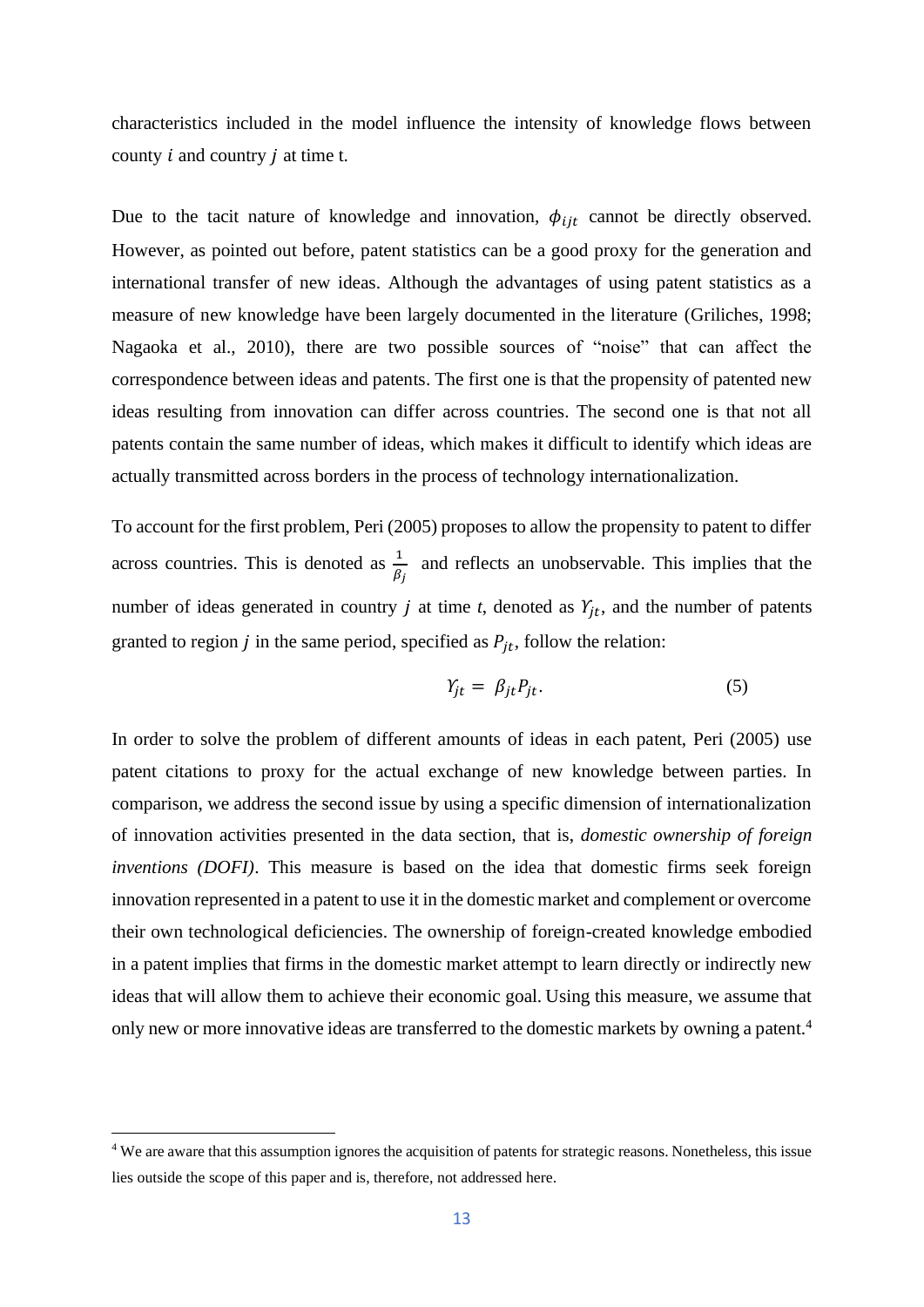Based on Peri (2005), the following relationship is specified for patents of *DOFI* and knowledge flows:

$$
c_{ijt} = \psi_{it} \Phi_{ijt} e^{\varepsilon_{ijt}}.
$$
 (6)

where  $c_{i j t}$  represents a patent count of foreign-created innovation and granted to domestic firms (DOFI) and  $\Phi_{ijt}$  is the effective number of new ideas generated in country *j* that are learned by country *i* at time *t*.  $\psi_{it}$  accounts for time-variant country-specific fixed effects that may alter the exchange of knowledge between two countries at a determined point in time, and  $e^{\varepsilon_{ijt}}$ is a normally and independently distributed error term  $\varepsilon_{iit}$ .

From Equations (5) and (6), it follows that:

$$
\phi_{ijt} = \frac{\phi_{ijt}}{Y_{jt}} = \frac{c_{ijt}}{\psi_{it}\beta_{jt}P_{jt}e^{\varepsilon_{ijt}}} = Ce^{f(i,j,t)} \tag{7}
$$

where  $\phi_{i}$  is defined as the number of ideas learned by country *i* at time *t*, which equals  $\phi_{i}$ relative to the total number of ideas generated in country  $j(Y_{it})$ . The third term is obtained by substituting the definitions of  $\Phi_{ijt}$  and  $Y_{jt}$ . The following estimation models are specified by rearranging Equation (4) with the definitions of Equation (7):

$$
c_{ijt} = exp [\rho_{it} + \vartheta_{jt} + \delta FTA \underline{X}_{ijt} + b_1 Border_{ij} + b_2 Language_{ij} \qquad (8)
$$

$$
+ b_3 InDistance_{ij} + b_4 Colony_{ij} + b_5 TRIPS_{ijt}] * \varepsilon_{ijt}
$$

The dependent variable,  $c_{iit}$ , is the count of patents for *DOFI* calculated for the country pair  $i$ and *j* with  $i \neq j$ , used as a proxy for the number of ideas coming from country *j* and learned by country *i* at time *t*. The bilateral number of foreign patents owned domestically depends on a series of bilateral factors that act as resistance terms, some of which are time-invariant (Border, Language, Distance)<sup>5</sup> and others time-variant (FTA, TRIPS) as well as on time-variant country-specific fixed effects,  $\rho_{it}$  and  $\vartheta_{jt}$ . An idiosyncratic error term,  $\varepsilon_{ijt}$ , is added to the empirical model to reflect unknown uncorrelated factors with the regressors. The resulting

<sup>&</sup>lt;sup>5</sup> The time invariant bilateral factors could be replaced by bilateral fixed effects  $\theta_{ij}$  to account for the potential endogeneity of the the FTA variable, which is an issue in gravity models of trade.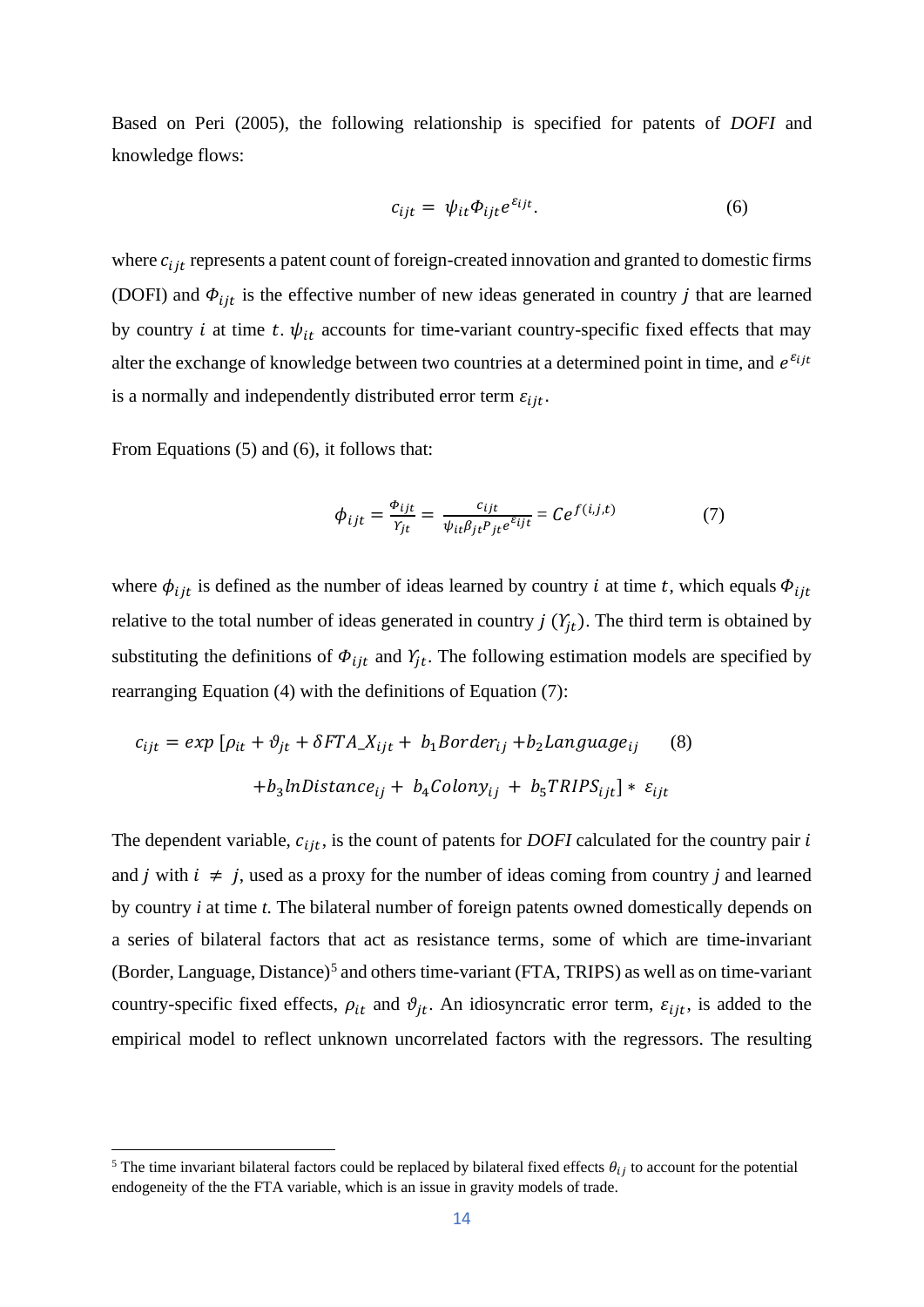gravity model for international knowledge<sup>6</sup> flows will be estimated using similar tools as those proposed by the trade literature (Head & Mayer, 2014).

In order to account for the potential endogeneity of the FTA\_X variables, we also estimate a model that replaces the time-invariant gravity variables, that is, *border*, *language*, *distance* and *colony,* by pair fixed effects. In this case, the specification reads,

$$
c_{ijt} = \exp[\rho_{it} + \vartheta_{jt} + \theta_{ij} + \gamma FTA \_\ X_{ijt} + \beta TRIPS_{ijt}] * \varepsilon_{ijt} \tag{9}
$$

### *3.2. Data and Variables*

Table 1 summarizes the data used for the main estimations of the empirical model specified in (8) and provides an overview of their descriptive statistics. The data correspond to a panel that we have compiled for 6,480 country pairs and the period 1980-2015. We start the panel's construction by selecting the largest possible country set for which aggregate data for domestic ownership of foreign inventions is available. For this, we use patent data provided by the OECD dataset *International Co-operation in Patents* (OECD, 2020).

| <b>Variable</b> | <b>Description</b>                                                                                                                     | No. Obs. | Mean  | Std. Dev. | Min      | Max  |
|-----------------|----------------------------------------------------------------------------------------------------------------------------------------|----------|-------|-----------|----------|------|
| <b>DOFI</b>     | Patent count of an invention of<br>country <i>j</i> owned by a firm of<br>country $i$ at time $t$                                      | 233,280  | 2.663 | 29.098    | $\Omega$ | 1450 |
| <b>FTA</b>      | 1: country pair is a member of<br>the trade agreement at time $t$<br>$0$ : otherwise                                                   | 233,280  | 0.135 | 0.342     | $\theta$ | 1    |
| FTA tprov       | 1: country pair is a member of<br>the trade agreement with one or<br>more technology-related<br>provisions at time t<br>$0:$ otherwise | 233,280  | 0.112 | 0.315     | $\Omega$ | 1    |
| FTA_zprov       | 1: country pair is a member of<br>the trade agreement without any<br>technology-related provisions at<br>time $t$<br>$0$ : otherwise   | 233,280  | 0.024 | 0.152     | $\Omega$ |      |
| depth           | Interaction variable between<br>dummy variable FTA and depth<br>index                                                                  | 233,280  | 0.305 | 1.163     | $\Omega$ | 7    |

<sup>&</sup>lt;sup>6</sup> Although it is not directly linked to the specific relationship between trade, economic size and distance, Equation (8) has a similar structural form to the one proposed in the seminal work of Anderson and van Wincoop (2003), which introduces multilateral resistance terms and is widely used in economic literature (Head & Mayer, 2014).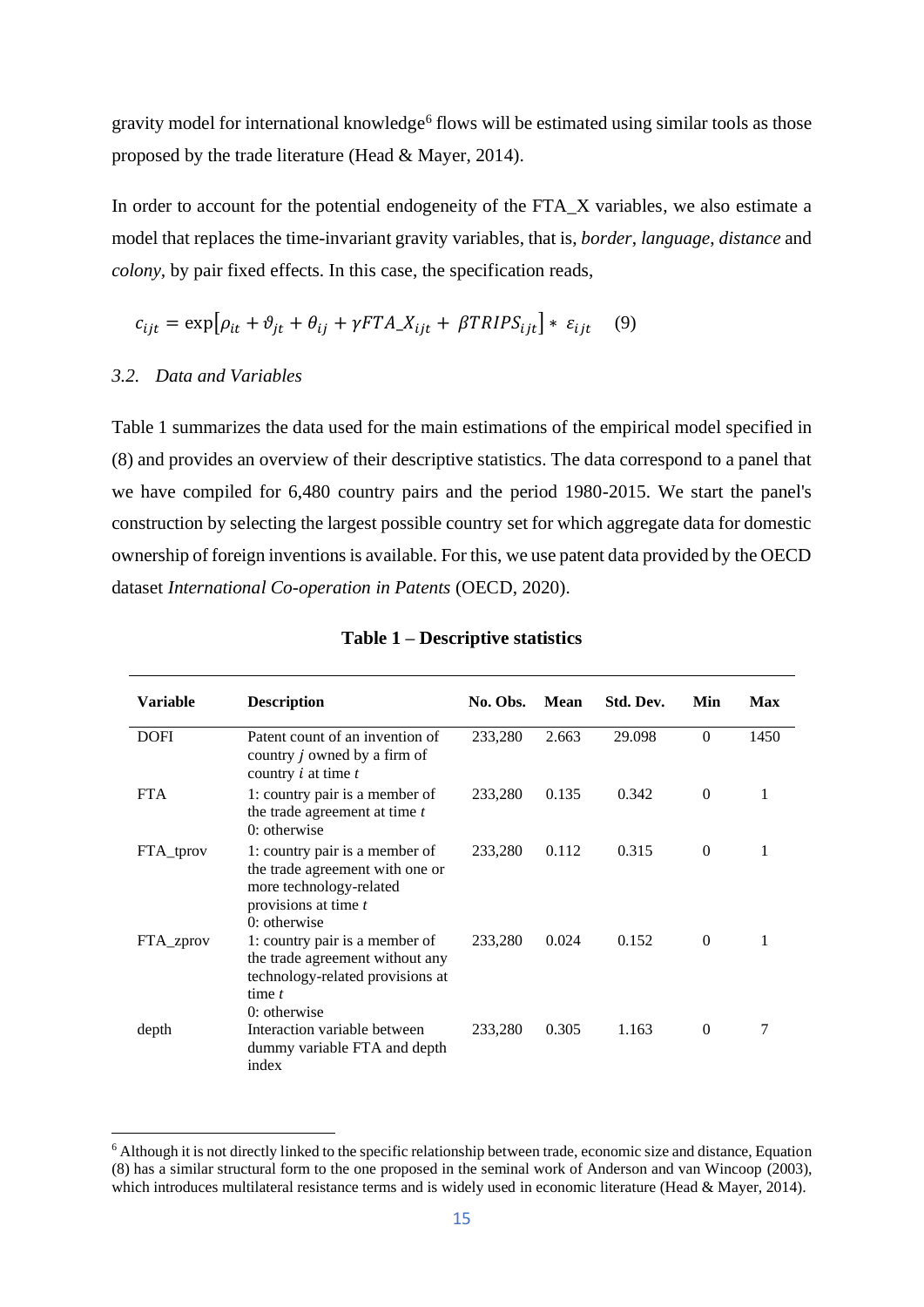| Ln (distance) | Ln of geographical distance in<br>km between country $i$ and<br>country j | 227,520 | 8.480 | 0.970 | 4.088    | 9.892 |
|---------------|---------------------------------------------------------------------------|---------|-------|-------|----------|-------|
| Border        | 1: countries $i$ and $j$ are<br>neighbours<br>$0$ : otherwise             | 227,520 | 0.031 | 0.173 | $\theta$ | 1     |
| Language      | 1: countries $i$ and $j$ share official<br>language<br>$0$ : otherwise    | 227,520 | 0.087 | 0.282 | $\theta$ | 1     |
| Colony        | 1: countries $i$ and $j$ share<br>colonial past<br>$0$ : otherwise        | 227,520 | 0.022 | 0.148 | $\Omega$ |       |
| <b>TRIPS</b>  | 1: country pair complies with<br>the TRIPS at time t<br>$0$ : otherwise   | 233,280 | 0.106 | 0.308 | $\Omega$ | 1     |

This dataset includes patent statistics that proxy technology internationalization across OECD and non-OECD countries and which correspond to the patterns of internationalization (based on cross-border ownership and co-inventions) proposed by Guellec and van Pottelsberghe de la Poterie (2001) and Picci (2010) for the period 1933-2018. The indicators can be selected according to the following criteria: patent office, reference data, country of reference, partner country and type of cooperation in patenting. For the patent office, we select the European Patent Office (EPO) since all patent counts in the database for other offices like the USPTO come directly or are calculated based on the reports of the EPO (OECD, 2020). By doing so, we aim at minimizing any reporting or measurement errors.

As stated before, *domestic ownership of foreign inventions* is the type of cooperation in patenting selected. In the case of the reference date, we select the priority date as it is the closest date to the actual invention process. This date refers to the first filling worldwide and is, therefore, the best approximation to the date of invention. In contrast, applications or grants of a patent generally occur between 1 and 5 years after the priority date (OECD, 2020). For the specification of countries and cooperation partners, we select all country pairs for which data is available for the period between 1980 and 2015<sup>7</sup> .

This procedure results in data for 81 countries that are paired with all other countries of the sample for 36 years. The country set includes 44 high-income countries and 37 upper and lower-middle-income countries (26 and 11, respectively). Low-income countries are excluded since their data are mostly zeroes. A detailed list of the country set with the respective income

<sup>7</sup> The years 2016 to 2018 are excluded since there are no values available yet for the combination of criteria chosen for this paper. The starting year is 1980, since in previous years, there is almost no variation in the data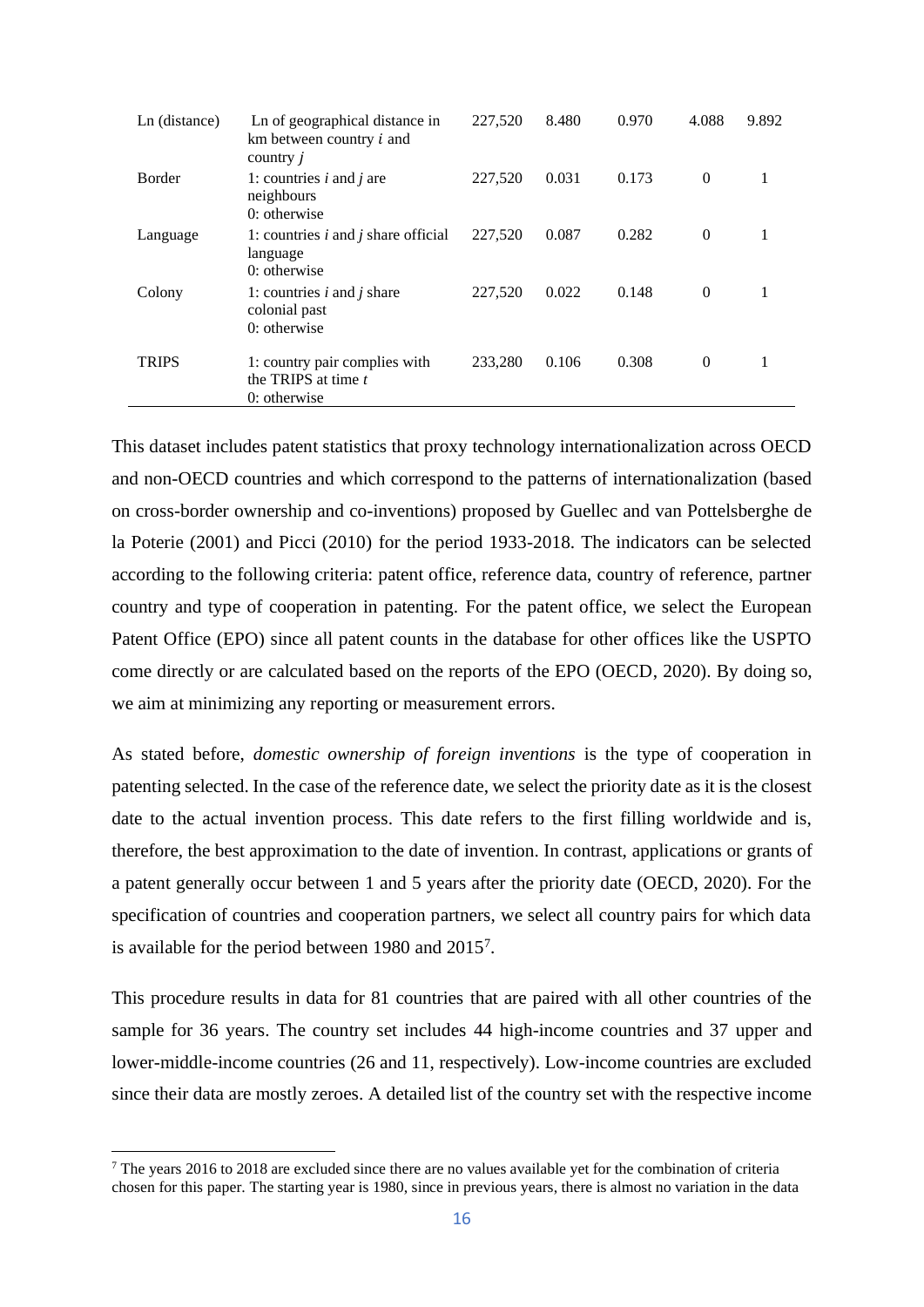classification can be found in the Appendix (Table A.1). The descriptive statistics of *DOFI* show that the degree of technology internationalization is highly heterogeneous across countries. The data distribution is characterized by a very low mean of 2.66 patents and a very large standard deviation of about 29 patents per country pair. The reason for this distribution is the concentration of bilateral cooperation in innovation among high-income countries. As illustrated in Figure 1, high-income countries own most of the foreign inventions in the world. Furthermore, looking in more detail at the characteristics of this distribution, the data unsurprisingly indicates that high-income countries are also the largest group of inventors since the 1980s. In particular, the United States, Germany, Switzerland and the United Kingdom have been the countries with the greatest number of domestic ownerships of foreign inventions and the largest number of domestic inventions owned by foreign firms since 1980 (see Table A.2, Appendix).

Consequently, country pairs with and among lower-middle-income countries present the lowest number of patents in the sample (see Figure 1). This translates into a high frequency of zeros (more than 80% of the entire sample) as most country pairs involve one or two middleincome countries. The high frequency of zeros is not uncommon in economic data, especially at a disaggregated level, but poses several econometric challenges which have to be acknowledged in the estimation of Equation (8) (Head & Mayer, 2014; Yotov et al., 2016). These will be discussed and addressed in the following section.



**Figure 1 – Technology internationalization according to income**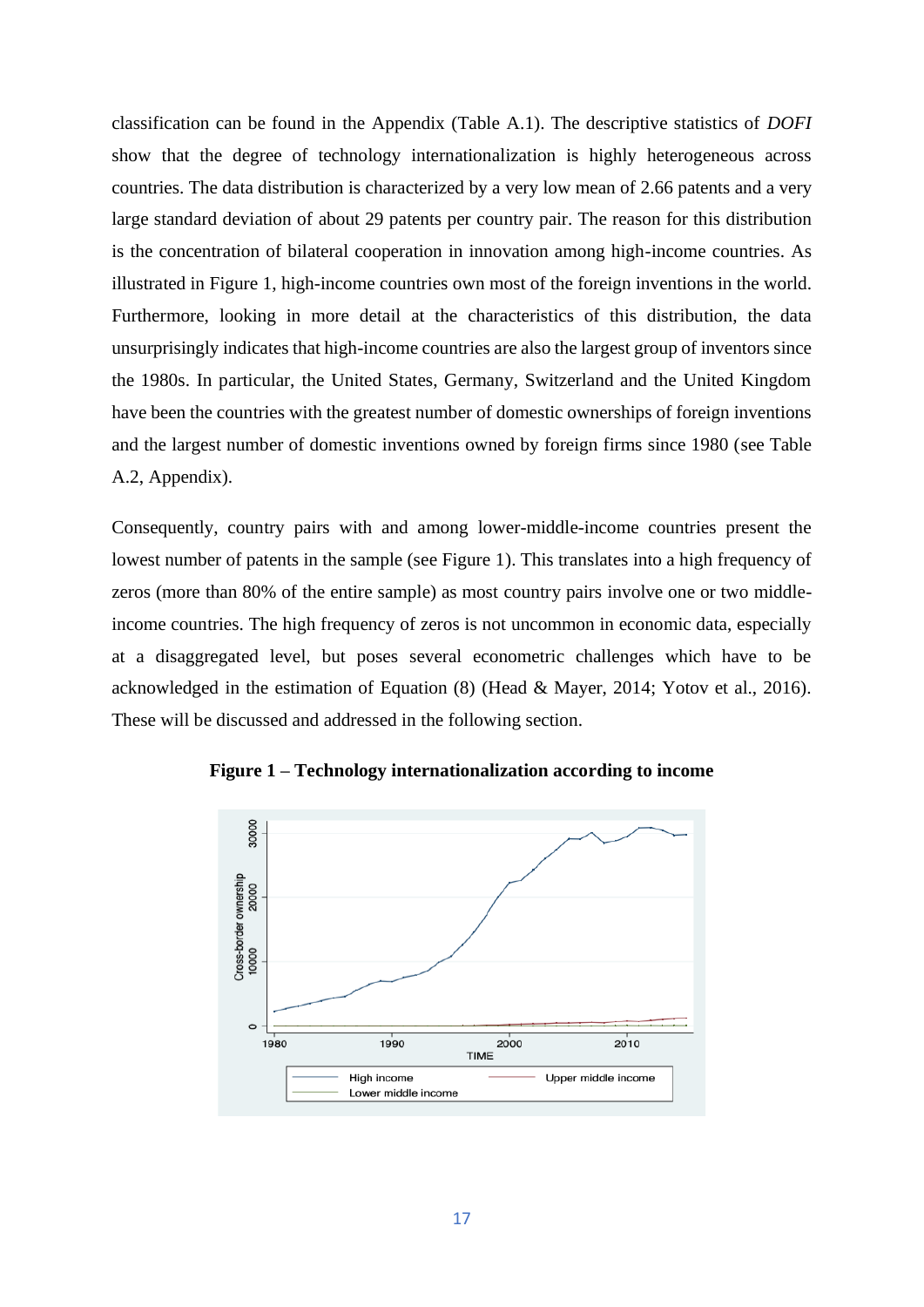**Note:** Cross-border ownership is measured as the domestic ownership of foreign inventions. Low-income countries are not included because of a lack of data. Own illustration. **Source:** International co-operation in patents (OECD, 2020).

Building on the selection of the dependent variable, we proceed with the main independent variables of the model. For this, we use data provided by the World Bank in its dataset *Content of Deep Trade Agreements* by Hofmann et al. (2017). This dataset maps the legal content of FTAs notified at the WTO for 189 countries and the period 1958 and 2015. We selected all bilateral and regional trade agreements that correspond to the same period and set of countries chosen according to the availability of patent data. Furthermore, we extract data on technologyrelated provisions corresponding to each agreement as well as compliance to the TRIPS for a specific country pair at a determined point in time, which are also included in the dataset of Hofmann et al. (2017). This results in data for 179 FTAs (including enlargements of the agreements) that were active in or have entered into force since 1980. A detailed list of the FTAs included in the sample, their specific entry date into force and type can be found in the Appendix (Table A.3). For cases with more than one trade agreement at a specific point in time, we have treated all agreements of the country pair as one and determined the content of each technology-related provision by comparing each agreement and adapting the data depending on whether at least one of the agreements has had a specific provision in a specific year. With this data, we construct four dummy variables. The first one is *FTA* which takes the value of 1 if two countries are members of the same trade agreement in a specific year and 0 otherwise. With this variable, we aim at calculating the overall effect of FTAs on international cooperation in innovation activities. The second dummy is *FTA\_prov* which takes the value of 1 if a country pair is a member of a trade agreement with at least one technology-related provision and 0 otherwise. The technology-related provisions included in the sample are:

- **(i) Intellectual Property Rights:** Implies accession to international treaties or conventions not referenced in the TRIPS.
- **(ii) Data Protection:** Includes exchange of information and experts and promotes joint projects between member states.
- **(iii) Innovation Policies:** Fosters participation in framework programs and promotion of technology transfers.
- **(iv) Information Society:** Relates to exchange of information, the dissemination of new technology, training as well as cooperation and exchange of information in the context of other policies.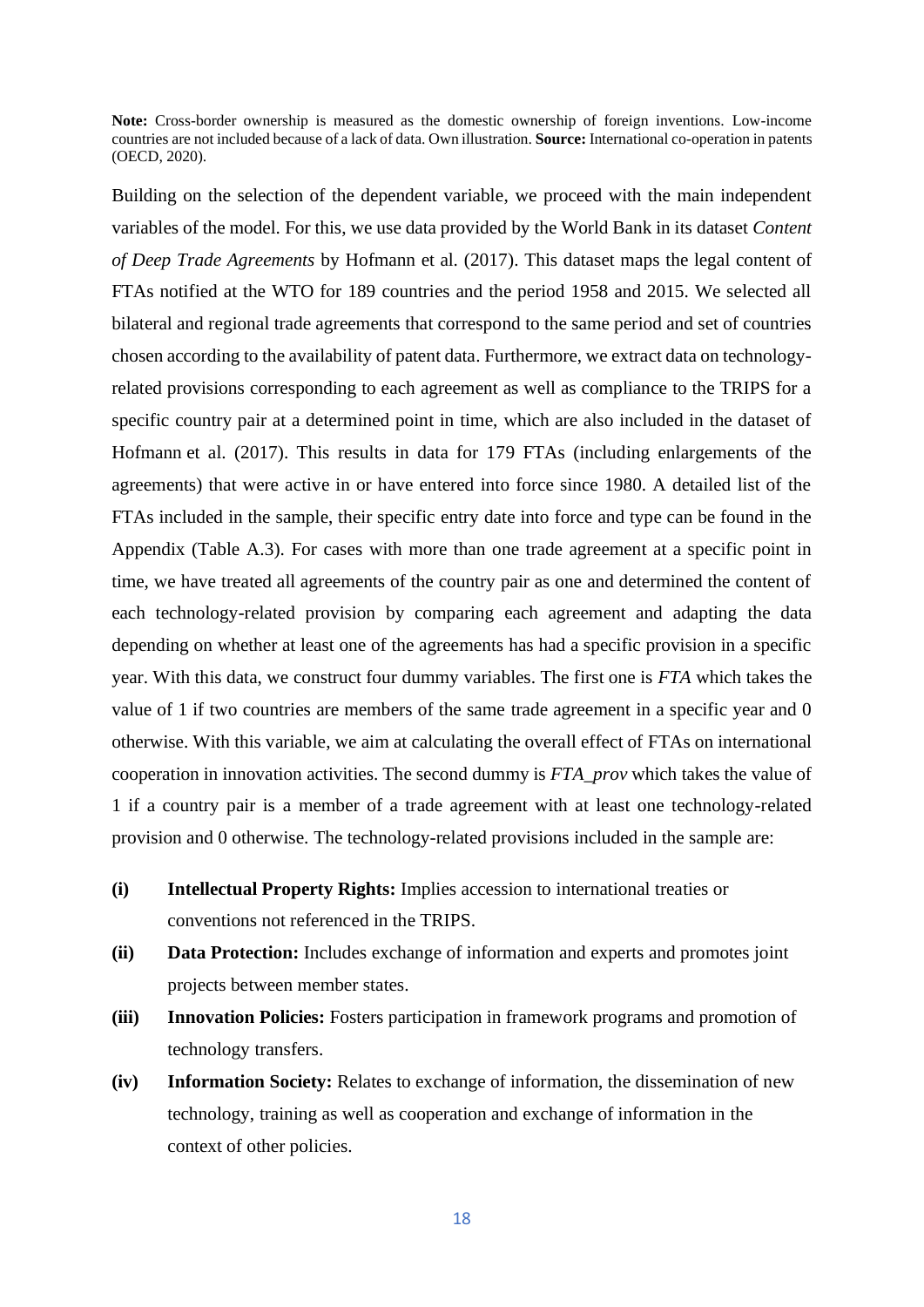**(v) Research and Technology:** Promotes joint research projects, exchange of researchers and the development of public-private partnerships.

Following the categorization of Martínez-Zarzoso and Chelala (2021), these provisions represent either a general intention to cooperate in innovation (provisions ii. and iii.) or determine a specific form of cooperation (provisions i. iv. and v.). With the variable *FTA\_prov,*  we intend to determine the effect of technology-related content of an FTA on technology internationalization. The third variable is *FTA\_zprov* which takes the value of 1 if a country pair is a trade agreement member without any of the previously mentioned technology-related provisions and 0 otherwise. By including this variable in the model, we try to account for the effect of not having such provisions given a common membership in a trade agreement.

Table 2 and Figure 2 summarize the general characteristics of the FTAs included in the sample. In particular, Table 2 presents the summary statistics by type of agreement and type of provision. Overall, 79 per cent of these agreements have at least one of the previously mentioned technology-related provisions, while only 21 per cent do not include any. Of the different types of considered provisions, *IPR* is the most frequent one, followed by *information society,* which refers to the exchange of information and the dissemination of new technology, and *research and technology*, which promotes joint research projects. Hence, the data tends to include provisions that specify the form of knowledge exchange.

| Total FTAs in the sample                                                       | 179 |  |  |
|--------------------------------------------------------------------------------|-----|--|--|
| FTAs with at least one technology-related provision                            | 141 |  |  |
| FTAs with zero provisions                                                      |     |  |  |
| FTAs, according to the type of provisions                                      |     |  |  |
| Intellectual property rights                                                   | 111 |  |  |
| Data protection                                                                | 31  |  |  |
| Information society                                                            | 72  |  |  |
| Innovation policies                                                            | 27  |  |  |
| Research and technology                                                        | 61  |  |  |
| Note: The total number of provisions exceeds the total number of FTAs since an |     |  |  |
| agreement can include more than one technology-related provision. Source:      |     |  |  |
| Hoffman et al. (2017).                                                         |     |  |  |

**Table 2 – Free Trade Agreements and Content**

Looking at the composition of the FTAs, Figure 2 shows that most of the agreements are signed between high-income and upper-middle-income countries, followed by agreements between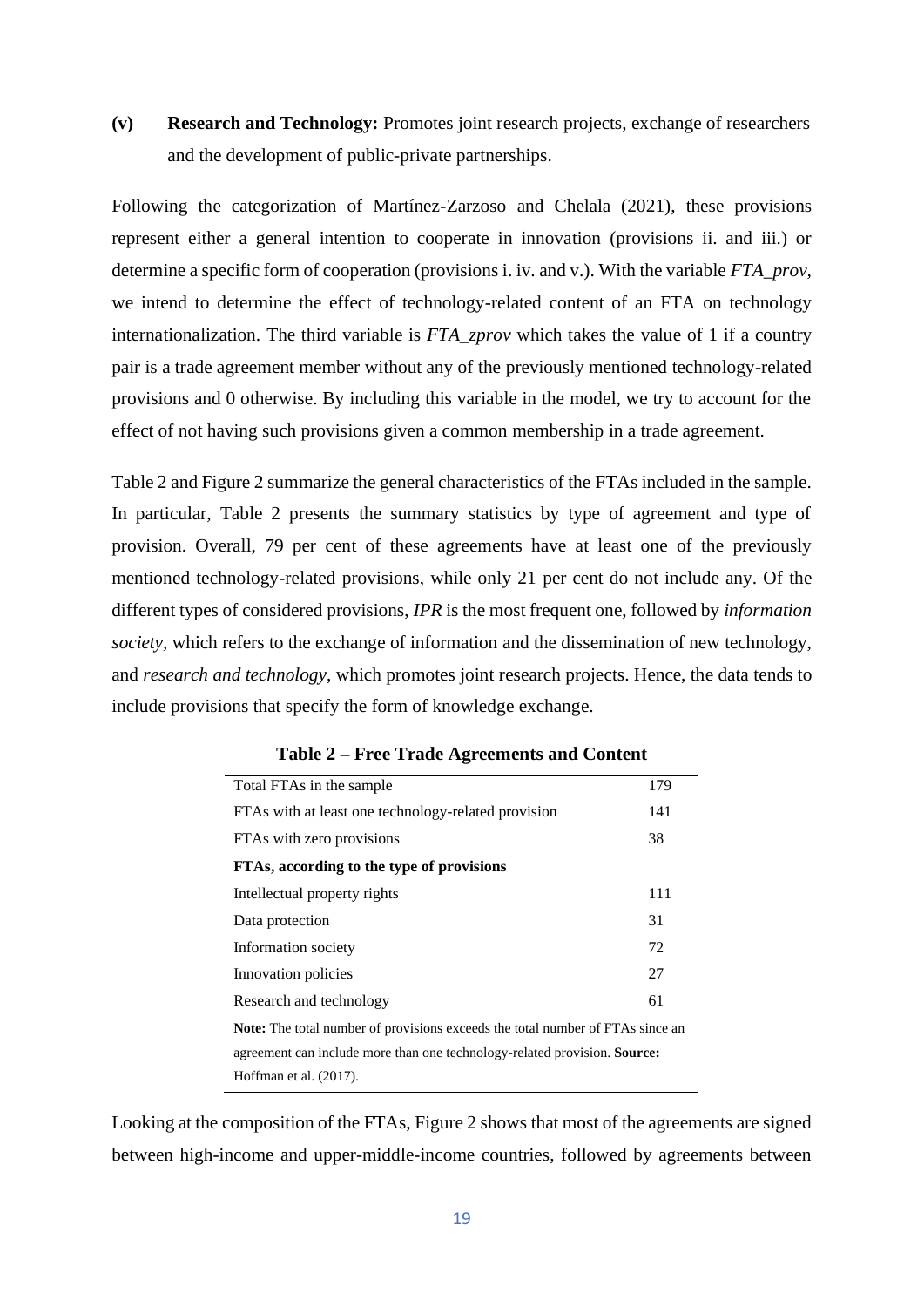high-income countries. Significantly less agreements are found between high-income and lower-middle-income countries as well as between middle-income countries. The content of the agreements concerning technology-related provisions also varies depending on the income level of the members in the agreement. Figure 2 also shows that IPR is the most frequently used regulation in all types of agreements. Moreover, it indicates that FTAs with or among high-income countries seem to be more comprehensive as they tend to include the five different types of technology provisions in contrast to agreements among middle-income countries, which have a narrower scope.



**Figure 2. FTAs provisions according to income level of member states**

**Note:** Bilateral and regional trade agreements in force since or after 1980, classified according to the income level of the member states and technology content. HH: FTA among high-income countries; HL: FTA among high-income and lower-middle-income countries. HU: FTA among high-income and upper-middle-income countries; UU: FTA among upper-middle-income countries; LL: FTA among lower-middle-income countries; and UL: FTA among upper and low-middle-income countries. **Source:** Hofmann et al. (2017).

In addition to the aforementioned dummy variables, we have also constructed the variable *FTA\_depth,* which accounts for the depth trade agreements and is built as an interaction term between the variable *depth* extracted from Dür et al. (2014) and the dummy variable *FTA*. According to Dür et al. (2014), the depth of an FTA measures "the extent to which an agreement restricts a country's autonomy to hamper the cross-border flow of goods and services". The authors build an additive index of depth that take the values 0 to 7 and is operationalized by adding a unit if the agreement fulfils the following criteria: Is more than a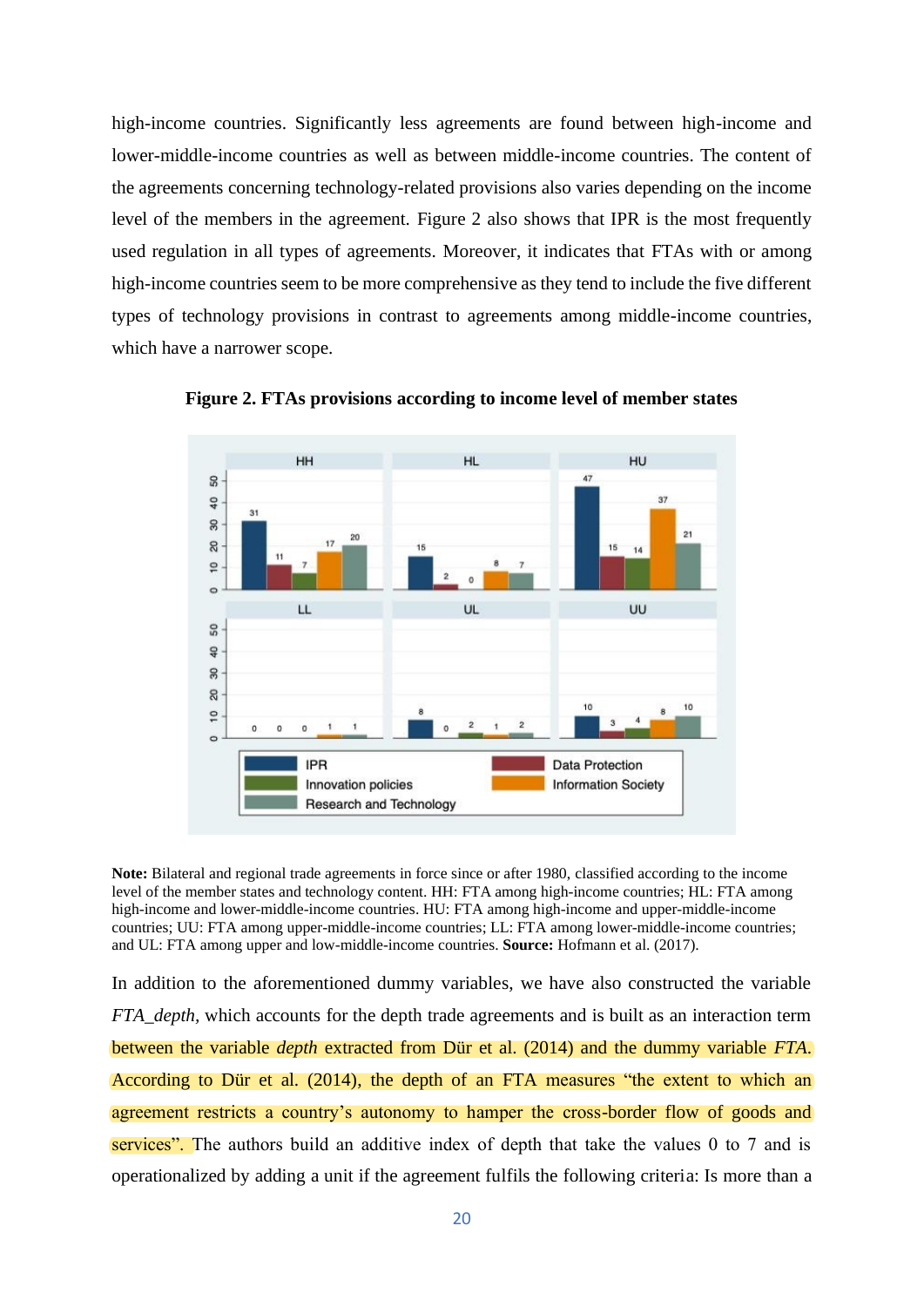partial scope agreement, has substantive provisions on services, investment, standards, public procurement, competition and/or intellectual property rights. Each category represents a higher degree of integration, determined by the scope of an agreement. By accounting for the depth of the FTAs included in the sample, we follow the suggestion of Martínez-Zarzoso and Chelala (2021). The authors explain that FTAs with technology provisions could have a greater effect on economic interactions since a greater number of provisions can lead to a deeper economic integration than shallow agreements, hence the necessity to control for depth. In fact, the correlation between the *FTA\_depth* and *FTA\_prov* shows a solid relationship between both variables ( $\rho = 0.83$ ). All the agreements included in the sample are FTAs and hence more than a partial scope agreement. Nonetheless, only 44 per cent of the agreements have an index level of 5, 6 or 7.

Furthermore, the variables *TRIPS*, *Ln (distance)*, *Border*, *Colony* and *Language* are included in the estimations. The data for the dummy variable *TRIPS* are also obtained from Hoffman et al. (2017). This variable takes the value of 1 if both countries in a pair comply with the TRIPS at a given point in time. It is important to control for this agreement as compliance with the TRIPS has significantly affected the economic interaction between countries due to its impact on national regulatory systems (Ivus, 2010; Delgado et al., 2013). Additionally, other IPR regulations included in FTAs are expected to surpass the scope of the TRIPS, which possibly leads to a correlation between these provisions and compliance with the agreement. Specifically, since developed and less developed countries were given different periods of compliance with the TRIPS,<sup>8</sup> the official adherence to the agreement could have altered the content of FTAs over time and, hence, be correlated with the variable *FTA\_prov* (Maskus & Ridley, 2016; Campi & Dueñas, 2019). However, the correlation coefficient of both variables shows a weak correlation ( $\rho = 0.40$ ). Data for geographical and institutional distance are extracted from CEPII databases in the category *Geography,* which include geographical distance measures, colonial history and cultural characteristics, among others (Mayer & Zignago, 2011). The variables *Border*, *Colony* and *Language* are dummy variables, while the variable *Ln distance* is the logarithmic value of the simple distance between capital cities of two countries in kilometres.

<sup>88</sup> High-income countries implemented the TRIPS in 1995 with a couple of exceptions. Middle-income countries where grated an extended period until 2000 and low-income countries received extensions until 2013 (Maskus & Ridley, 2016).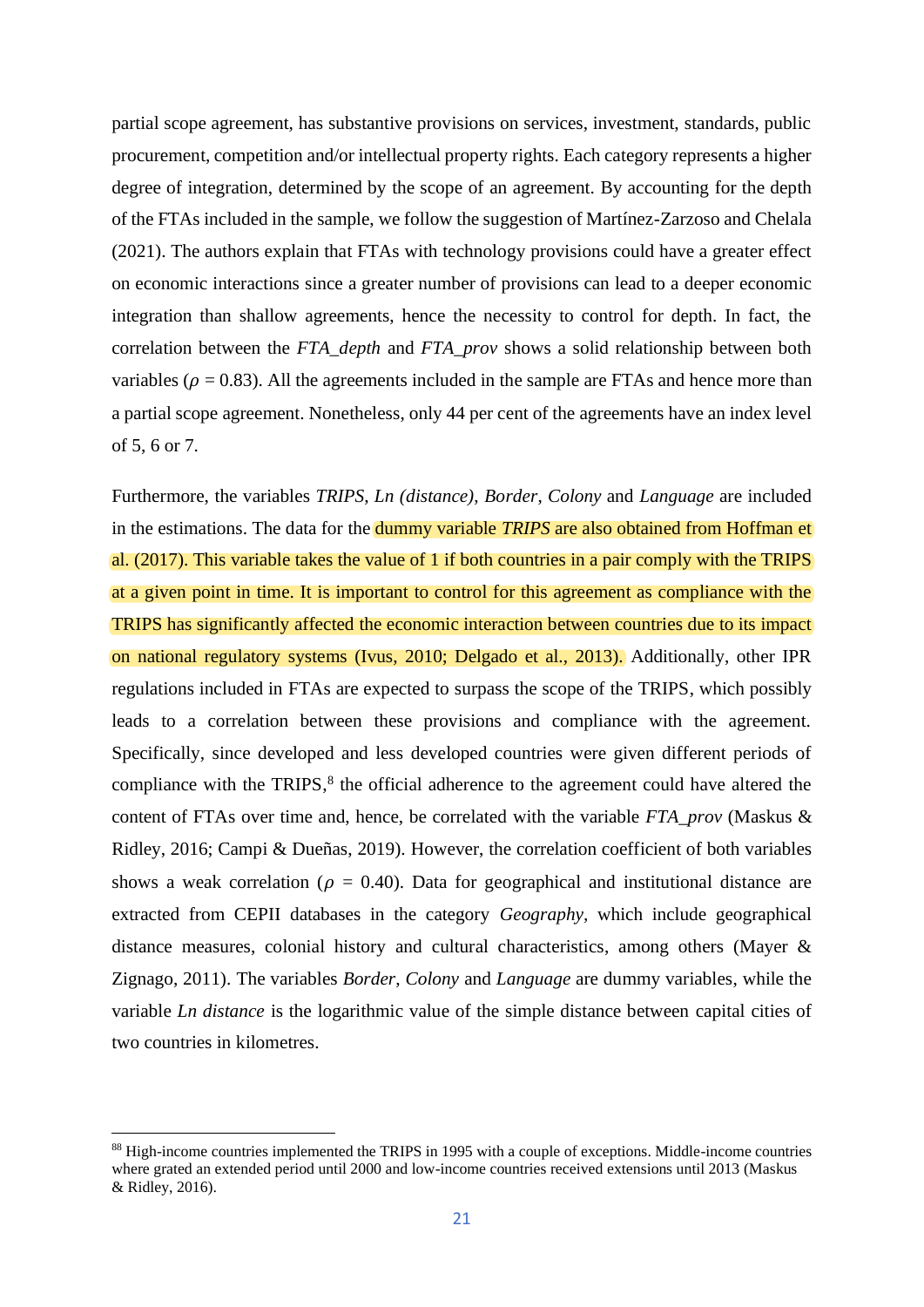### **4. Main results**

Table 3 summarizes the estimation results of Equation (8) using the PPML estimator. All models are estimated, including time-varying country-specific fixed effects (CT-FE). This specification allows for estimating the effects of institutional and geographical distance on *DOFI* while avoiding any omitted variable bias that results from time-varying country-specific unobservables, controlling therefore for the so-called time-variant "multilateral resistance terms" (Anderson & van Wincoop, 2003). The table includes the results of two sets of specifications, whereas models (1) and (2) include FTA and FTA\_depth variables at time t, models (3) and (4) additionally include the FTA variables at t+1 in order to test for the endogeneity of the FTA variable. Given that the coefficient of the added term is only significant at the 10% level in column (3), we can reject that FTA is endogenous in the model at the 5% level<sup>9</sup>. Therefore, we proceed to interpret the estimates obtained in columns (1) and (2)<sup>10</sup>.

As reported at the bottom of Table 3 for the preferred specification, the results of the Park-type test and the auxiliary Gauss-Newton Regression (noted as GNR in Table 3) confirm the validity of the PPML for the estimation of the gravity model. On the one hand, with a p-value of 0.00, the null hypothesis of the Park-type test can be rejected at the 1 per cent level, confirming the presence of heteroskedasticity in the model and, hence, the preference of the PPML estimator over the OLS. On the other hand, with p-values of 0.184 and 0.176, the second term of the GNR,  $(\ln \hat{y}_i) \sqrt{\hat{y}_i}$ , is not statistically significant, which confirms the proportionality of the mean to the variance, indicating that the PPML is the best estimator of its class.

We start interpreting the estimation results with those reported in column  $(1)$ . This estimation includes the variables *FTA, TRIPS, Language, Colony, Ln (distance)* and *Border*. Since Equation (8) is estimated in multiplicative form, the dependent variable of this model is *DOFI*  as originally defined, that is, the internationalization of technology proxied by patent counts of domestic ownership of foreign inventions. The results indicate that all variables have the

<sup>&</sup>lt;sup>9</sup> We also estimated Equation (9) with bilateral fixed effects, which has been used in the international trade literature to address the potential endogeneity of the FTA variable in gravity models for bilateral trade flows (Baier and Bergstrand, 2007). When taking these unobservable terms into consideration, the effect of *FTA* remains positive, but its magnitude drastically decreases, and the estimated coefficients lose significance and the same happens to the estimated coefficient of *TRIPS*. These models estimate the different effects keeping only the within bilateral-time variation (Baldwin & Taglioni, 2007). We anticipate that some heterogeneity issues can cause this outcome.

<sup>&</sup>lt;sup>10</sup> In column (4), the coefficient of  $FTA_{t+1}$  and  $FTA_{t+1}$  are, however, statistically significant; hence, we will address these endogeneity problem when considering different levels of integration latter in the paper.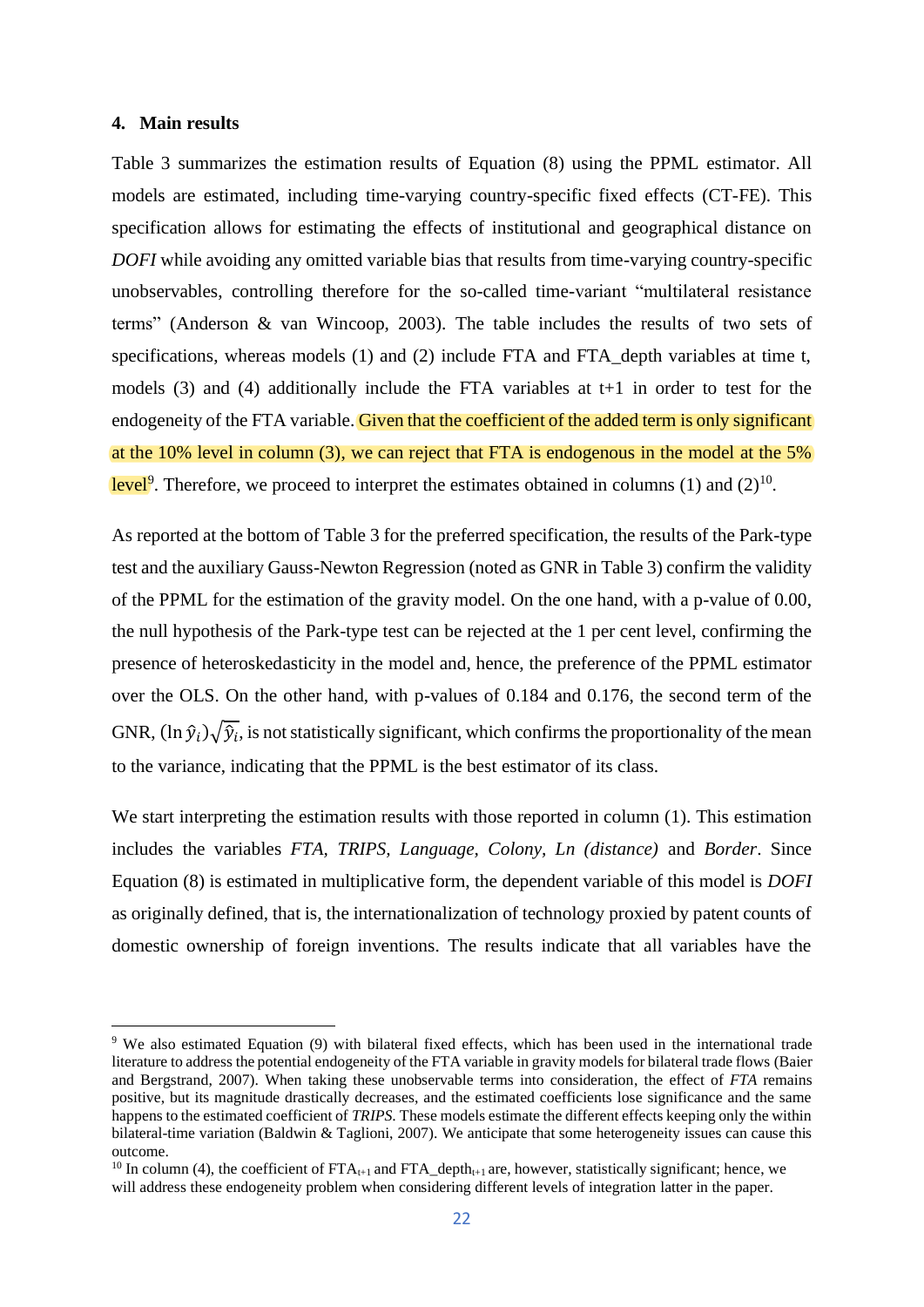expected sign, and, except for the variable *Colony,* all estimates are statistically significant at a 1 per cent level.

| Dependent Variable: DOFI | CT-FE        | CT-FE,<br>FTA_depth | $CT$ -FE FT $A_{t+1}$ | CT-FE, FTA_depth <sub>t+1</sub> |
|--------------------------|--------------|---------------------|-----------------------|---------------------------------|
| Explanatory variables:   | (1)          | (2)                 | (3)                   | (4)                             |
| <b>FTA</b>               | $0.218***$   | $0.328***$          | $0.192***$            | $0.292***$                      |
|                          | (0.0253)     | (0.0266)            | (0.0298)              | (0.0315)                        |
| $Ln$ (distance)          | $-0.0480***$ | $-0.00580$          | $-0.0361***$          | 0.00938                         |
|                          | (0.0119)     | (0.0125)            | (0.0121)              | (0.0127)                        |
| <b>Border</b>            | $0.599***$   | $0.632***$          | $0.602***$            | $0.638***$                      |
|                          | (0.0233)     | (0.0231)            | (0.0238)              | (0.0237)                        |
| Language                 | $0.451***$   | $0.483***$          | $0.454***$            | $0.490***$                      |
|                          | (0.0232)     | (0.0231)            | (0.0240)              | (0.0240)                        |
| Colony                   | $-0.00289$   | $-0.0487$           | $-0.00283$            | $-0.0546$                       |
|                          | (0.0345)     | (0.0344)            | (0.0355)              | (0.0355)                        |
| <b>TRIPS</b>             | $0.106***$   | $0.213***$          | $0.0773**$            | $0.173***$                      |
|                          | (0.0228)     | (0.0251)            | (0.0305)              | (0.0332)                        |
| FTA_depth                |              | $-0.0833***$        |                       | $-0.0532***$                    |
|                          |              | (0.00690)           |                       | (0.0164)                        |
| $FTA(t+1)$               |              |                     | $0.0725*$             | $0.1000**$                      |
|                          |              |                     | (0.0383)              | (0.0404)                        |
| $FTA\_depth(t+1)$        |              |                     |                       | $-0.0350**$                     |
|                          |              |                     |                       | (0.0154)                        |
| Observations             | 124,203      | 124,203             | 119,523               | 119,523                         |
| R-squared                | 0.946        | 0.947               | 0.946                 | 0.947                           |
| Park-type Test p-values  | 0.000        | 0.000               | 0.000                 | 0.000                           |
| GNR p-values             | 0.142        | 0.135               | 0.089                 | 0.005                           |

**Table 3. FTA effect on technology internationalization: baseline model**

Note: DOFI= Patent count of an invention of country *j* owned by a firm of country *i*. Standard errors in parentheses. Significance level \* p<0.1, \*\* p<0.05, \*\*\* p<0.01. Clustered standard errors clustered at country pair. Estimation using the *ppml\_panel\_sg* command in Stata (Larch et al., 2019). Park-type Test: null hypothesis states homoscedastic errors. GNR denotes Gauss-Newton Regression: null hypothesis states CVMR assumption for the functional form of the variance. Country-Time fixed effect refers to time-varying country-specific fixed effects. CT-FE refers to time-varying countryspecific fixed effects as proxies for multilateral resistance factors.

The results show that trade agreements lead to a significant increase in domestic ownership of foreign inventions by 24.3 per cent<sup>11</sup>. The estimation reveals that distance factors have a detrimental effect on the internationalization of technology. For instance, the elasticity of geographical distance with respect to technology internationalization is -0.04, which is small in magnitude compared to *Border* or *Language* effects. Indeed, the estimates of *Border* imply

<sup>11</sup> The percentage increase in internationalization of technology attributable to the variable *FTA* is calculated by applying the exponential to the estimated value, subtracting 1, and multiplying it by 100 {  $(e^{0.218} - 1) * 100 \approx$ 24.3%}.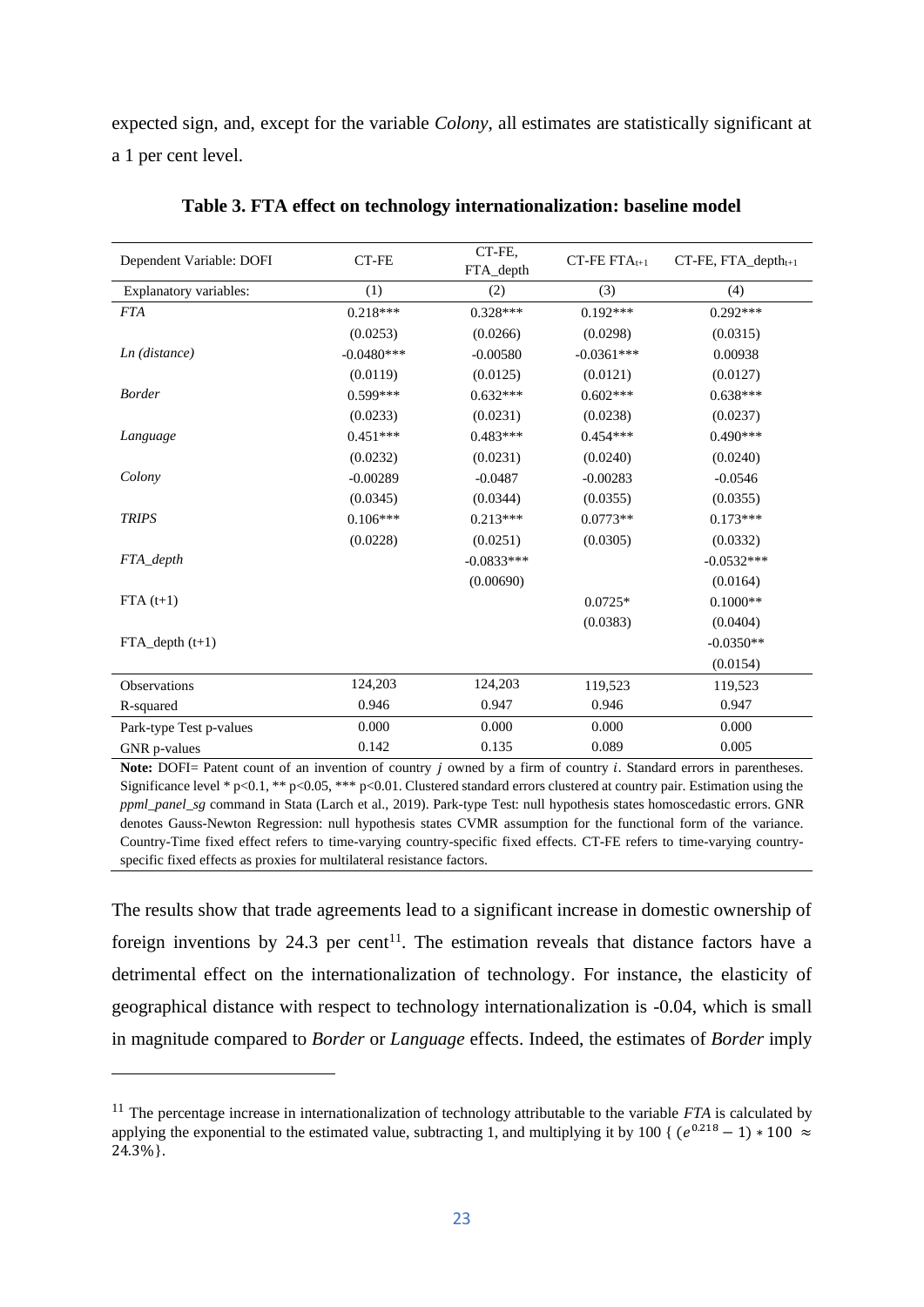that contiguous countries exchange technology 82 per cent more than other countries. Moreover, the estimation implies that informal institutions proxied by a shared common language positively affect the degree of internationalization of technology. Specifically, the results indicate that countries with a common language exchange around 57 per cent more technology than other countries. Furthermore, the estimate of *TRIPS* denotes a positive effect on technology exchange. The results show that the common compliance with the TRIPS increases the internationalization of technology by 11 per cent (column 1).

In previous sections, we highlighted the importance of controlling for deeper trade agreements. This is motivated by the idea that countries are more likely to interact with each other if they are members of deeper FTAs since agreements with a broader policy scope allow a larger trade liberalization (Martínez-Zarzoso & Chelala, 2021). Therefore, Model (2) includes the variable *FTA\_depth,* which accounts for this relationship. The results of this model show similar effects of the different regressors on the dependent variable as in Model (1). Nonetheless, for the regressor *FTA*, the new coefficient has to be interpreted together with the coefficient of *FTA\_depth*. That is, the effect is 38.8 per cent for basic FTAs and decreases by about 0.08 per cent on average for each additional provision. However, it could be that the effect of each additional provision is heterogeneous. This is examined in Table 4 below.

# *4.1. The economic effect of FTAs and the role of distance factors in technology internationalization*

The results shown in Table 3 provide important insights into the determinants of the internationalization of technology. First, regarding the effect of FTAs, the results show that economic integration in the form of a trade agreement leads to a larger number of domestic firms owning inventions created in the market of their trading partners. This confirms the economic effect of FTAs on the internationalization of technology proposed in the theoretical part of this paper. The economic effect is that trade liberalization offers firms easier access to the markets of their trading partners. This, in turn, increases the probability of firms deciding to reallocate their R&D units to the partner market, seek cooperation with firms of the other member states, and, in the case of this empirical study, access technology of the other members through the ownership of patents.

The estimation results also show that geographical and institutional proximity are important determinants of technology internationalization, confirming the results of related papers like Picci (2010), Montobbio and Sterzi (2013) and De Prato and Nepelski (2014). As explained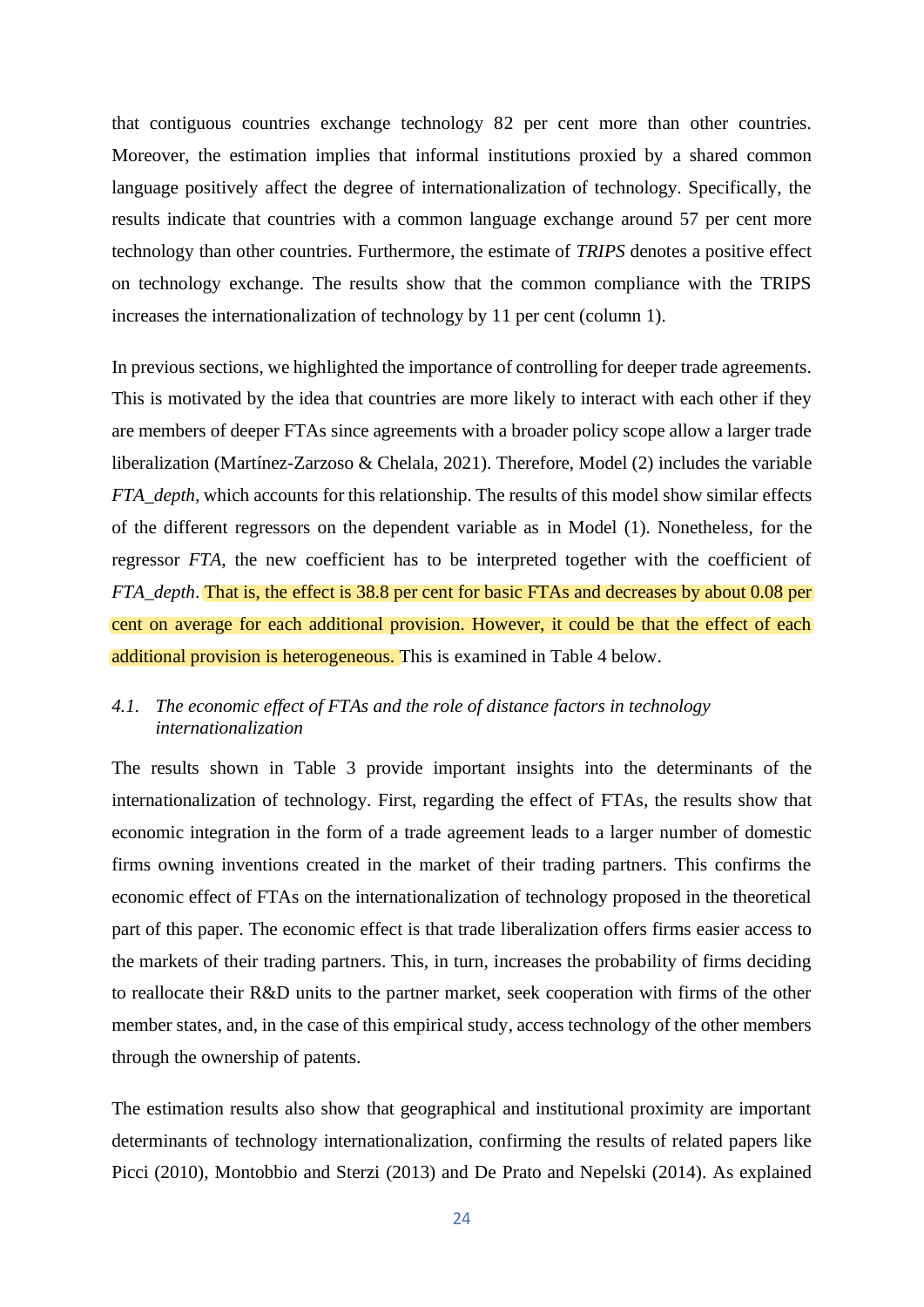before, the costs of technology internationalization increase with geographical and institutional distance due to communication and coordination issues that restrict the exchange of knowledge and interactive learning. Of the two forms of distance, the estimation shows that institutional proximity—proxied by a common language—has a larger impact than geographical proximity on knowledge exchange if the countries are not contiguous (*Border*=0). However, contiguity seems to have a larger impact than informal institutions (proxied by colonial links). This is probably because contiguous countries are more familiar with the socio-cultural context of their neighbours, which facilitates communication and coordination irrespective of both countries sharing the same language.

Furthermore, as indicated in Table 3, common compliance with the *TRIPS* leads to a higher exchange of knowledge probably because of the worldwide institutionalization of a baseline set of regulations and protections for innovation that generated incentives for firms to create, acquire and exchange knowledge across borders. This result goes in line with other related studies that have shown that the strengthening of regulation of technology and innovation, for instance, through stronger IPR, has a particularly positive effect on the exchange of knowledge for countries with weak initial regulations (Maskus & Penubarti, 1995; Smith, 2001).

### *4.2. Do deeper trade agreements lead to higher technology internationalization?*

One effect that has not been fully addressed yet in the literature is one of deeper trade agreements. With coefficients of -0.08 and -0.05, the estimation results of Table 3 indicate that deeper trade agreements have a significant negative effect on the internationalization of technology. These results differ from related work, which has identified a positive but small effect of deeper trade agreements on knowledge flows (Jinji et al., 2019).

In order to understand the reason for this negative relationship in the case of domestic ownership of foreign inventions, we perform an additional estimation where the effect of the variable *FTA\_depth* is disaggregated into the different levels of the index constructed by Dür et al. (2014). The index takes a value between 0 and 7, according to the number of provisions included.

**Table 4 – Estimation of the effect of deeper trade agreements** 

| Dependent Variable: DOFI |            |
|--------------------------|------------|
| Explanatory variables:   | (1)        |
| <b>FTA</b>               | $0.287***$ |
|                          | (0.0354)   |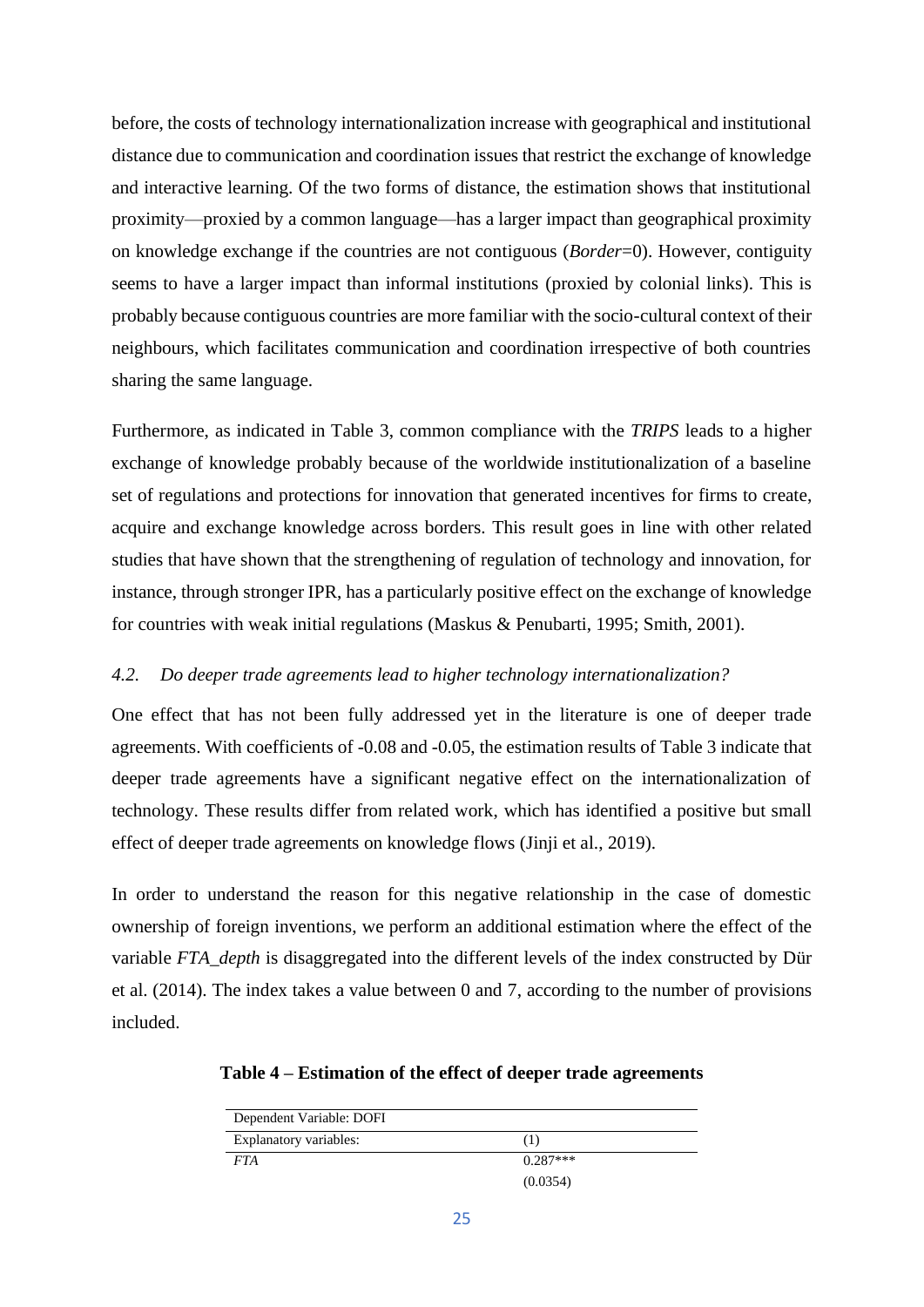| (0.524)<br>1.268***<br>Depth 2<br>(0.156)<br>$-0.0158$<br>Depth 3<br>(0.0914)<br>$0.600***$<br>Depth 4<br>(0.0634)<br>Depth 5<br>$0.117**$<br>(0.0525)                                                                                                                                                                                                                                                                                                                                                                                                                                                                                                                     |  |  |  |  |
|----------------------------------------------------------------------------------------------------------------------------------------------------------------------------------------------------------------------------------------------------------------------------------------------------------------------------------------------------------------------------------------------------------------------------------------------------------------------------------------------------------------------------------------------------------------------------------------------------------------------------------------------------------------------------|--|--|--|--|
|                                                                                                                                                                                                                                                                                                                                                                                                                                                                                                                                                                                                                                                                            |  |  |  |  |
|                                                                                                                                                                                                                                                                                                                                                                                                                                                                                                                                                                                                                                                                            |  |  |  |  |
|                                                                                                                                                                                                                                                                                                                                                                                                                                                                                                                                                                                                                                                                            |  |  |  |  |
|                                                                                                                                                                                                                                                                                                                                                                                                                                                                                                                                                                                                                                                                            |  |  |  |  |
|                                                                                                                                                                                                                                                                                                                                                                                                                                                                                                                                                                                                                                                                            |  |  |  |  |
|                                                                                                                                                                                                                                                                                                                                                                                                                                                                                                                                                                                                                                                                            |  |  |  |  |
|                                                                                                                                                                                                                                                                                                                                                                                                                                                                                                                                                                                                                                                                            |  |  |  |  |
|                                                                                                                                                                                                                                                                                                                                                                                                                                                                                                                                                                                                                                                                            |  |  |  |  |
|                                                                                                                                                                                                                                                                                                                                                                                                                                                                                                                                                                                                                                                                            |  |  |  |  |
| Depth 6<br>$-0.428***$                                                                                                                                                                                                                                                                                                                                                                                                                                                                                                                                                                                                                                                     |  |  |  |  |
| (0.106)                                                                                                                                                                                                                                                                                                                                                                                                                                                                                                                                                                                                                                                                    |  |  |  |  |
| Depth 7<br>$-0.357***$                                                                                                                                                                                                                                                                                                                                                                                                                                                                                                                                                                                                                                                     |  |  |  |  |
| (0.0515)                                                                                                                                                                                                                                                                                                                                                                                                                                                                                                                                                                                                                                                                   |  |  |  |  |
| $-0.0231*$<br>Ln (distance)                                                                                                                                                                                                                                                                                                                                                                                                                                                                                                                                                                                                                                                |  |  |  |  |
| (0.0125)                                                                                                                                                                                                                                                                                                                                                                                                                                                                                                                                                                                                                                                                   |  |  |  |  |
| <b>Border</b><br>$0.640***$                                                                                                                                                                                                                                                                                                                                                                                                                                                                                                                                                                                                                                                |  |  |  |  |
| (0.0235)                                                                                                                                                                                                                                                                                                                                                                                                                                                                                                                                                                                                                                                                   |  |  |  |  |
| $0.426***$<br>Language                                                                                                                                                                                                                                                                                                                                                                                                                                                                                                                                                                                                                                                     |  |  |  |  |
| (0.0252)                                                                                                                                                                                                                                                                                                                                                                                                                                                                                                                                                                                                                                                                   |  |  |  |  |
| $-0.00519$<br>Colony                                                                                                                                                                                                                                                                                                                                                                                                                                                                                                                                                                                                                                                       |  |  |  |  |
| (0.0359)                                                                                                                                                                                                                                                                                                                                                                                                                                                                                                                                                                                                                                                                   |  |  |  |  |
| <b>TRIPS</b><br>$0.120***$                                                                                                                                                                                                                                                                                                                                                                                                                                                                                                                                                                                                                                                 |  |  |  |  |
| (0.0340)                                                                                                                                                                                                                                                                                                                                                                                                                                                                                                                                                                                                                                                                   |  |  |  |  |
| Observations<br>124,203                                                                                                                                                                                                                                                                                                                                                                                                                                                                                                                                                                                                                                                    |  |  |  |  |
| 0.947<br>R-squared                                                                                                                                                                                                                                                                                                                                                                                                                                                                                                                                                                                                                                                         |  |  |  |  |
| Park-type Test p-values<br>0.000                                                                                                                                                                                                                                                                                                                                                                                                                                                                                                                                                                                                                                           |  |  |  |  |
| 0.092<br>GNR p-values                                                                                                                                                                                                                                                                                                                                                                                                                                                                                                                                                                                                                                                      |  |  |  |  |
| <b>Note:</b> $DOFI =$ Patent count of an invention of country j owned by a firm of<br>country <i>i</i> . Standard errors in parentheses. Significance level * $p<0.1$ , ** $p<0.05$ ,<br>*** p<0.01. Clustered standard errors at the country pair. Estimation using the<br>ppml_panel_sg command in Stata (Larch et al., 2019). Each depth level is based<br>on the index of Dür et al. (2014). Park-type Test: null hypothesis states<br>homoscedastic errors. GNR denotes Gauss-Newton Regression: null hypothesis<br>states CVMR assumption for the functional form of the variance. All models<br>include time-varying origin and destination-specific fixed effects. |  |  |  |  |

Each added provision implies more integration, as the scope of the agreement is assumed to be broader by covering more areas. The first component of the index refers to agreements that are basic (shallow) FTAs, the second one if the agreement has substantive provisions on services, the third one if it includes provisions on investment, the fourth if it has provisions on general standards, the fifth if it includes clauses on public procurement, the sixth on competition and the seventh on IPRs.

Table 4 reports the output of this estimation which confirms the results of the baseline estimation. It also indicates that FTAs with a lower number of provisions (*Depth* 1, 2, 3, 4 or 5) have a positive and generally significant effect on the internationalization of technology. On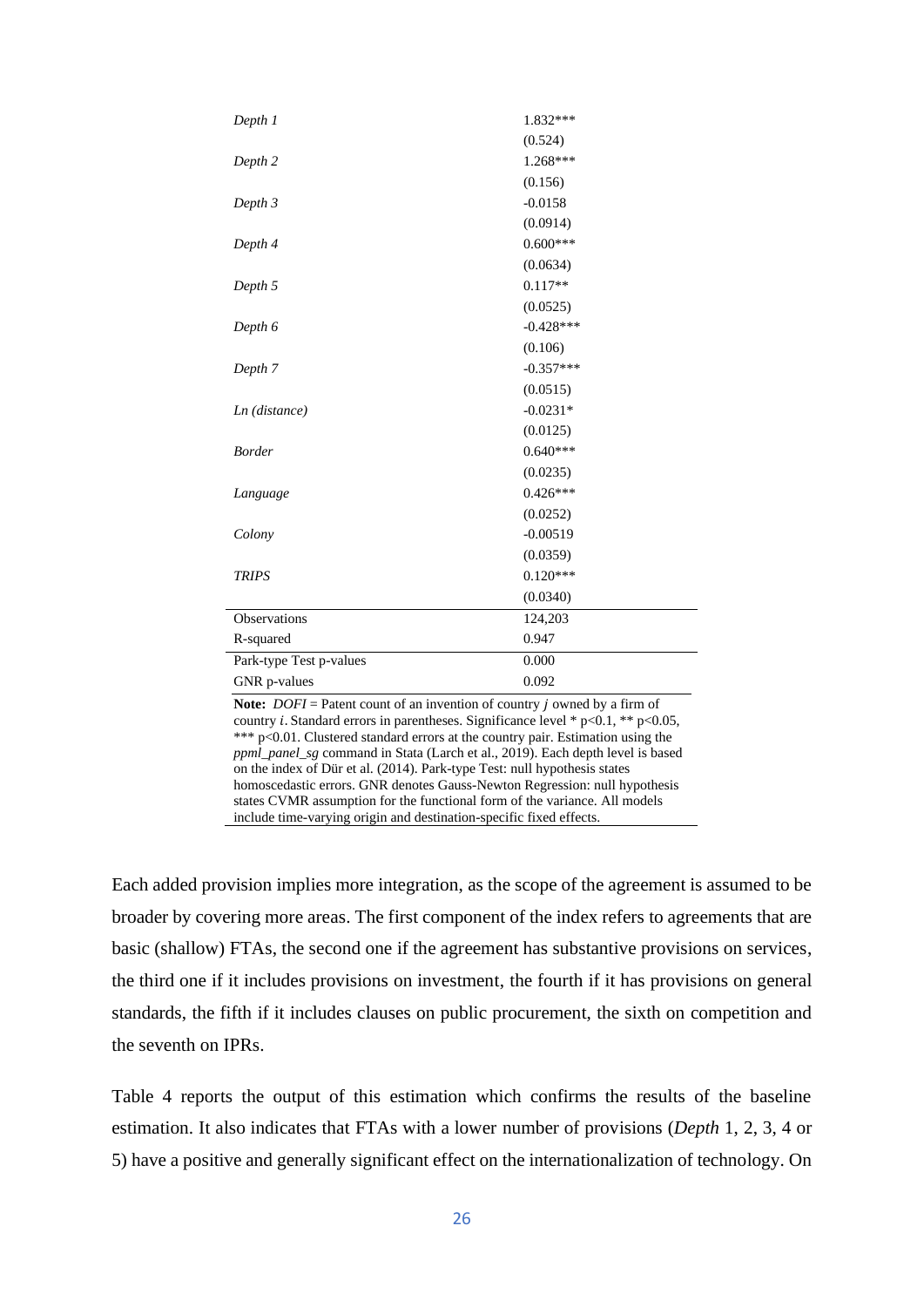the contrary, deeper agreements (*Depth 6* and *7*) are significantly negative. These results indicate that the more complex the legal framework of an agreement, the less meaningful becomes its positive effect on the internationalization of technology. A disadvantage of the *depth index* is that it does not allow us to know which provisions, out of the 7 considered, are added into the FTAs for intermediate depths; for this reason, the interpretation is not straightforward. Hence, we consider next the traditional classification that the WTO uses, and we distinguish between FTAs with only provisions on goods (*fta\_*), with provisions in goods and services (*fta\_eia*), customs unions (*cu*) and economic integration agreements (*cu\_eia*). The results are shown in Figure 3 below.



**Figure 3. Estimated coefficients for different levels of integration**

Note: the left panel shows the result for specification (8) with gravity variables and the right panel for Equation (9) with pair fixed effects.

In the left graph of Figure 3, we can see that the results for the time-invariant gravity variables stay similar when we split them by levels of integration in a classical way. In particular, sharing a border has the highest effect on DOFI, followed by sharing an official language, whereas the distance coefficient is negative and statistically significant but has a much smaller magnitude than the proxies for cultural or institutional distance. The right-hand-side graph shows the results when pair FE are added to the specification to account for the potential endogeneity of deeper RTAs. We observe that the intermediate levels of integration—for agreements that include services trade (*fta\_eia*) and for CUs (*cu*)—show a significant effect (*coeff=0.22*) that is not statistically different from each other. However, the effect of basic trade agreements on goods trade and deeper CUs is close to zero and cannot be accurately estimated when pair FE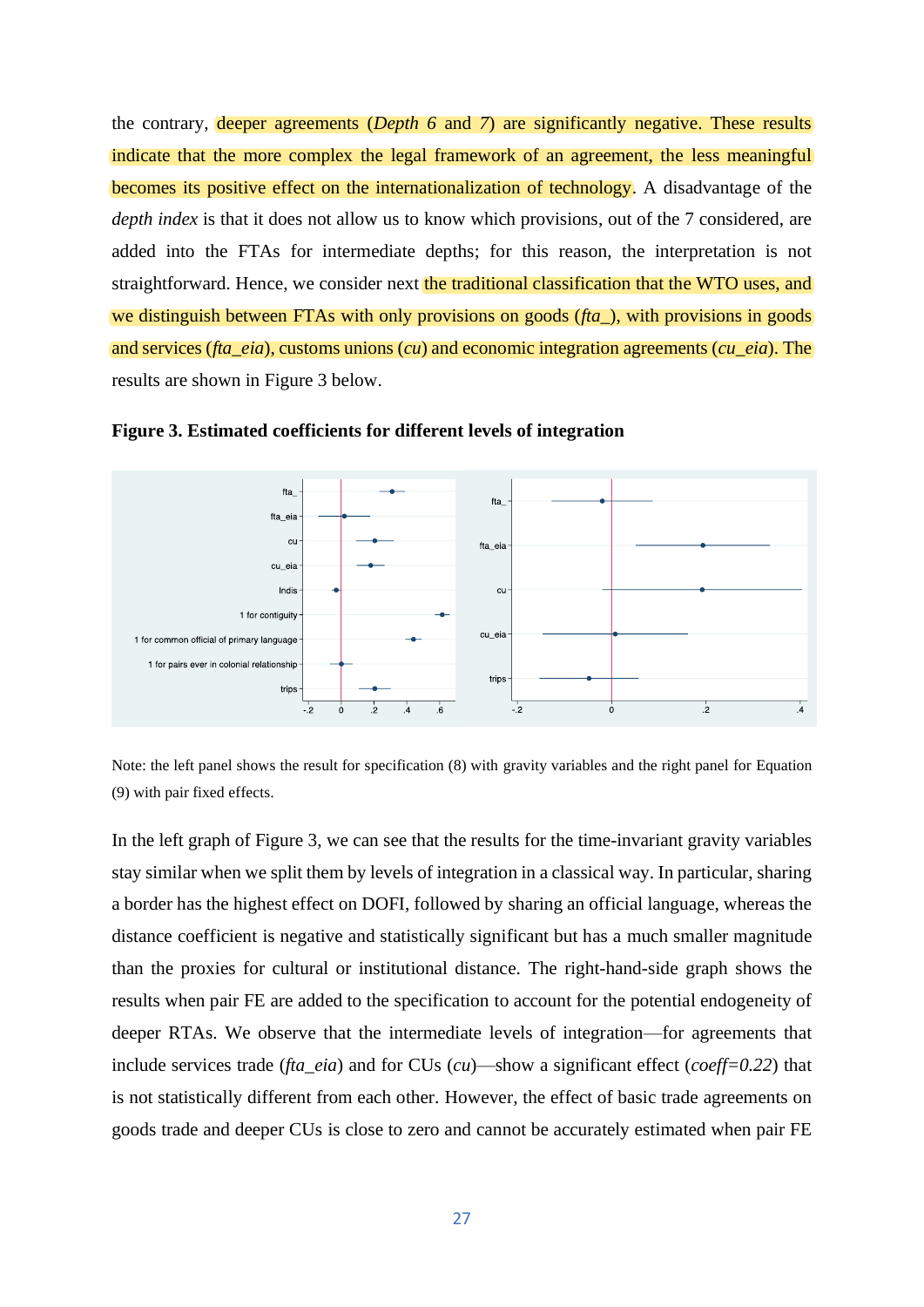are included in the specification. The estimated positive effect of TRIPS vanishes when adding pair FE, but this could be due to some heterogeneity issues, which are investigated below.

*4.3 Does the technology-related content of an FTA increase its effect on the internationalization of technology?*

The inclusion of different levels of integration in the estimation of specifications (8) and (9) account for the general scope of trade agreements which has grown over the last decades (Dür et al., 2014; Hofmann et al., 2017). However, looking into specific technology-related policy areas of FTAs can offer important information about the effect of this type of provision on technology internationalization. For this, we consider two different variables that aim at distinguishing the effect of FTAs depending on their technology content. The first one is *FTA\_tprov* and implies the common membership in an agreement that comprises at least one technology-related provision. The second variable is *FTA\_zprov,* which refers to the agreements without these provisions. Table 5 reports the corresponding estimation results. As in the baseline estimation, the effect of deeper trade agreements is controlled in the second estimation model. The theoretical section of this paper explained that technology-related provisions are expected to facilitate and foster the exchange of technology, information and knowledge through an informational effect on firms that trigger the decision to internationalize their innovation activities in or with the other member states. This cannot be confirmed by the estimation results in Table 5, perhaps because not all these provisions act in this way or due to endogeneity issues.

| Dependent Variable: DOFI | <b>FTA</b>   | FTA and FTA Depth |
|--------------------------|--------------|-------------------|
| Explanatory variables:   | (1)          | (2)               |
| FTA_tprov                | $0.198***$   | $0.308***$        |
|                          | (0.0260)     | (0.0274)          |
| FTA_zprov                | $0.459***$   | $0.523***$        |
|                          | (0.0462)     | (0.0442)          |
| Ln (distance)            | $-0.0468***$ | $-0.00611$        |
|                          | (0.0119)     | (0.0125)          |
| <b>Border</b>            | $0.612***$   | $0.642***$        |
|                          | (0.0234)     | (0.0232)          |
| Language                 | $0.426***$   | $0.461***$        |
|                          | (0.0238)     | (0.0238)          |
| Colony                   | 0.0181       | $-0.0301$         |

**Table 5 – Estimation of the effect of FTAs with technology provisions**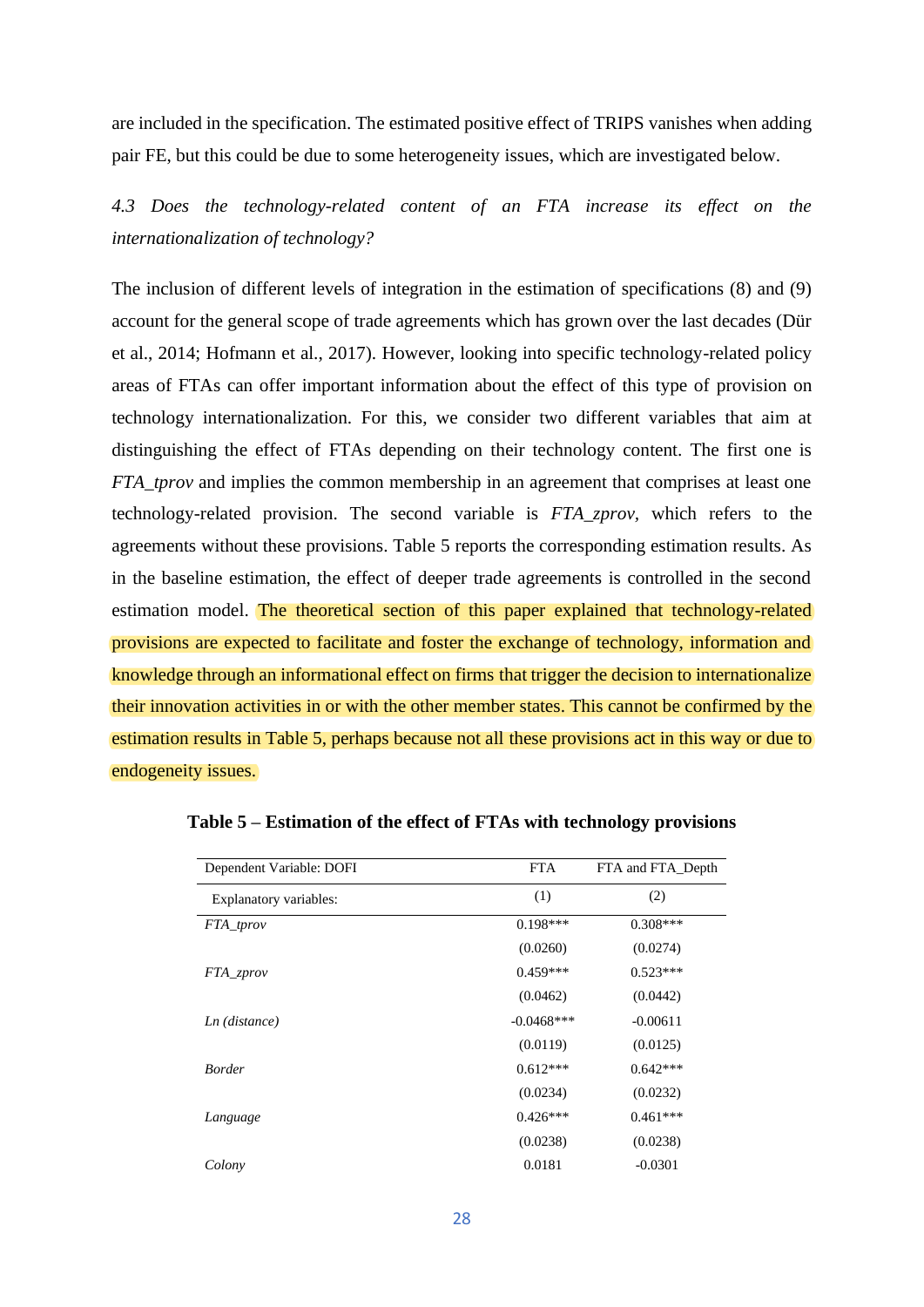|                         | (0.0347)   | (0.0347)      |
|-------------------------|------------|---------------|
| <b>TRIPS</b>            | $0.122***$ | $0.224***$    |
|                         | (0.0233)   | (0.0254)      |
| FTA_depth               |            | $-0.0808$ *** |
|                         |            | (0.00694)     |
| No. observations        | 124,203    | 124,203       |
| R-squared               | 0.946      | 0.947         |
| Park-type Test p-values | 0.000      | 0.000         |
| GNR p-values            | 0.178      | 0.170         |

**Note:** *DOFI*= Patent count of an invention of country *j* owned by a firm of country *i*. Standard errors in parentheses. Significance level \*  $p<0.1$ , \*\*  $p<0.05$ , \*\*\*  $p<0.01$ . Clustered standard errors at the country pair. Estimation using the *ppml\_panel\_sg* command in Stata (Larch et al., 2019). Park-type Test: null hypothesis states homoscedastic errors. GNR denotes Gauss-Newton Regression: null hypothesis states CVMR assumption for the functional form of the variance. All models include time-varying origin and destination-specific fixed effects.

The estimation indicates that FTAs with technology-related provisions (*FTA\_tprov*) lead to an increase in technology internationalization of 22 per cent. This value rises to 36 per cent when controlling for depth. However, this effect is smaller than the one estimated for FTAs without these provisions. The estimation results show that members of FTAs without technology clauses exchange knowledge 58 per cent (Model 1) and 68.7 per cent more (Model 2) than other countries. We fear that this effect is heterogeneous, varies depending on the level of integration and could be biased due to endogeneity issues. Hence, to tackle these concerns, we differentiate by the level of integration, as in the previous subsection, while distinguishing between agreements with and without technology provisions. Moreover, we also estimate model (9), which addresses endogeneity by adding bilateral FE. The results are shown in Figure 4.



**Figure 4. Results by level of integration with at least one technology provisions**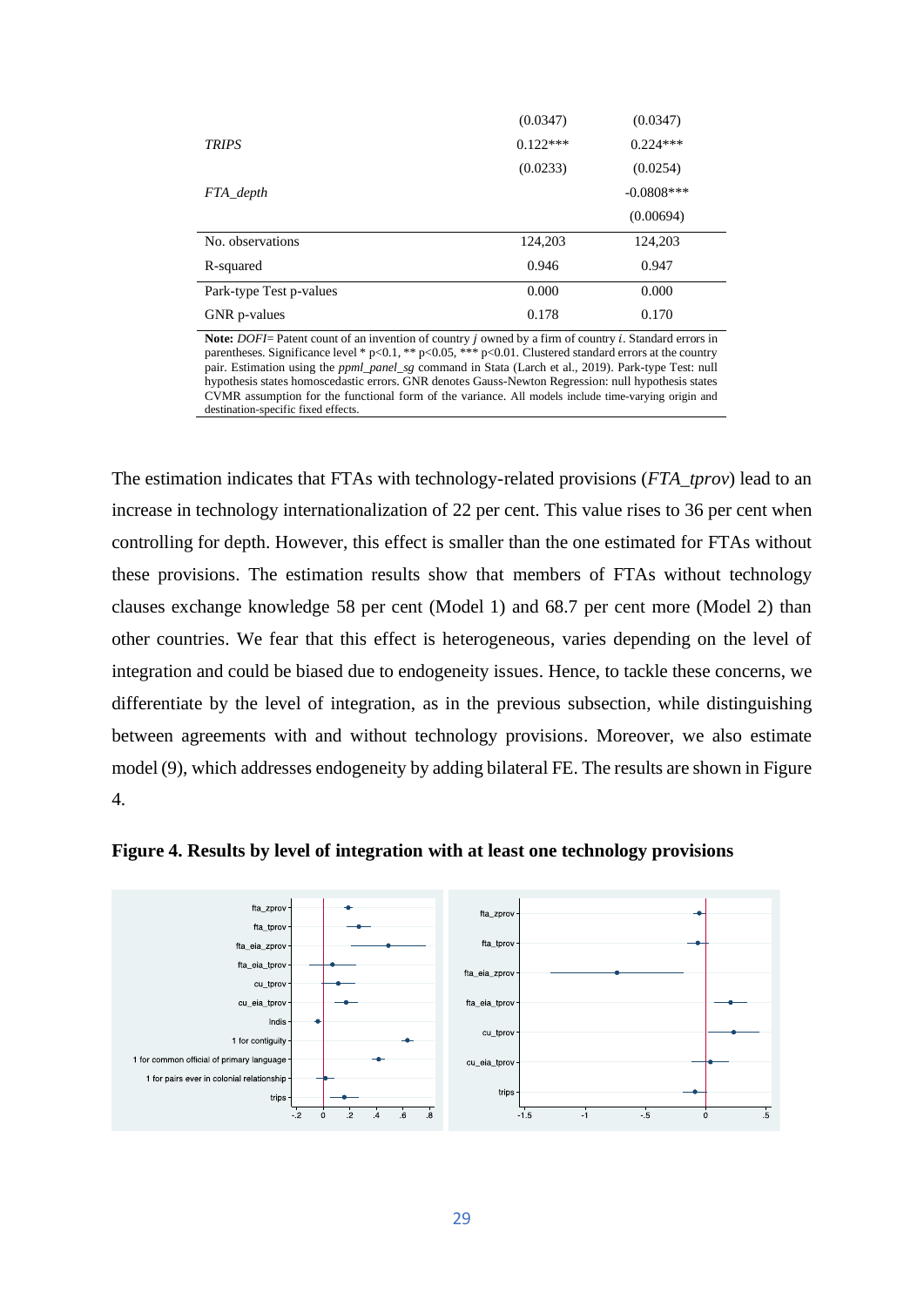Note: the left panel shows the result for specification (8) with gravity variables and the right panel for Equation (9) with pair fixed effects.

We rely on the results shown in the right-hand-side graph based on specification (9) with pair FE that also should mitigate endogeneity issues (Baier and Bergstrand, 2007). It is confirmed that the intermediate levels of integration have a positive and significant effect when the agreements include at least one technology provision. The effect from *fta\_eia\_tprov* is not statistically different from the effect of *cu\_tprov,* and the magnitude of the effect indicates that agreements in trade and services that have at least one technology provision increase trade by about 24 per cent. Interestingly, the results of FTAs in trade and services without technology provisions (*fta\_eia\_zprov)* show a negative and significant effect once pair FE are included. The next step consists of disentangling what the specific provisions that do have a value-added to the overall economic effect are.

# *4.4 What is the effect of specific technology-related provisions on the internationalization of technology?*

In order to understand the outcome obtained for FTAs with technology-related provisions, we estimate the individual effect of the five technology-related provisions included in the model. Recalling the specific data provided by Hofmann et al. (2017), these provisions cover *IPR* regulations that exceed the conventions of the TRIPS, *data protection* which refers to the exchange of information and experts and promotes joint projects between member states, *innovation policies* that aim at fostering participation in framework programs and promotion of technology transfers, *information society* which relates to the exchange of information, the dissemination of new technology, training as well as cooperation and exchange of information in the context of other policies, and *research and technology* which targets the participation in joint research projects, exchange of researchers, and development of public-privatepartnerships.

The results presented in column (1) of Table 6 show that the estimates for the provisions of the categories, *IPR, innovation policies* and *research and technology* have a positive sign while the estimates of *data protection* and *information society* have a negative sign and are not significant at conventional levels. The results indicate that controlling from the membership in an FTA without provisions, adding provisions of the category *IPR* and *research and technology* have an additional significantly positive effect on the internationalization of technology. Differently, the barely significant and negative coefficients of the *data protection* and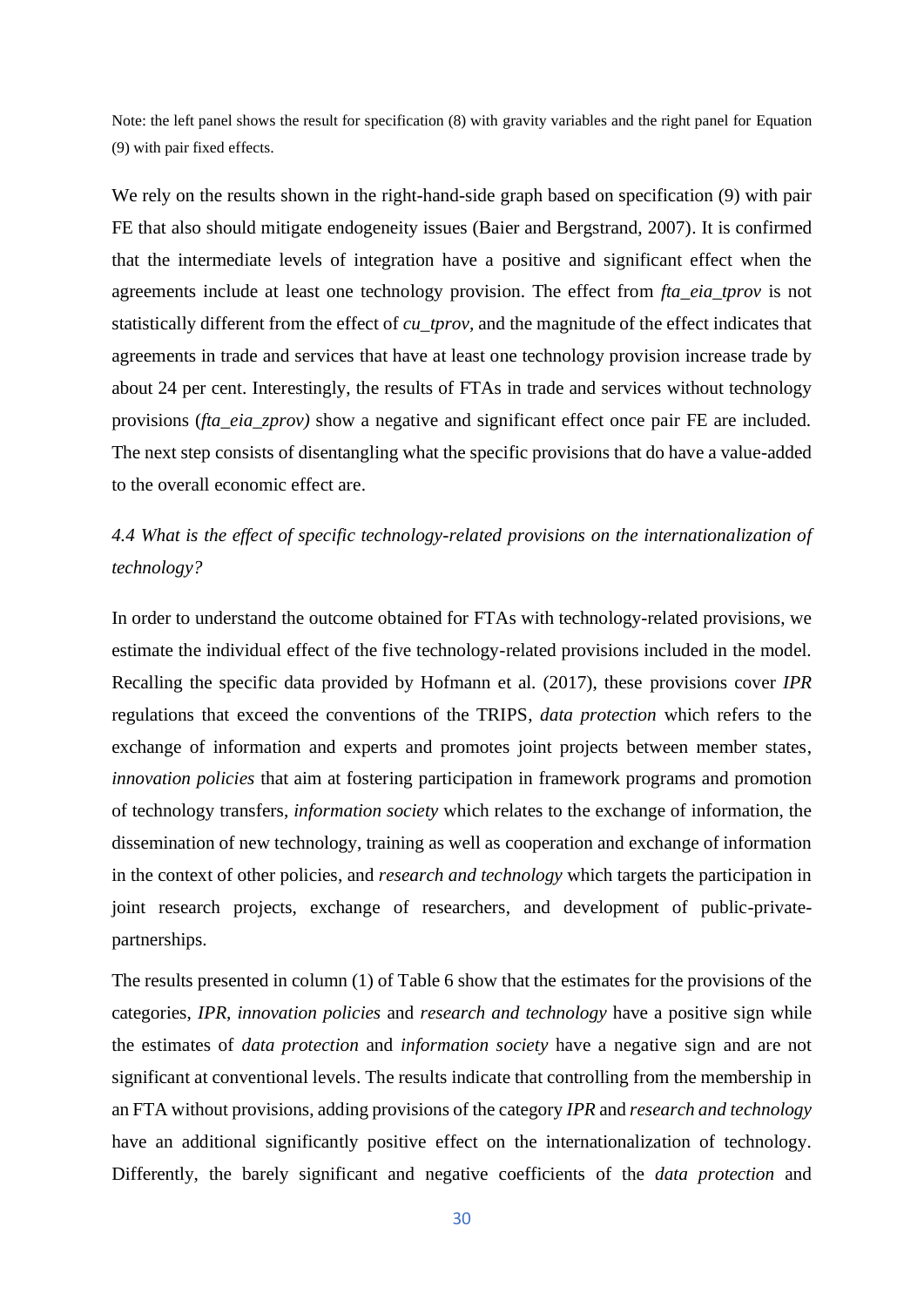*information society* provisions indicate that the inclusion of those provisions does not add much to the positive effect of FTAs on the internationalization of technology. Moreover, when including FTA\_depth in column (2), it can be observed that the degree of depth of the FTA slightly varies the effect of the additional provisions on our dependent variable, but the main direction of the effects does not change. For instance, the IPR coefficient increase in magnitude, being moderated by the deepness of the agreements, which has two potential explanations. On the one hand, the estimated model comprises very heterogeneous countries. This heterogeneity can lead to mixed effects for different provisions as the context of specific country pairs may require determined policy commitments that foster the bilateral exchange of knowledge. Hence, the model cannot determine a significant average effect applicable to the entire sample. On the other hand, this output can reflect a lack of effectiveness in implementing the different provisions as each country has to translate them into national policy-making, institutional reforms and even infrastructural investments. Thus, if the provisions are not appropriately implemented, their effect on technology transfers can be virtually zero.

| Dependent Variable: DOFI   | <b>FTA</b> | FTA and FTA Depth |
|----------------------------|------------|-------------------|
| Explanatory variables:     | (1)        | (2)               |
| FTA_zprov                  | $0.531***$ | $0.555***$        |
|                            | (0.0493)   | (0.0480)          |
| <b>IPR</b>                 | $0.125***$ | $0.299***$        |
|                            | (0.0399)   | (0.0507)          |
| Data protection            | $-0.0379$  | $-0.0847*$        |
|                            | (0.0499)   | (0.0494)          |
| <i>Innovation policies</i> | $0.267*$   | $0.309**$         |
|                            | (0.144)    | (0.130)           |
| Information societies      | $-0.125$   | 0.00539           |
|                            | (0.0829)   | (0.0848)          |
| Research & Technology      | $0.353***$ | $0.218***$        |
|                            | (0.0405)   | (0.0478)          |
| $Ln$ (distance)            | $-0.0170$  | $-0.00592$        |
|                            | (0.0132)   | (0.0132)          |
| <b>Border</b>              | $0.633***$ | $0.658***$        |
|                            | (0.0229)   | (0.0235)          |
| Language                   | $0.397***$ | $0.410***$        |
|                            | (0.0257)   | (0.0258)          |
| Colony                     | 0.0205     | $-0.0173$         |
|                            | (0.0353)   | (0.0356)          |

**Table 6 – Estimation of the effect of specific technology provisions**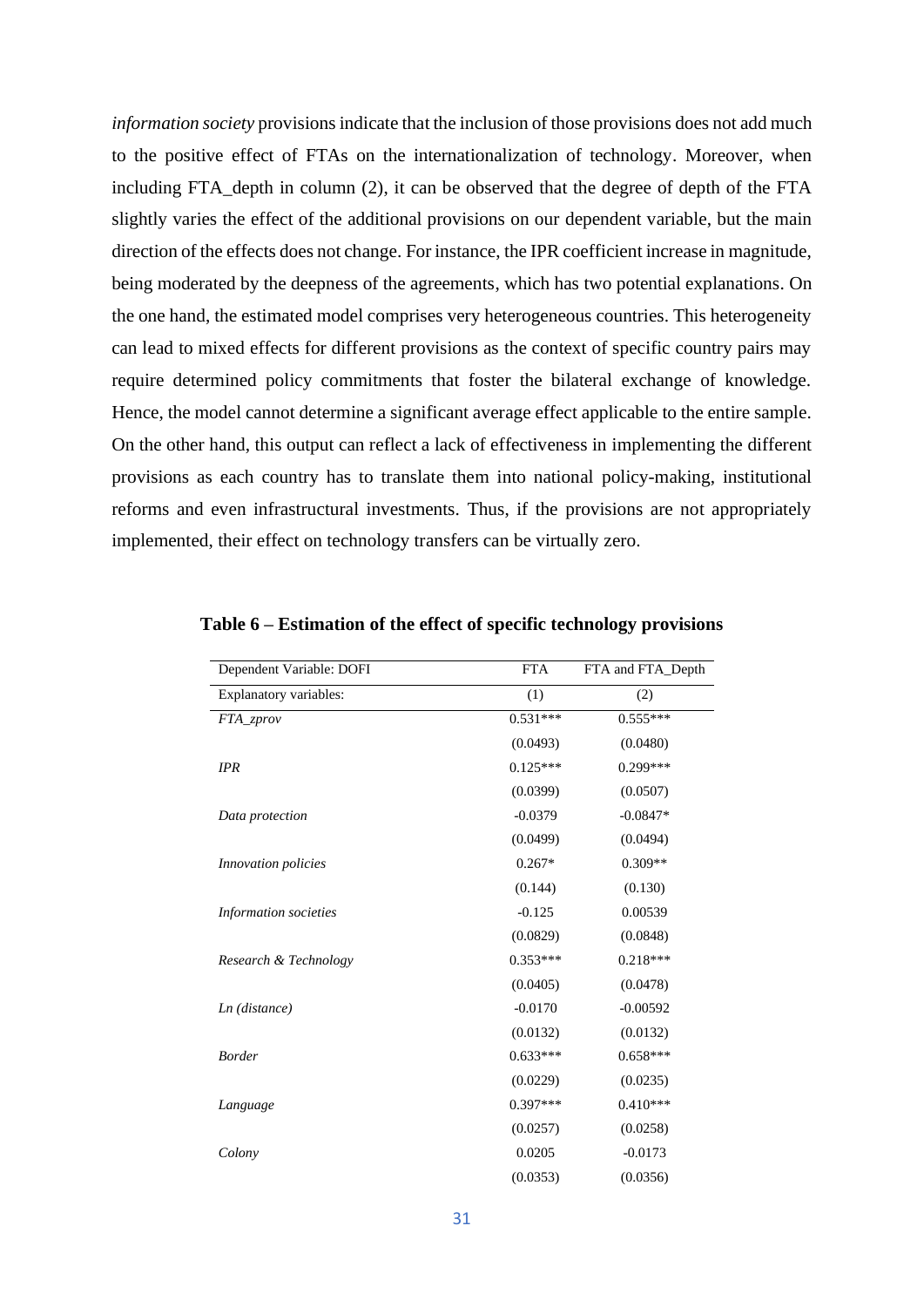| <b>TRIPS</b>            | 0.0179   | $0.106***$   |
|-------------------------|----------|--------------|
|                         | (0.0314) | (0.0344)     |
| FTA depth               |          | $-0.0648***$ |
|                         |          | (0.00940)    |
| No. observations        | 124,203  | 124,203      |
| R-squared               | 0.945    | 0.946        |
| Park-type Test p-values | 0.000    | 0.000        |
| GNR p-values            | 0.190    | 0.179        |

Note: *DOFI*= Patent count of an invention of country *j* owned by a firm of country *i*. Standard errors in parentheses. Significance level \* p<0.1, \*\* p<0.05, \*\*\* p<0.01. Clustered standard errors at the country pair. Estimation using the *ppml\_panel\_sg* command in Stata (Larch et al., 2019). Park-type Test: null hypothesis states homoscedastic errors. GNR denotes Gauss-Newton Regression: null hypothesis states CVMR assumption for the functional form of the variance. All models include time-varying origin and destination-specific fixed effects.

We also wonder whether there could be some endogeneity issues mainly due to omitted variable bias from differences in regulations or the quality of institutions that persist over time and affect innovation activity. Following the same reasoning as in the previous section, we estimate model (9) with pair FE that should control for these unobservable factors. We present the results for FTAs in goods and services and CUs, being those the levels of integration for which technology provision have revealed to be relevant in the previous sub-section. The results are presented in Figure 5, in which, for comparison purposes, we also present the results for the model without pair FE on the left-hand side of the figure.

**Figure 5. Technology Provisions in free trade agreements for goods and services**



Note: the left panel shows the result for specification (8) with gravity variables and the right panel for Equation (9) with pair fixed effects.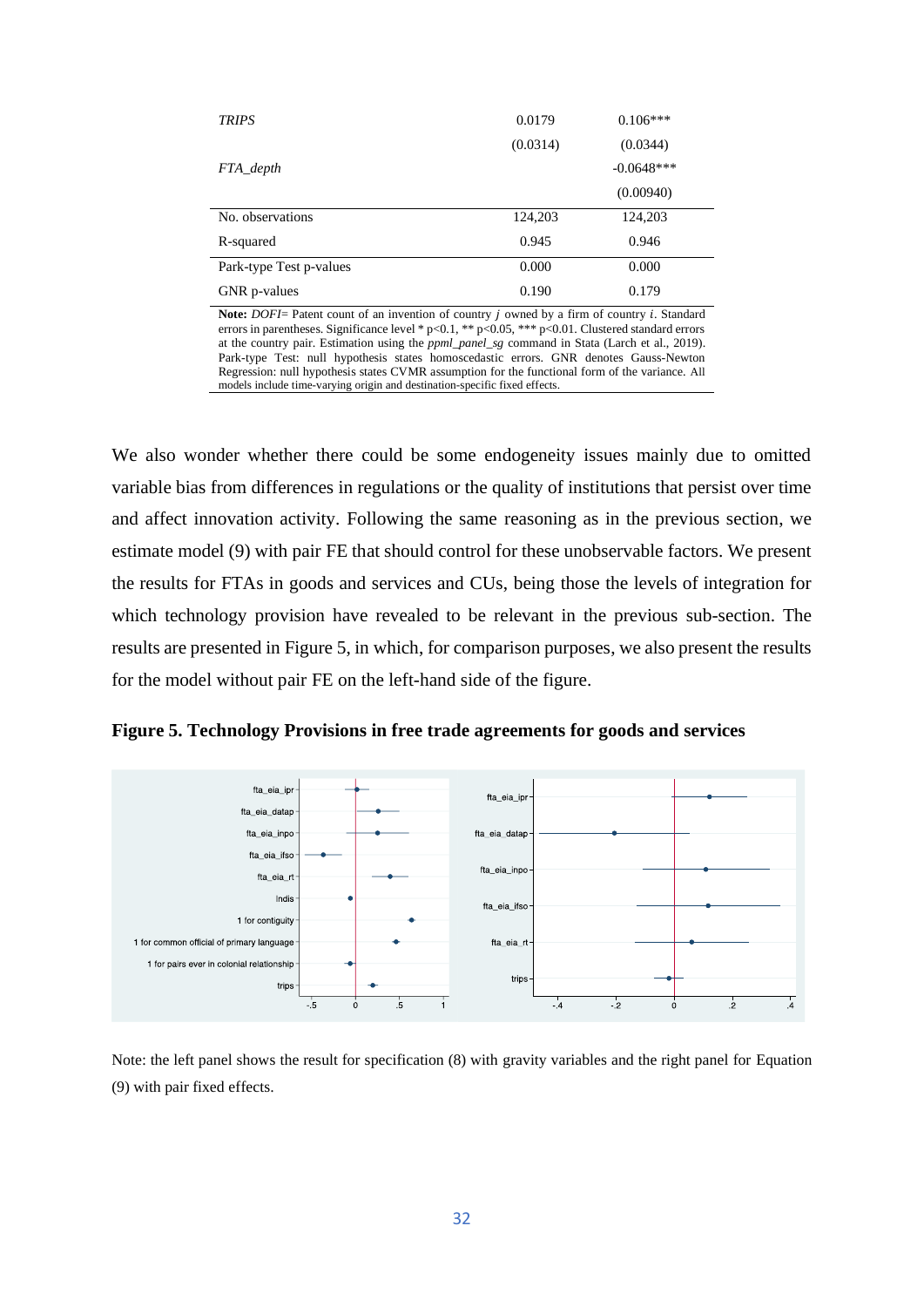The graph on the right-hand side shows that only provisions that concern IPR that go beyond the minimum standards established by TRIPS show a statistically significant effect at the 10 per cent level for average levels of economic integration in the model controlling for pair FE.

*4.5. Does the implementation period of an FTA influence its effect on technology internationalization?* 

So far, the impact of FTAs has been assumed to be an immediate effect on technology internationalization after the entry into force of an agreement. However, given that the regulations and provisions included in an FTA may require the implementation of institutional and infrastructural changes in member states, the effect of an agreement may change over time.

| Dependent Variable:     | <b>FTA</b>  | FTA and      |  |
|-------------------------|-------------|--------------|--|
| <b>DOFI</b>             |             | FTA_Depth    |  |
| Explanatory variables:  | (1)         | (2)          |  |
| <b>FTA</b>              | $0.137***$  | $0.252***$   |  |
|                         | (0.0286)    | (0.0305)     |  |
| $FTA(t-5)$              | $0.159***$  | $0.159***$   |  |
|                         | (0.0361)    | (0.0357)     |  |
| $FTA(t - 10)$           | 0.0531      | 0.0452       |  |
|                         | (0.0346)    | (0.0341)     |  |
| $FTA (t - 15)$          | 0.0384      | 0.0181       |  |
|                         | (0.0381)    | (0.0373)     |  |
| Ln (distance)           | $-0.0345**$ | 0.00294      |  |
|                         | (0.0142)    | (0.0145)     |  |
| <b>Border</b>           | $0.558***$  | $0.601***$   |  |
|                         | (0.0268)    | (0.0270)     |  |
| Language                | $0.451***$  | $0.477***$   |  |
|                         | (0.0255)    | (0.0253)     |  |
| Colonial                | 0.0413      | $-0.00561$   |  |
|                         | (0.0385)    | (0.0386)     |  |
| <b>TRIPS</b>            | 0.0134      | $0.132***$   |  |
|                         | (0.0288)    | (0.0319)     |  |
| FTA_depth               |             | $-0.0794***$ |  |
|                         |             | (0.00749)    |  |
| Observations            | 92,251      | 92,251       |  |
| R-squared               | 0.947       | 0.948        |  |
| Park-type Test p-values | 0.000       | 0.000        |  |
| GNR p-values            | 0.000       | 0.000        |  |

### **Table 7 – Estimation of the effect of FTAs after control of implementation period**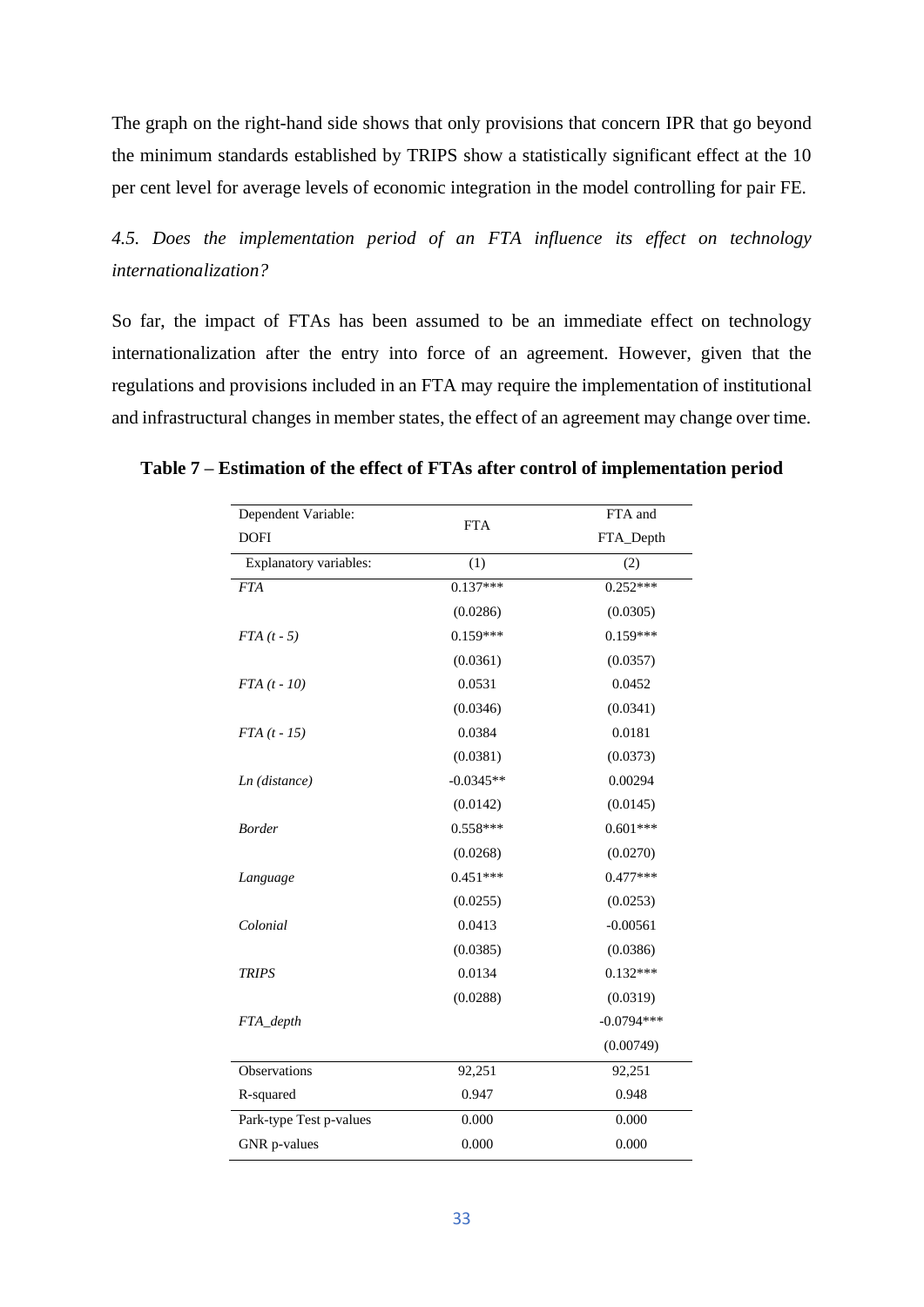Note: Standard errors in parentheses. Significance level \* p<0.1, \*\* p<0.05, \*\*\* p<0.01. *DOFI*. FTA (t - 5), FTA (t - 10), FTA (t - 15) denote lags of the variable *FTA* of five, ten and fifteen years. Clustered standard errors clustered at country pair. Estimation using the *ppml\_panel\_sg* command in Stata (Larch et al., 2019). Park-type Test: null hypothesis states homoscedastic errors. GNR denotes Gauss-Newton Regression: null hypothesis states CVMR assumption for the functional form of the variance. All models include timevarying origin and destination-specific fixed effects.

In order to allow for this effect to vary over time, we estimate Equation (8), including various lags of the variable *FTA*. Specifically, this estimation includes three lags of five, ten and fifteen years, respectively. The variable *FTA* remains the same, and it takes the value of 1 starting on the year an FTA is ratified by two countries and for the entire duration of the agreement. The dummy variables *FTA (t - 5)*, *FTA (t - 10), FTA (t - 15),* in contrast, take the value of 1, five, ten and fifteen years after the entry into force of the FTA and remain so for the duration of the agreement. Table 7 presents these estimation results.

The estimation output points to what Yotov et al. (2016) call a phasing-in effect of FTA on the internationalization of technology. This implies that the effect of FTA increases over time. Specifically, the results show an immediate average effect of FTA on the internationalization of technology of 14.68 per cent. After five years, this effect rises by 17.23 percentage points leading to a total average effect of around 32 per cent. Between five and ten years, the increase of this effect slows down and losses significance. After ten years, the average effect vanishes. Therefore, the results indicate a non-monotonic relationship between FTAs and the international exchange of technology, a relationship also found in trade literature (see, for instance, Baier & Bergstrand, 2007).

Additionally, we also allow for the effect of the specific technology provisions to change over time. These estimation results can be found in Table A.4 in the Appendix. The results reveal that five years after the implementation of an FTA, not only the provisions related to *IPR*, *innovation policies* and *research and development* deliver a positive effect on technology internationalization, but also the clauses categorized under *information society*. Interestingly, according to the classification of Martínez-Zarzoso and Chelala (2021), these provisions determine a specific form of cooperation. More specifically, *information society* describes the promotion of ITTs through the active dissemination of knowledge and training programs. Furthermore, these provisions do not require many institutional, infrastructural or policy reforms for their implementation, for instance, IPR regulations, which may facilitate their positive effect on the exchange of knowledge.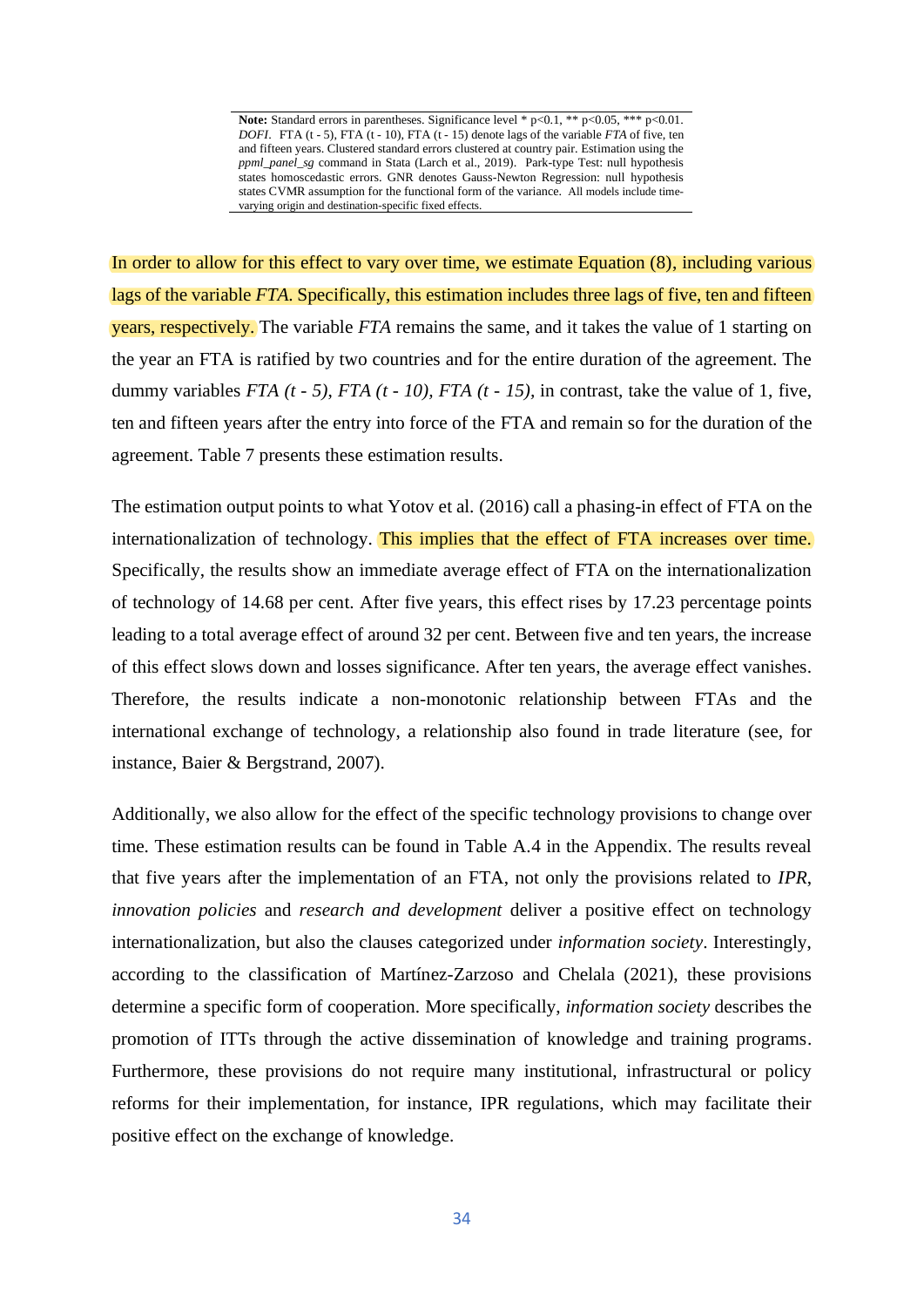### **5. Robustness Checks**

Table 8 reports the main estimation results for the overall effect of *FTA* and the different measures of distance distinguished by country groups according to the level of income of the two countries involved in the internationalization of technology. Table 9 indicates the effects of FTAs depending on their technology content, and Table 10 shows the estimation results for the specific provisions. In these regressions, results from some groups containing country pairs not sharing any common characteristics cause that some coefficients cannot be estimated, which is the case for the colonial link for developing countries. Additionally, as in the previous set of regressions, the second estimation model of each group includes the variable *FTA\_depth*  to control for the effect of deeper trade agreements on technology internationalization.

# *5.1. Estimation for different groups of countries*

As pointed out before, the country set selected for the analysis is highly heterogeneous, which raises the question of whether the average estimated effects for the entire sample differ by sets of countries. To account for this issue, we divide the sample into several groups depending on the economic distance of the country pairs, creating different owner/inventor combinations of countries. Recalling the definition of the dependent variable *DOFI,* "owner" refers to the country in which firms that own foreign inventions reside, while "inventor" indicates the country where the patented technology has been invented. The following set of regressions is denoted as HH, HM, MH and MM. Where H stand for high-income countries, M for middleincome countries, and the notation indicates the owner and inventor of a patent in that specific order.

The estimation results in Table 8 show that FTAs lead to a significant increase in the internationalization of technology irrespective of the country group. Moreover, the magnitude of the effect differs significantly from each other depending on the owner/inventor combination of countries. The results for the country group HH indicate that FTAs lead to a 21 per cent increase in technology internationalization if the owner and inventor of a patent come from high-income countries (column 1). In contrast, for pair of countries where the economic distance is larger, the effect of FTAs on technology internationalization is disproportionally higher in magnitude. The estimation of the group HM shows that the effect of FTAs on *DOFI*  represents a 326 per cent increase in technology internationalization (column 3, coeff=1.45) if the owner of a patent comes from a high-income country and the inventor from a middleincome country. This effect is even more pronounced if the patent owner comes from a middle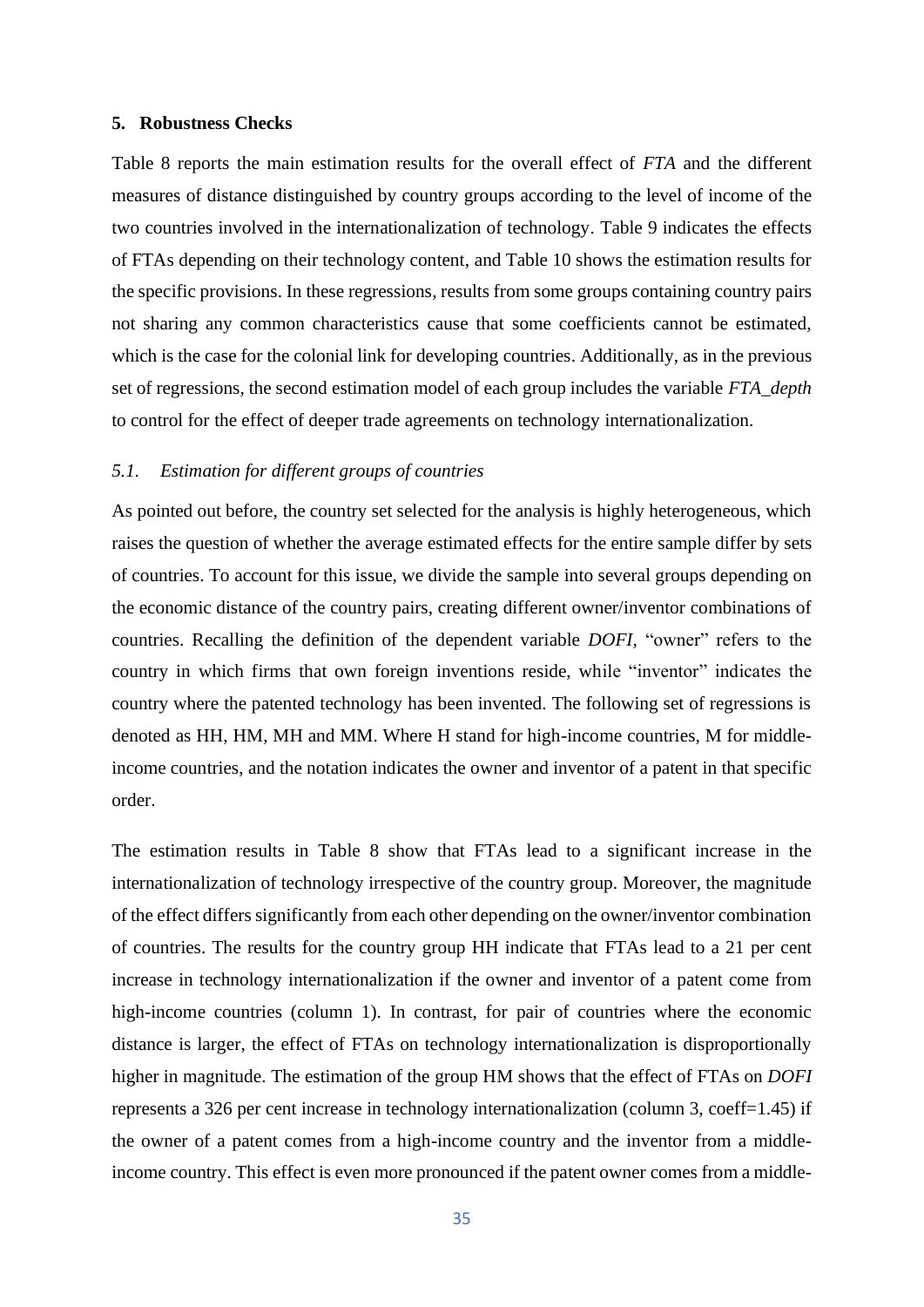income country and the inventor is from a high-income country. Specifically, the estimates of *FTA* for the group MH translate to a ninefold increase in technology internationalization (column 5). In any case, the introduction of the variable *FTA\_depth* decreases the magnitude of the effect of an *FTA* for the HH country group and even more for MH, indicating that in the most comprehensive trade agreements (depth= 7), the effect is 148 %. Nevertheless, these results are only reliable for shallow FTAs, for which endogeneity issues do not apply, as found in previous sections.

| Dependent Variable: DOFI |            |              |             |             |             |             |            |            |
|--------------------------|------------|--------------|-------------|-------------|-------------|-------------|------------|------------|
| <b>Country Groups</b>    | HH         | <b>HH</b>    | HM          | HM          | MH          | MH          | <b>MM</b>  | <b>MM</b>  |
| Expl. variables:         | (1)        | (2)          | (3)         | (4)         | (5)         | (6)         | (7)        | (8)        |
| <b>FTA</b>               | $0.193***$ | $0.322***$   | $1.450***$  | $1.534***$  | 2.378***    | $2.805***$  | $2.448***$ | 2.769***   |
|                          | (0.0236)   | (0.0260)     | (0.148)     | (0.159)     | (0.329)     | (0.344)     | (0.263)    | (0.295)    |
| $Ln$ (distance)          | $-0.00437$ | $0.0387***$  | $-0.212***$ | $-0.205***$ | $-0.342***$ | $-0.271***$ | $-0.0358$  | $-0.0477$  |
|                          | (0.0136)   | (0.0136)     | (0.0263)    | (0.0262)    | (0.0447)    | (0.0417)    | (0.0993)   | (0.101)    |
| <b>Border</b>            | $0.595***$ | $0.632***$   | $0.671***$  | $0.730***$  | 1.328***    | 1.805***    | $1.731***$ | $1.652***$ |
|                          | (0.0235)   | (0.0235)     | (0.0980)    | (0.121)     | (0.163)     | (0.151)     | (0.197)    | (0.200)    |
| Language                 | $0.436***$ | $0.476***$   | $0.576***$  | $0.577***$  | $0.217**$   | $0.276***$  | $0.602*$   | $0.564*$   |
|                          | (0.0247)   | (0.0248)     | (0.0487)    | (0.0485)    | (0.110)     | (0.107)     | (0.326)    | (0.318)    |
| Colony                   | $-0.0130$  | $-0.0728*$   | $0.202***$  | $0.197***$  | $0.803***$  | $0.700***$  |            |            |
|                          | (0.0374)   | (0.0374)     | (0.0538)    | (0.0538)    | (0.126)     | (0.119)     |            |            |
| <b>TRIPS</b>             | $0.159***$ | $0.285***$   | $-1.179***$ | $-1.103***$ | $-1.131***$ | $-0.487$    | $-0.619*$  | $-0.446$   |
|                          | (0.0218)   | (0.0239)     | (0.171)     | (0.166)     | (0.351)     | (0.354)     | (0.346)    | (0.351)    |
| FTA depth                |            | $-0.0976***$ |             | $-0.0394$   |             | $-0.277***$ |            | $-0.184**$ |
|                          |            | (0.00746)    |             | (0.0284)    |             | (0.0556)    |            | (0.0860)   |
| No. observations         | 50,233     | 50,233       | 26,070      | 26,070      | 10,930      | 10,930      | 1,497      | 1,497      |
| R-squared                | 0.949      | 0.949        | 0.971       | 0.971       | 0.982       | 0.982       | 0.788      | 0.791      |
| Park-type Test p-values  | 0.000      | 0.000        | 0.000       | 0.000       | 0.000       | 0.000       | 0.000      | 0.000      |
| GNR p-values             | 0.507      | 0.484        | 0.707       | 0.692       | 0.296       | 0.248       | 0.088      | 0.088      |

**Table 8. FTA effect on technology internationalization for different country groups** 

Note: Standard errors in parentheses. Significance level \* p<0.1, \*\* p<0.05, \*\*\* p<0.01. *DOFI*. Clustered standard errors clustered at country pair. Estimation using the *ppml\_panel\_sg* command in Stata (Larch et al., 2019). HH: high-income countries. HM: high and middle-income countries. MH: middle and high-income countries. MM: middle-income countries. Park-type Test: null hypothesis states homoscedastic errors. GNR denotes Gauss-Newton Regression: null hypothesis states CVMR assumption for the functional form of the variance. All models include time-varying origin and destination-specific fixed effects.

While interpreting the magnitude of the estimated effects, it is important to keep in mind that the results represent relative changes. Given that less internationalization of technology takes place between high and middle-income countries<sup>12</sup> than in country pairs within the first group<sup>13</sup>, the disproportionally large increases in technology internationalization for HM and MH represent a small absolute change in the number of international patents compared to the

<sup>12</sup> Average number of *DOFI* patents for HM: 0.486 and for MH: 0.2.

<sup>&</sup>lt;sup>13</sup> Average number of *DOFI* patents for HH: 8.044 patents.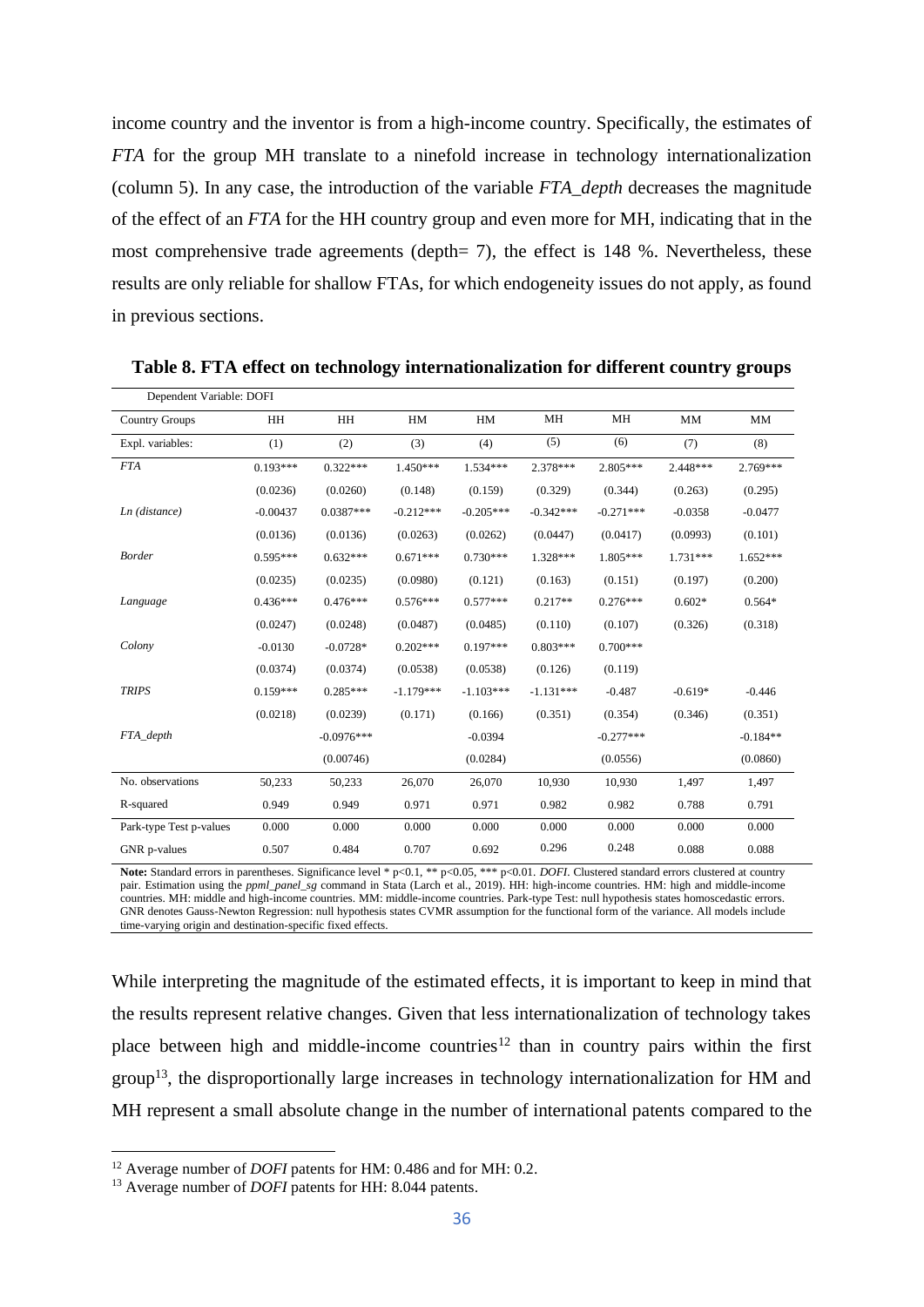result computed for the group HH. Nonetheless, the estimated coefficients imply a higher impact of trade agreements on the internationalization of technology between high and middleincome countries and between middle-income countries than between high-income pairs.

In addition to the different effects of FTAs on technology internationalization depending on the income group, the results also show that geographical and institutional factors play a different role in the internationalization of technology depending on the economic distance between the owner and inventor of a patent. In the case of geographical factors, the results indicate that a common border positively affects *DOFI* irrespective of the country group, but that is twofold in magnitude for HM and MM combination of countries. Differently, distance seems irrelevant for the internationalization of technology between high-income countries (HH) or between middle-income countries (MM) but detrimental for country pairs with different income levels. More specifically, the results for the combination of high and middleincome countries (HM, MH) show that geographical distance is particularly negative if the owner of a patent comes from a middle-income country (MH). The *Language* estimates, which proxy for institutional proximity, show a significantly positive effect on *DOFI* irrespective of the country group but significantly higher for HM pairs. Furthermore, compared to the entire sample, the differentiation of owner/inventor according to the economic distance of the trading partners delivers significant results for common colonial history. The estimation results for the groups HM and MH imply that countries linked with a colonial past exchange more knowledge than others (22% versus 122% more for HM and MH pairs, respectively), probably because of the economic, social and cultural relationship between these countries that have remained since colonial times. Overall, geographical and institutional variables seem much more relevant for MH pairs for which the patent owner is in a middle-income country.

The average effect estimated for the FTA variable could be biased, as mentioned above, because of a potential omitted variable bias; therefore, Figure 6 presents the results accounting for pair FE, as specified in Equation (9). The FTA effect remains positive and significant only when the patent owner is in a high-income country (groups HH and HM), whereas the coefficients are imprecisely estimated for the groups MH and MM. The left-hand-side graph does not consider the depth of the FTAs, whereas the right-hand-side graph does. The coefficient of TRIPS is only shown in the left part but also included in the model estimated to obtain the right-part graph results (not shown).

### **Figure 6. Heterogeneity by country group in the average FTA effect, MRT and pair FE**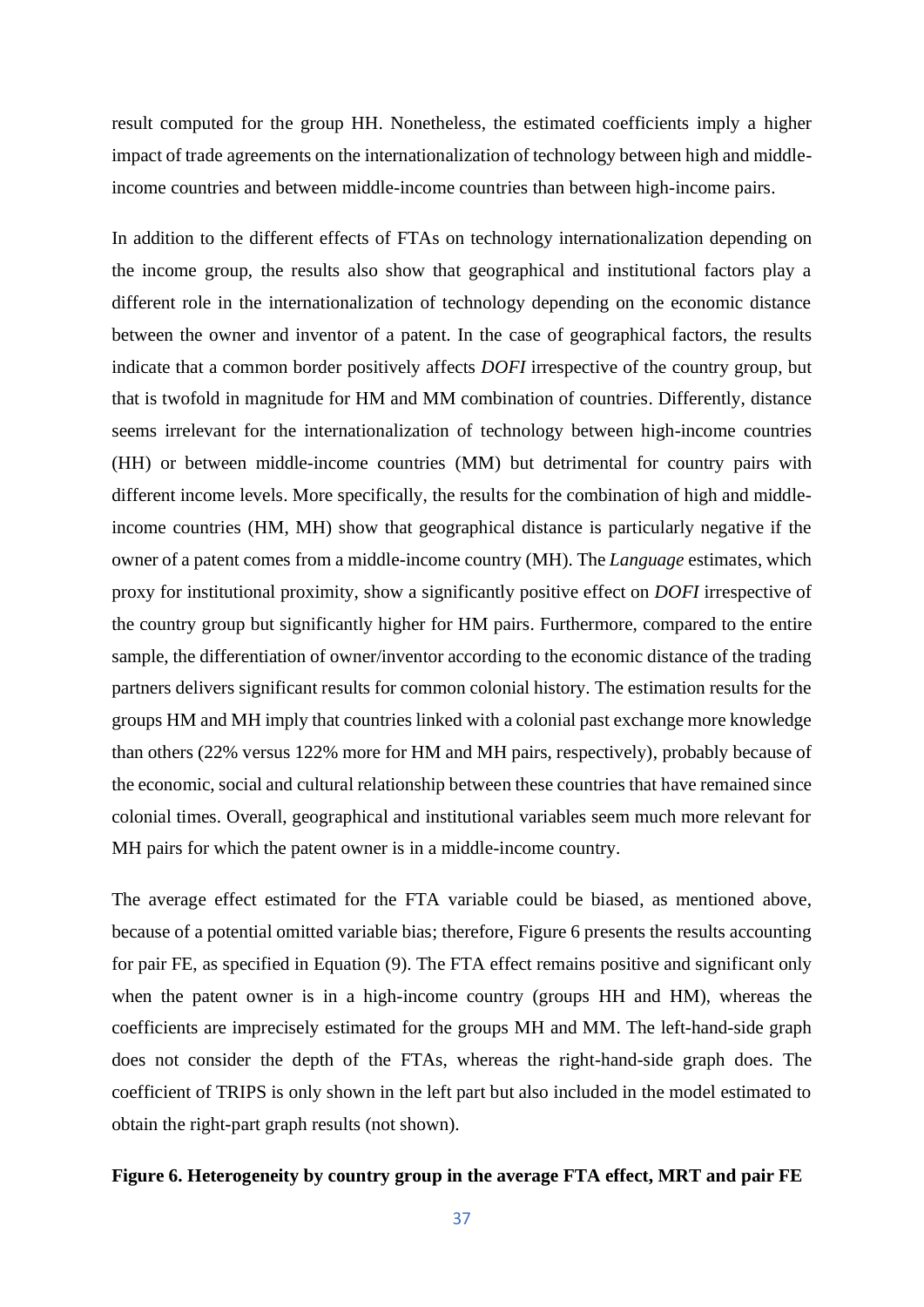

Note: HH= owner high income, inventor high income; HM= owner high income, inventor upper or lower-middleincome MH= owner upper or lower-middle-income, inventor high income. The left-hand side graph presents results for models without FTA\_depth and the right-hand side with it. The coefficients for the TRIPS variables are not shown in the right-hand side figure since they are all non-statistically significant. Based on Equation (9).

### *5.2 The economic effect of specific technology-related provisions by country group*

In this subsection, we focus on specific provisions, and the results by the country group are presented in Table 9. The estimated coefficients for the target variable show that the effect of FTAs with technology-related provisions is smaller than the effect of agreements without this content for the groups HH and HM. Otherwise, the results of the groups MH and MM indicate that FTAs with technology-related provisions have a bigger impact (columns 5-8) on technology internationalization if the owner of a patent comes from a middle-income country (MH and MM pairs).

| Dependent Variable:    |            |             | Groups by income level |             |             |             |            |            |
|------------------------|------------|-------------|------------------------|-------------|-------------|-------------|------------|------------|
| <b>DOFI</b>            |            |             |                        |             |             |             |            |            |
| <b>Country Groups</b>  | HH         | HH          | HM                     | HM          | МH          | MH          | MM         | MM         |
| Explanatory variables: | (1)        | (2)         | (3)                    | (4)         | (5)         | (6)         | (7)        | (8)        |
| FTA_zprov              | $0.488***$ | $0.555***$  | $2.158***$             | $2.184***$  | $1.802***$  | $2.016***$  | $2.110***$ | $2.450***$ |
|                        | (0.0498)   | (0.0473)    | (0.194)                | (0.195)     | (0.478)     | (0.426)     | (0.316)    | (0.322)    |
| FTA_tprov              | $0.172***$ | $0.300***$  | $1.141***$             | $1.196***$  | $2.472***$  | $3.000***$  | 2.837***   | 3.301***   |
|                        | (0.0242)   | (0.0267)    | (0.169)                | (0.180)     | (0.326)     | (0.350)     | (0.328)    | (0.391)    |
| $Ln$ (distance)        | $-0.00157$ | $0.0392***$ | $-0.211***$            | $-0.207***$ | $-0.343***$ | $-0.271***$ | $-0.0504$  | $-0.0662$  |
|                        | (0.0136)   | (0.0136)    | (0.0263)               | (0.0262)    | (0.0445)    | (0.0413)    | (0.0997)   | (0.101)    |
| <b>Border</b>          | $0.612***$ | $0.645***$  | $0.653***$             | $0.687***$  | $1.337***$  | 1.846***    | $1.677***$ | $1.575***$ |
|                        | (0.0237)   | (0.0237)    | (0.0946)               | (0.117)     | (0.165)     | (0.155)     | (0.203)    | (0.203)    |
| Language               | $0.403***$ | $0.447***$  | $0.573***$             | $0.574***$  | $0.219**$   | $0.277***$  | $0.640**$  | $0.605*$   |
|                        | (0.0255)   | (0.0258)    | (0.0490)               | (0.0489)    | (0.110)     | (0.107)     | (0.326)    | (0.319)    |
| Colony                 | 0.0161     | $-0.0469$   | $0.202***$             | $0.199***$  | $0.804***$  | $0.700***$  |            |            |
|                        | (0.0377)   | (0.0380)    | (0.0535)               | (0.0535)    | (0.126)     | (0.119)     |            |            |

**Table 9 – Effect of technology-related provisions on different country groups**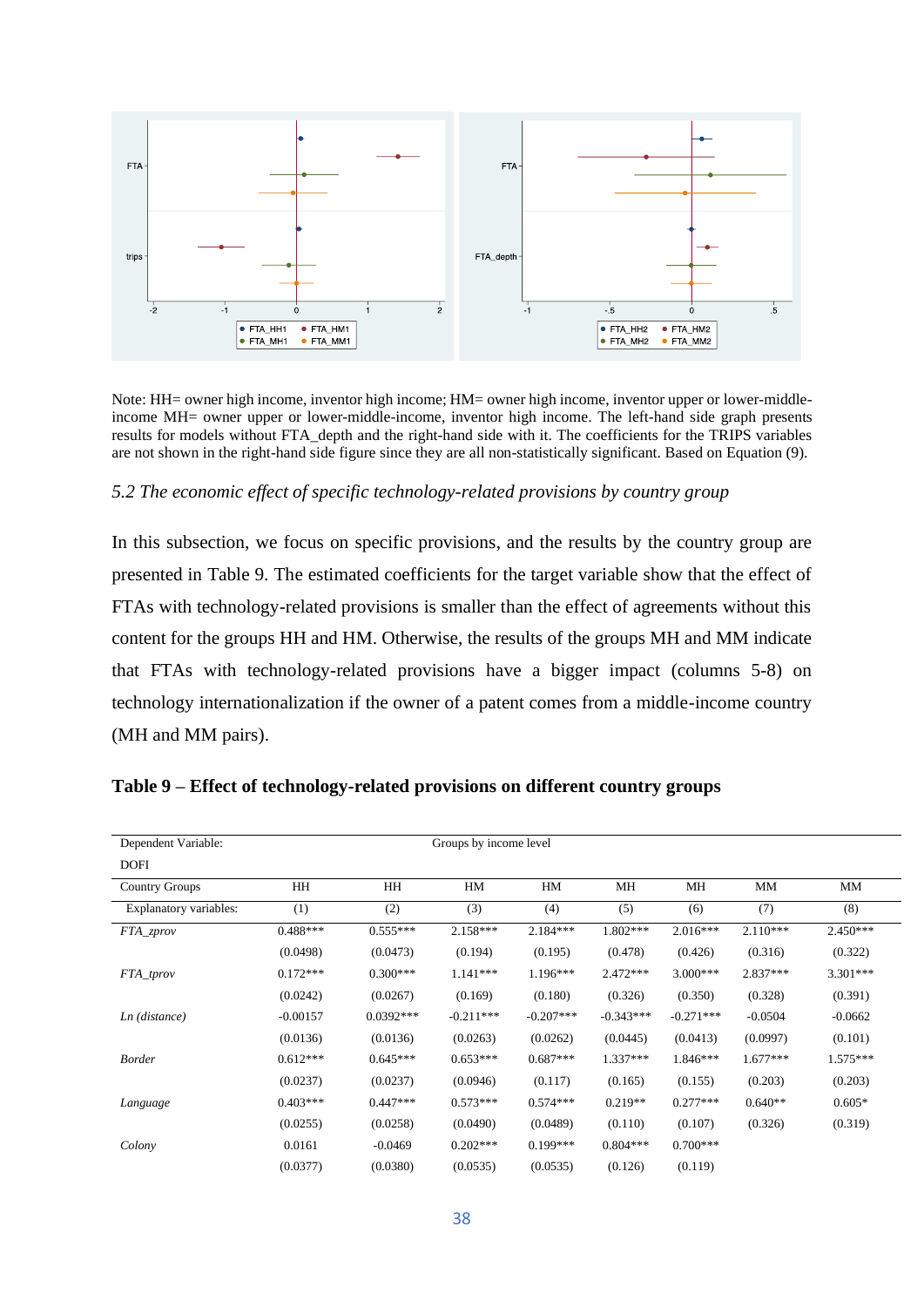| <b>TRIPS</b>            | $0.178***$ | $0.295***$   | $-0.879***$ | $-0.840***$ | $-1.224***$ | $-0.645*$   | $-0.885**$ | $-0.732*$  |
|-------------------------|------------|--------------|-------------|-------------|-------------|-------------|------------|------------|
|                         | (0.0223)   | (0.0242)     | (0.187)     | (0.185)     | (0.348)     | (0.344)     | (0.377)    | (0.379)    |
| FTA_depth               |            | $-0.0936***$ |             | $-0.0229$   |             | $-0.288***$ |            | $-0.219**$ |
|                         |            | (0.00754)    |             | (0.0285)    |             | (0.0557)    |            | (0.0913)   |
| No. observations        | 50,233     | 50,233       | 26,070      | 26,070      | 10,930      | 10.930      | 1.497      | 1,497      |
| R-squared               | 0.949      | 0.950        | 0.971       | 0.971       | 0.982       | 0.983       | 0.785      | 0.789      |
| Park-type Test p-values | 0.000      | 0.000        | 0.000       | 0.000       | 0.000       | 0.000       | 0.000      | 0.000      |
| GNR p-values            | 0.493      | 0.475        | 0.605       | 0.608       | 0.313       | 0.272       | 0.423      | 0.132      |

Note: Standard errors in parentheses. Significance level \* p<0.1, \*\* p<0.05, \*\*\* p<0.01. *DOFI*. Clustered standard errors clustered at country pair. Estimation using the *ppml\_panel\_sg* command in Stata (Larch et al., 2019). HH: high-income countries. HM: high and middle-income countries. MH: middle and high-income countries. MM: middle-income countries. Park-type Test: null hypothesis states homoscedastic errors. GNR denotes Gauss-Newton Regression: null hypothesis states CVMR assumption for the functional form of the variance. All models include time-varying origin and destination-specific fixed effects.

These results imply that technology-related content can be a positive mechanism to foster access to foreign knowledge in middle-income countries through trade policy. However, the results were less clear-cut once we added pair FE to the model. In this case, only the FTA with at least one technology-related provision positively affects the group HH that is accurately estimated. The lack of precision in the estimates for other groups could be due to the heterogeneity of the provisions included in the FTAs. Indeed, looking into the effect of the specific technology clauses included in the analysis delivers heterogeneous results for the different countries<sup>14</sup>. Starting with the country group HH, the estimation results reported in Table 10 show that IPR regulations that exceed the conventions of the TRIPS have a positive effect on the exchange of knowledge between high-income countries when controlling for the depth of the FTAs. In addition to this, the results show that high-income countries profit from more technology internationalization if an agreement includes provisions related to *information society* and *research & technology* (columns 1 and 2). The latter provisions, which refer to the active participation in a joint research project and the creation of public-private partnerships, are also beneficial for the HM country group (column 4). In contrast, the former, which refers to a general intention to promote technology transfer, lowers the effect of FTAs when the owner and the creator are in the HM or MH groups (columns 3-6). Moreover, *innovation policies* provisions are only statistically significant in columns (5) and (6) for MH countries and with the expected positive sign.

**Table 10 – Specific technology-related provisions and different country groups**

| Dependent Variable: DOFI |    |    |    |     |    |     |
|--------------------------|----|----|----|-----|----|-----|
| Country Groups           | HH | HH | HМ | HM  | MН | МH  |
| Explanatory variables:   |    | ∼  |    | (4. |    | (6) |

<sup>&</sup>lt;sup>14</sup> In this case, we were not able to obtain separated estimates for MM countries, due to the lower number of specific technology provisions in the FTAs ratified among countries in this group (see lower part of Figure 2).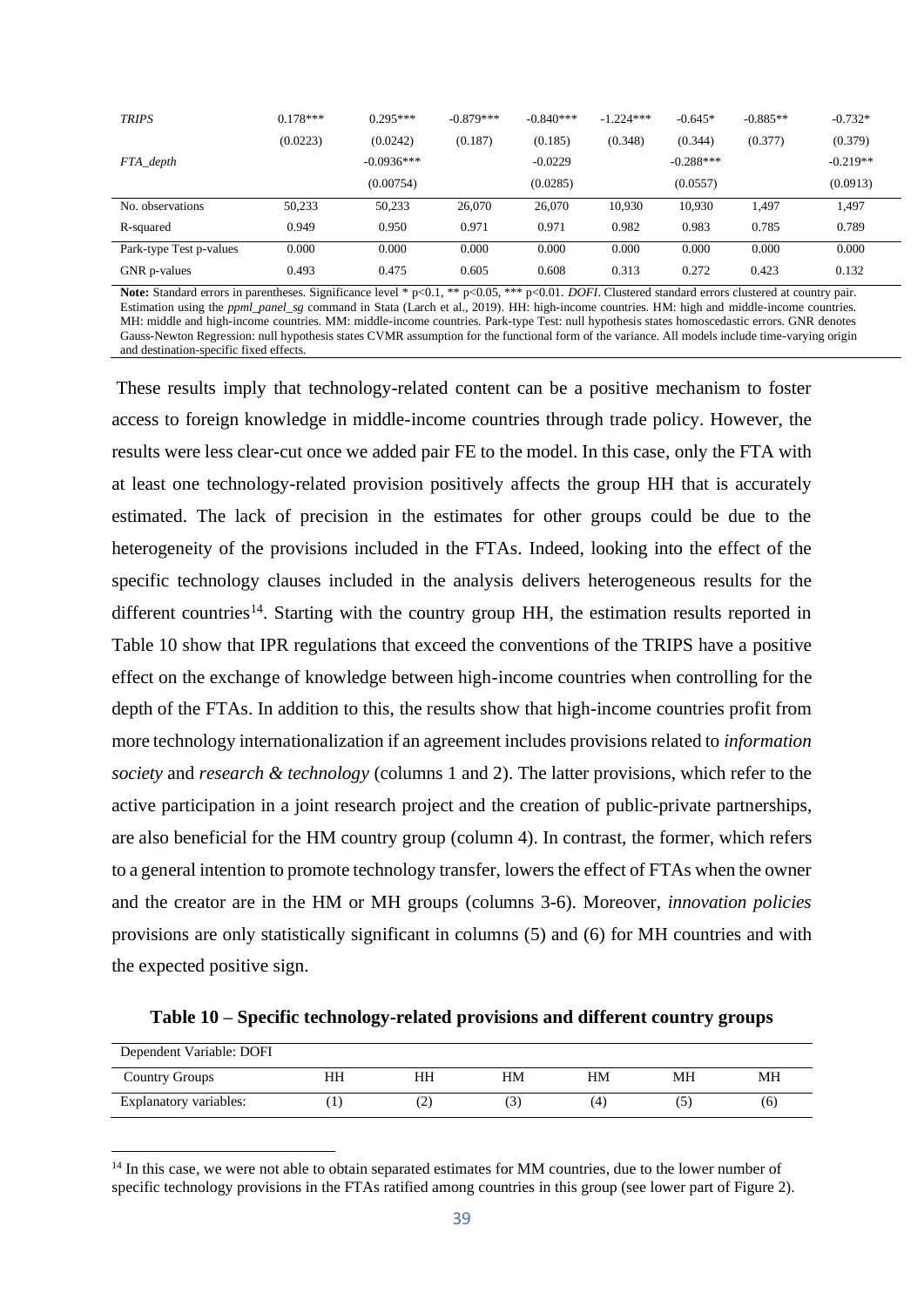| FTA-zprov                  | $0.563***$  | $0.583***$   | $2.315***$  | 2.282***    | 1.309***    | $1.326***$  |
|----------------------------|-------------|--------------|-------------|-------------|-------------|-------------|
|                            | (0.0542)    | (0.0523)     | (0.185)     | (0.186)     | (0.449)     | (0.449)     |
| <b>IPR</b>                 | 0.00609     | $0.162***$   | 1.356***    | 1.217***    | $1.762***$  | 1.924 ***   |
|                            | (0.0310)    | (0.0414)     | (0.146)     | (0.160)     | (0.198)     | (0.224)     |
| Data protection            | $-0.0103$   | $-0.0603$    | 0.0761      | 0.184       | $-0.167$    | $-0.275$    |
|                            | (0.0480)    | (0.0471)     | (0.187)     | (0.185)     | (0.216)     | (0.222)     |
| Information society        | $0.804***$  | $0.764***$   | $-0.362**$  | $-0.532***$ | $-1.537***$ | $-1.268***$ |
|                            | (0.127)     | (0.131)      | (0.182)     | (0.191)     | (0.407)     | (0.430)     |
| <b>Innovation Policies</b> | $-0.212$    | $-0.0586$    | $-0.123$    | $-0.156$    | $1.661***$  | 1.712***    |
|                            | (0.135)     | (0.137)      | (0.139)     | (0.136)     | (0.203)     | (0.208)     |
| Research & Technology      | $0.429***$  | $0.338***$   | 0.172       | $0.276**$   | 0.155       | $-0.0834$   |
|                            | (0.0460)    | (0.0503)     | (0.142)     | (0.137)     | (0.172)     | (0.213)     |
| $Ln$ (distance)            | $0.0377***$ | $0.0460***$  | $-0.196***$ | $-0.208***$ | $-0.348***$ | $-0.329***$ |
|                            | (0.0142)    | (0.0143)     | (0.0245)    | (0.0248)    | (0.0384)    | (0.0396)    |
| <b>Border</b>              | $0.642***$  | $0.661***$   | $0.686***$  | $0.631***$  | $2.158***$  | $2.240***$  |
|                            | (0.0234)    | (0.0239)     | (0.122)     | (0.127)     | (0.132)     | (0.135)     |
| Language                   | $0.387***$  | 0.399***     | $0.548***$  | $0.554***$  | $0.257**$   | $0.258**$   |
|                            | (0.0281)    | (0.0283)     | (0.0479)    | (0.0480)    | (0.108)     | (0.108)     |
| Colony                     | 0.00574     | $-0.0287$    | $0.207***$  | $0.213***$  | $0.775***$  | $0.757***$  |
|                            | (0.0388)    | (0.0392)     | (0.0532)    | (0.0531)    | (0.127)     | (0.125)     |
| <b>TRIPS</b>               | $0.0878***$ | $0.152***$   | $-0.931***$ | $-1.128***$ | $-0.878***$ | $-0.554**$  |
|                            | (0.0306)    | (0.0346)     | (0.139)     | (0.160)     | (0.219)     | (0.251)     |
| FTA_depth                  |             | $-0.0562***$ |             | $0.0792**$  |             | $-0.113**$  |
|                            |             | (0.00982)    |             | (0.0324)    |             | (0.0528)    |
| Observations               | 50,233      | 50,233       | 26,070      | 26,070      | 10,930      | 10,930      |
| R-squared                  | 0.950       | 0.950        | 0.972       | 0.972       | 0.984       | 0.985       |

Note: Standard errors in parentheses. Significance level \* p<0.1, \*\* p<0.05, \*\*\* p<0.01. Dependent variable *DOFI*. Clustered standard errors clustered at country pair. Estimation using the *ppml\_panel\_sg* command in Stata (Larch et al., 2019). HH: high-income countries. HM: high and middle-income countries. MH: middle and high-income countries. MM: middle-income countries. All models include time-varying origin and destination-specific fixed effects.

Regarding the second and third groups (HM, MH), the estimation indicates that IPR regulations positively affect the technology internationalization between high and middle-income countries, which is always statistically significant and shows a high magnitude. This can be related to the increased trust by firms in the institutions of middle-income countries that arise from the strengthening of IPR regulations (Maskus & Penubarti, 1995). Furthermore, the results denote that provisions of the category *innovation policies* foster the exchange of knowledge in the group of MH. In contrast, *information society* provisions seem to be detrimental to the internationalization of technology within this group. These results are relevant for shallow FTAs, given that when considering deeper FTAs, endogeneity issued could bias the estimates. For instance, once we add pair FE to the model—to address endogeneity—and estimate specification (9), the results are less informative since the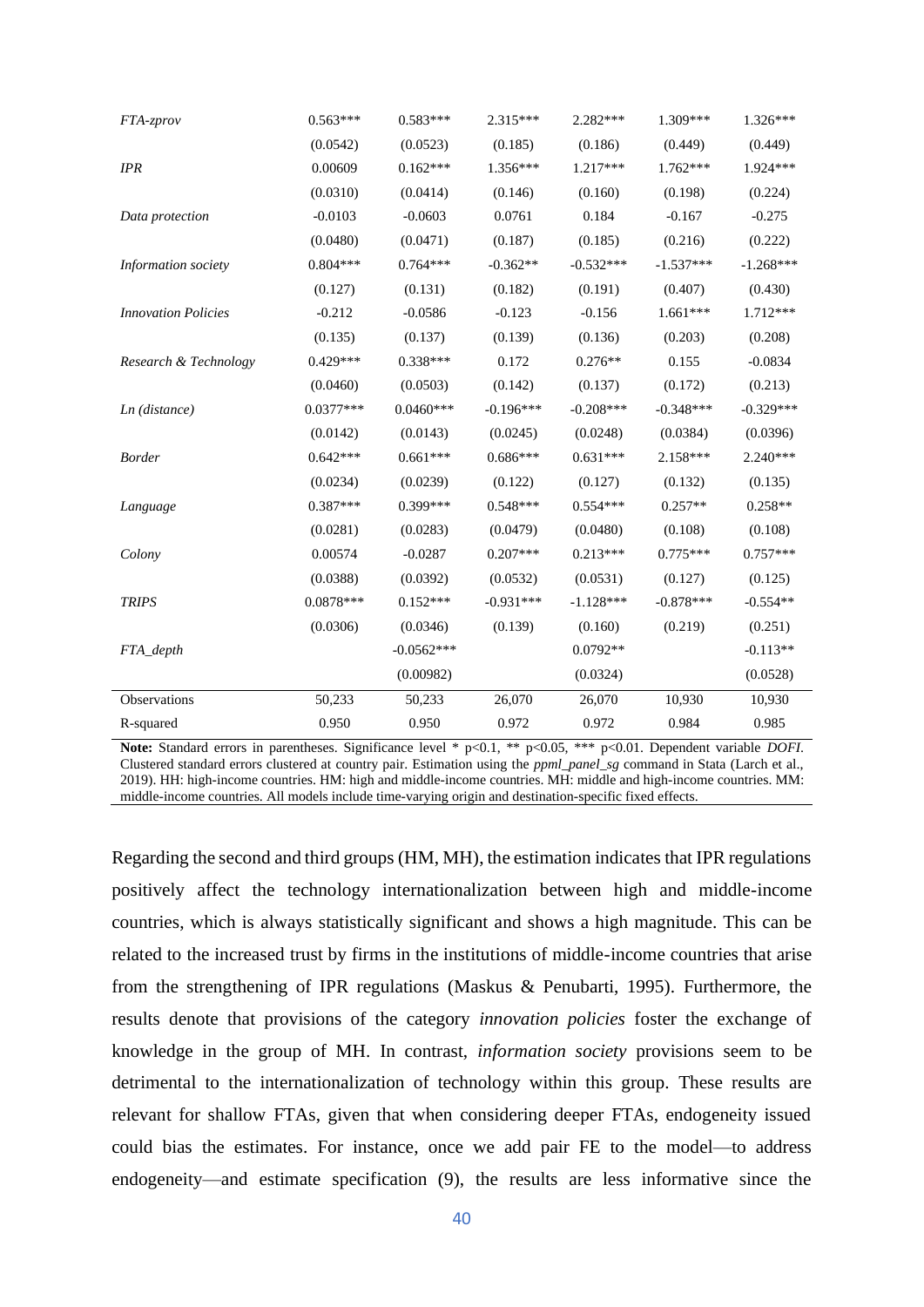coefficients are imprecisely estimated, and we cannot say much about the effects. Only considering middle levels of integration enables us to identify some effects accurately. In particular, for the FTAs in goods and services (*fta\_eia*), those with a provision on *IPR* show a positive and statistically significant effect at the 5% (10%) significance level for HH (HM) country pairs, as well as those with provisions on *information society* (*ifso*) for the group MH.

**Figure 7. Heterogeneity by country group and type of provision, model with MRT and pair FE**



Note: HH= owner high income, inventor high income; HM= owner high income, inventor upper or lower-middleincome; MH= owner upper or lower-middle-income, inventor high income; *ipr, datap, inpo, ifso* and *rt*, denote that the agreement has provisions on intellectual property rights, data protection, information society and research & technology, respectively (see Table A.1 for more information on the classification). Estimations of Equation (9).

### *5.3 Co-inventions and international trade*

Next, co-inventions were also used as an alternative dependent variable, and the results stayed similar. This dimension of internationalization implies an international exchange of knowledge through the active creation of a new technology within a globally dispersed organization of innovation activities (Bathelt et al., 2004; Caraça et al., 2009). The results in Table A.5 show the overall effect of FTAs on co-inventions. As was the case for the dependent variable *DOFI*, the significantly positive effect of FTAs can also be confirmed for co-inventions. The estimation results show that  $FTA$  leads to an increase in co-inventions of almost 19 per cent (Table A5, coefficient 0.173 in column 1). Comparing the results with those in Table 3, the effect of  $FTA$  on co-inventions is similar to the estimated effect on domestic ownership of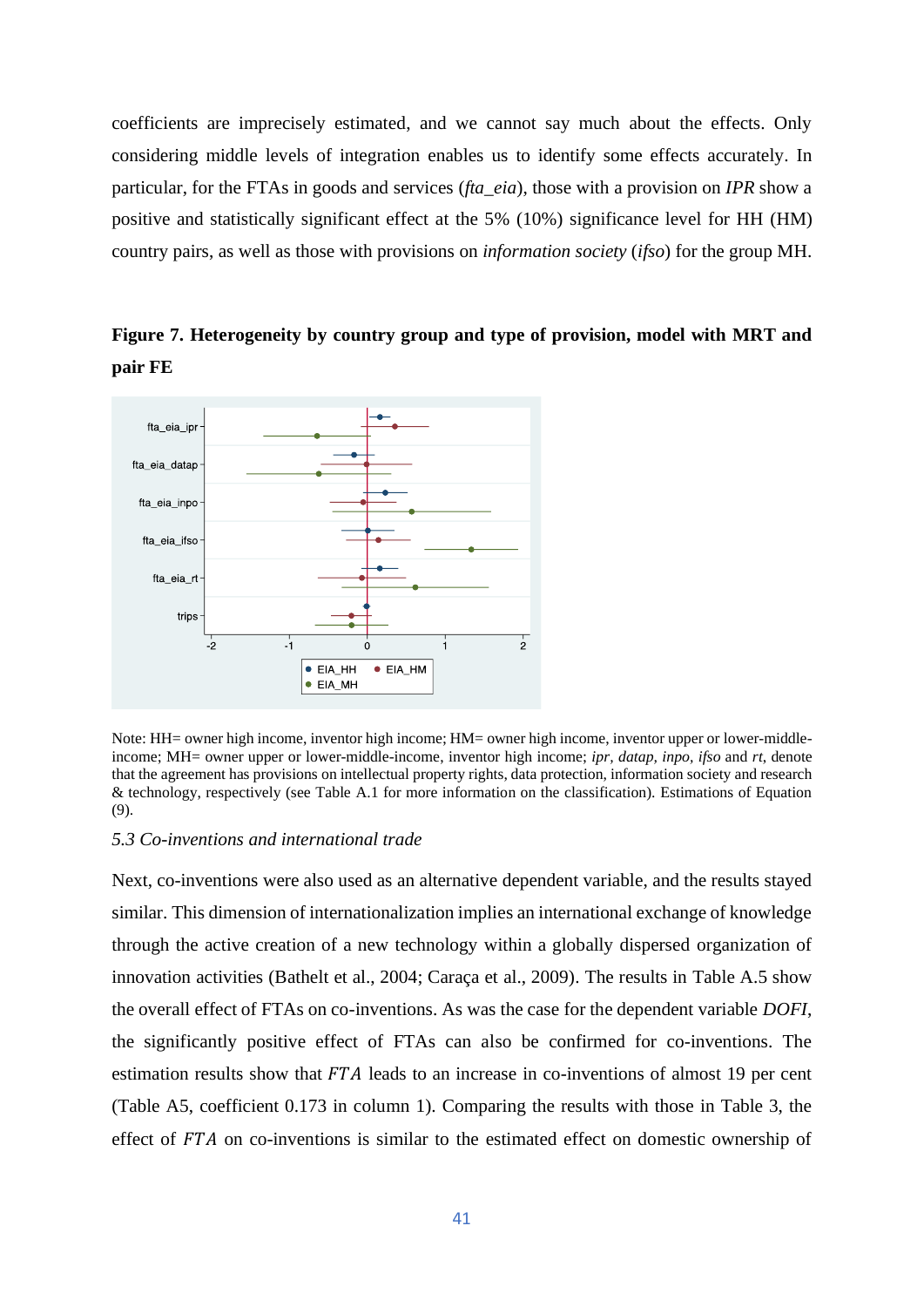foreign inventions, the estimates of which resulted in an increase of 24 per cent (Table 3, coefficient 0.218 in column 1).

Finally, estimations including bilateral trade as a determinant of domestic ownership of foreign inventions<sup>15</sup> and co-invention show that the economic interaction that results from increasing volumes of bilateral trade also has a positive effect on the decisions of firms to internationalize their technological activities with their trading partners (see Table A5, columns 3-4 show the results for co-patenting).

### **6. Conclusions and Policy Recommendations**

This study analyzed the effect of FTAs on technology internationalization. The research question was built on the premise that trade agreements can have an economic and informational effect on the decisions of firms to internationalize their technological activities. On the one hand, FTAs increase the economic interaction between trading partners. This, in turn, raises the likelihood of firms accessing foreign innovation, reallocating their R&D units or seeking technology collaborations in the economies of their trading partners. On the other hand, the technology-related provisions included in trade agreements denote a commitment of the member states to actively promote the exchange of knowledge through improved regulation and other mechanisms like joint research projects, training and the enforcement of innovation policies. This policy commitment serves as an assurance that the economic and policy context related to the exchange of knowledge will be characterized by the conditions stipulated in the agreement. These can be either beneficial or detrimental to the internationalization decision of firms depending on their form and enforceability.

The contribution of this study to the economic literature is threefold. First, the theoretical discussion about the aggregate effect of the decisions of firms to internationalize their technological activities has highlighted the economic relevance of this trend. Second, this study has expanded the empirical evidence about the determinants of the aggregate patterns of technology internationalization, indicating that trade policy, and international policymaking in general, can influence international technology transfers. The assessment of different estimation techniques has illustrated the empirical difficulties that research in this area faces. Third, this work has provided a new perspective on the effect of the trade agreement on knowledge flows, showing that they can work either as an instrument to foster knowledge flows

<sup>&</sup>lt;sup>15</sup> The results are available on request from the authors.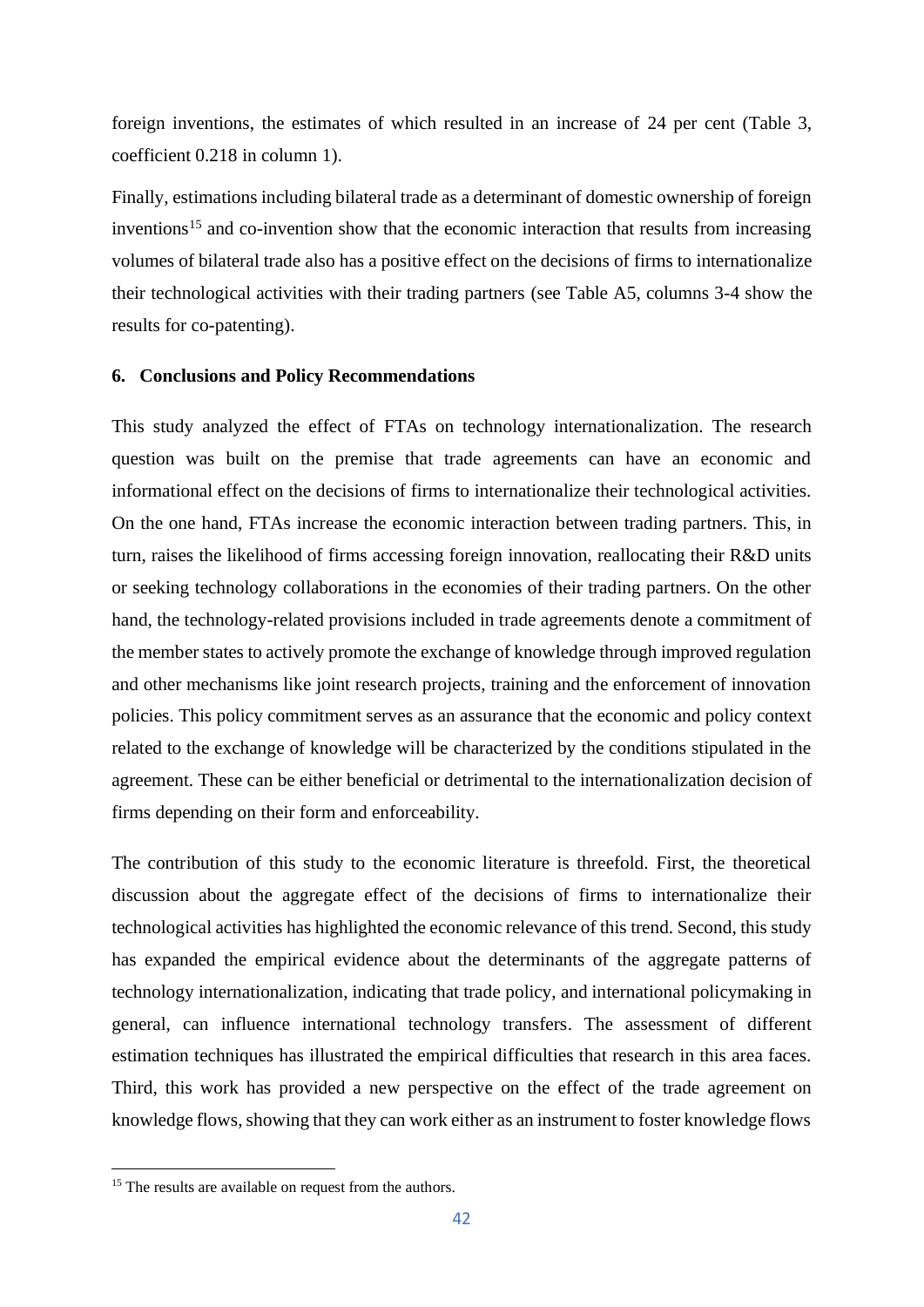or as a barrier to this international trend, depending on the design of FTAs and the economic distance between the member states.

The empirical analysis is based on a gravity-like model for technology internationalization. The model is derived from the idea that the economies involved in the process of technology internationalization of firms benefit from the subsequent aggregate bilateral exchange of knowledge. Specifically, this model is built on the dimension of technology internationalization, "domestic ownerships of foreign inventions", which assumes domestic firms access and learn from foreign knowledge through the ownership of new technologies created abroad. Using the PPML estimator to estimate a gravity model using a panel dataset with more than six thousand country pairs, we obtained different effects of FTAs and their technology-related content on technology internationalization. The main estimation results of this study indicate that trade agreements lead to a significant increase in technology internationalization. This effect is non-monotonic and depends on the policy scope of a trade agreement and the economic distance between trading partners.

The first set of estimations focused on the overall effect of FTAs on the number of foreign inventions owned by domestic firms and estimated this effect with and without controls for the depth of trade agreements for the entire sample. The estimations revealed that FTAs lead to an average increase in technology internationalization of around 24 per cent. These estimations also showed that deeper trade agreements have a lower effect, probably because of the indirect effect of other policy areas like international competition on technology internationalization. Furthermore, including lags for the effect of FTA, we show that the estimated effect increases over time, reaching its maximum level 5 years after the implementation.

Given that the effect of FTAs on technology internationalization may change depending on its specific technology content and the income level of the trading partners, we performed a series of estimations that allowed the identification of differentiated results. We started by estimating the effect of FTAs depending on their technology-related content. These estimations indicated that, although FTAs have a positive effect on technology internationalization irrespective of their content, agreements without technology-related provisions have, on average, a higher effect. These results imply at first sight that, even though FTAs are a good mechanism to increase the exchange of knowledge between countries, the inclusion of technology-related provisions does not seem to add value to its overall effect. Nevertheless, estimating the effect of specific technology-related provisions for different country groups and accounting for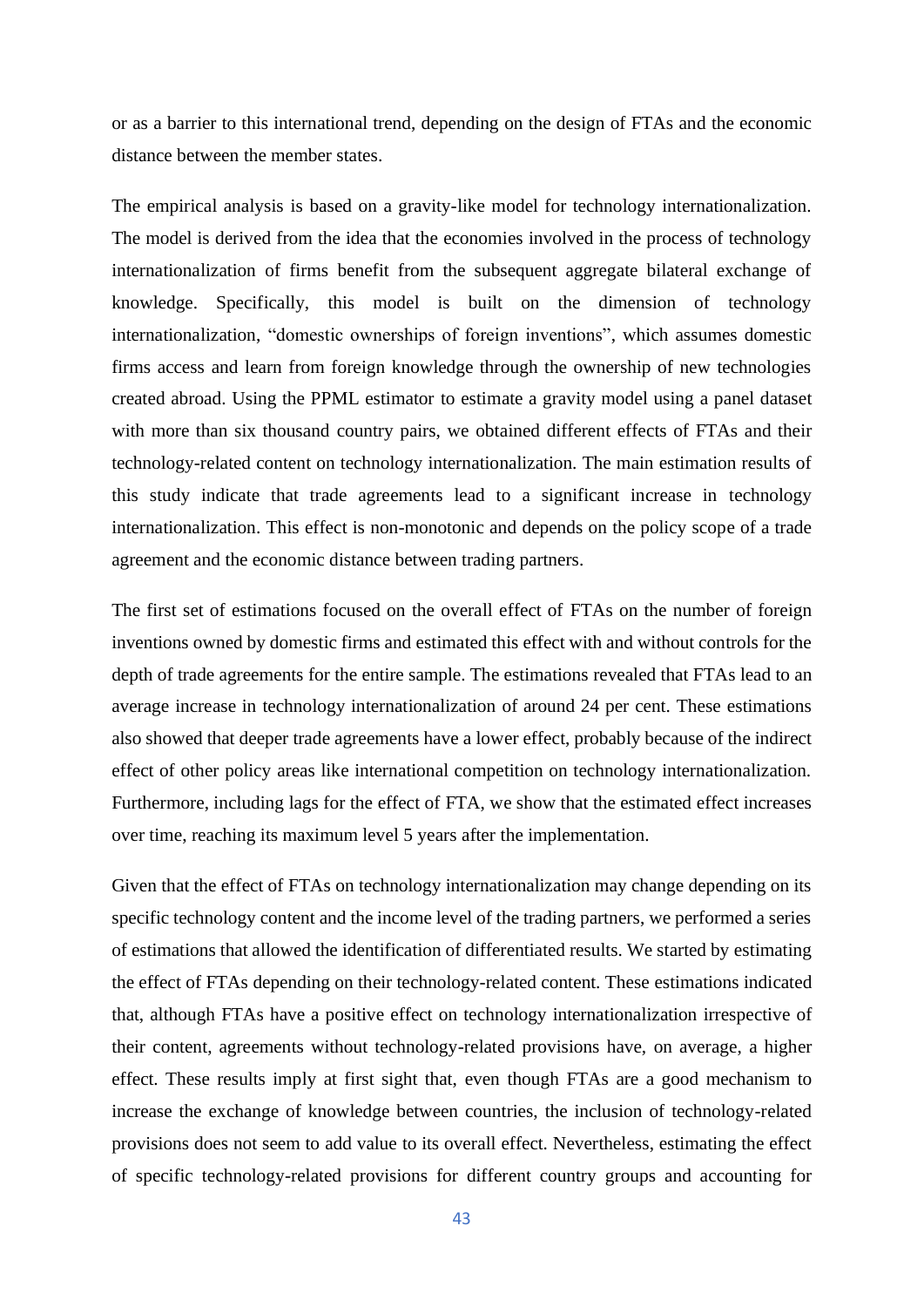endogeneity issues disentangles the puzzle. The results indicate that shallow trade agreements without technology-related provisions have a more pronounced effect only for country pairs where a patent owner is a firm of a high-income country. In contrast, technology-related content has a positive effect if firms from middle-income countries acquire foreign knowledge through the ownership of patents. Regarding the specific provisions, the results showed, for instance, that IPR clauses have a positive effect on the cooperation in the internationalization of technology in all country groups unequivocally. On the contrary, innovation policies are positive for pairs with middle-income countries but not so for country pairs with high-income countries as owners of the technology. Moreover, addressing endogeneity issues, although the results are less clear-cut, we can confirm the positive effect of IPR provisions in the cooperation in the internationalization of technology when a high-income country is the owner of the patent.

Furthermore, using patent statistics of co-inventions as a robustness check, that is, new technologies created by inventors of different countries, we confirmed the general effect of FTAs and their technology-related content for other dimensions of technology internationalization. Additionally, the estimation of the effect of bilateral trade on domestic ownership of foreign inventions and co-invention shows that the economic interaction that results from increasing volumes of bilateral trade also has a positive effect on the decisions of firms to internationalize their technological activities with their trading partners. Finally, within the framework of the gravity-equation, but using a theoretically justified gravity model that includes multilateral resistance proxies, we also supported the evidence of previous research regarding geographical and institutional distance. This evidence shows that countries that are geographically and institutionally close have a higher tendency to exchange knowledge with each other in the form of both technology internationalization and co-inventions. We added to the previous literature the finding that geographical and institutional variables seem to be much more relevant for country pairs, for which the owner of the patent is in a middle-income country and the inventor in a high-income one.

To conclude, it is crucial to recognize that knowledge, irrespective of its form, remains highly concentrated in high-income countries. Hence, although the results of this study denote a positive impact of trade policy on the exchange of knowledge, especially in less developed economies, the absolute impact of these policies on the diffusion of knowledge remains small. Therefore, future research and policy actors should make an effort to understand how technology-related provisions in the context of multilateral policy-making can be designed,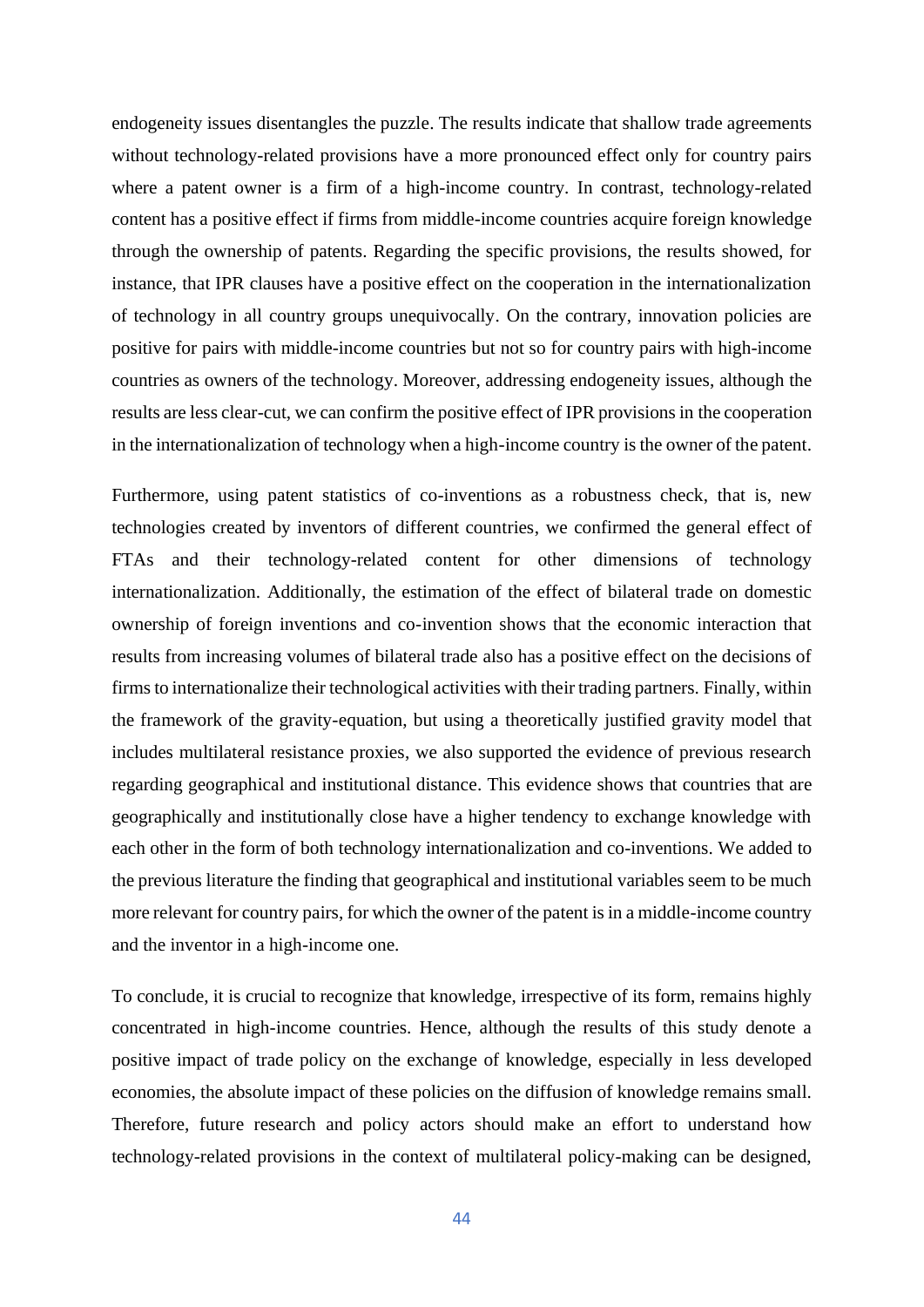targeted and implemented in a way that knowledge, innovation and technology are decentralized, reaching the regions of the world that need it the most.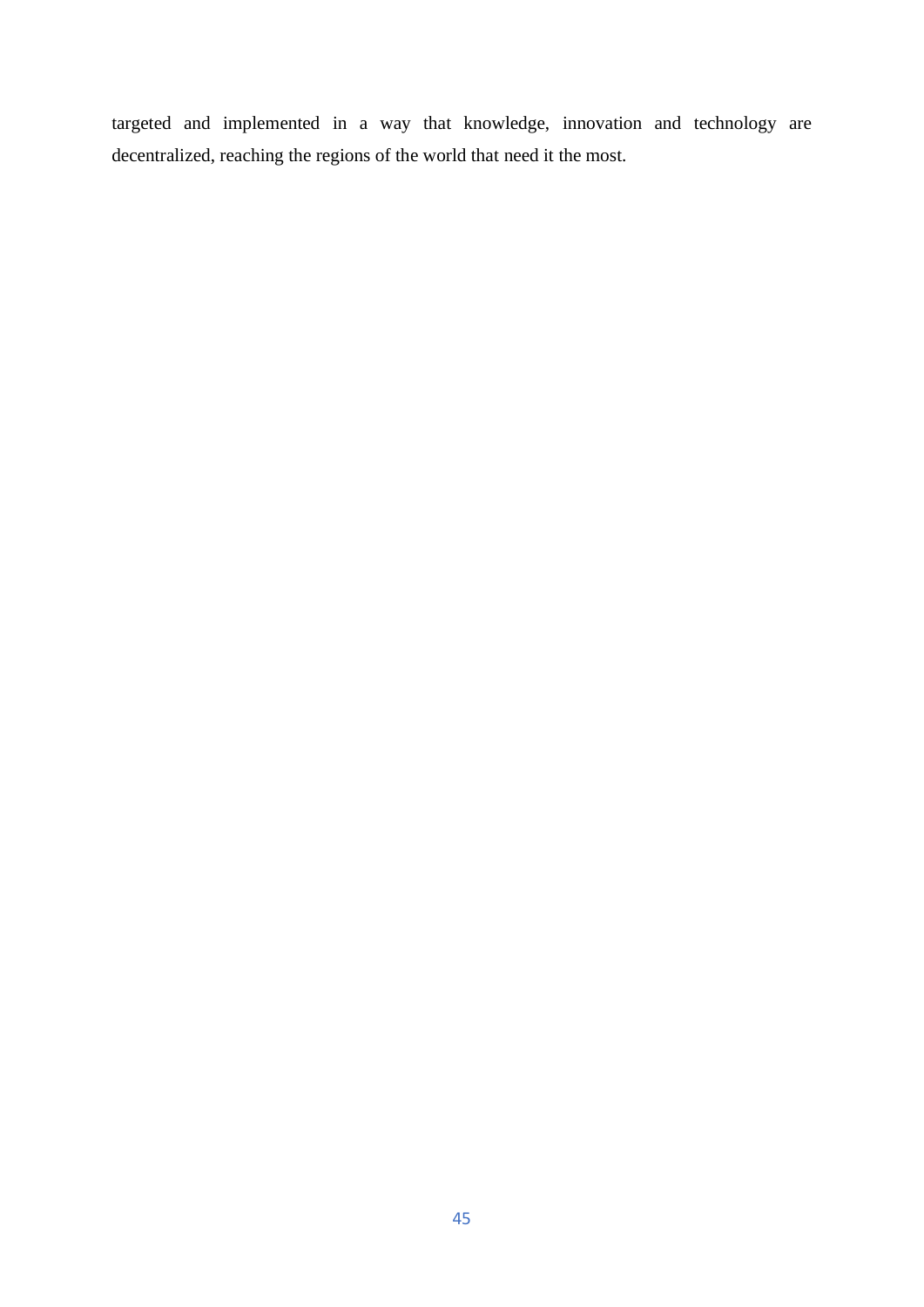# **References**

Anderson, J. E. (1979). A theoretical foundation for the gravity equation. *The American Economic Review*, *69*(1), 106–116.

Anderson, J. E., & Van Wincoop, E. (2003). Gravity with gravitas: A solution to the border puzzle. *The American Economic Review*, *93*(1), 170–192.

Anderson, R. D., & Holmes, P. (2002). Competition policy and the future of the multilateral trading system. *Journal of International Economic Law*, *5*(2), 531–563.

Audretsch, D. B., & Feldman, M. P. (1996). R&D spillovers and the geography of innovation and production. *The American Economic Review*, *86*(3), 630–640.

Aw, B. Y., Roberts, M. J., & Xu, D. Y. (2011). R&D investment, exporting, and productivity dynamics. *The American Economic Review*, *101*(4), 1312–1344.

Baier, S. L., & Bergstrand, J. H. (2007). Do free trade agreements actually increase members' international trade? *Journal of International Economics*, *71*(1), 72–95.

Baldwin, R. (2013). Trade and industrialization after globalization's second unbundling: How building and joining a supply chain are different and why it matters. In *Globalization in an age of crisis: Multilateral economic cooperation in the twenty-first century* (pp. 165–212). University of Chicago Press.

Baldwin, R., & Taglioni, D. (2007). Trade effects of the euro: A comparison of estimators. *Journal of Economic Integration*, 780–818.

Bathelt, H., Malmberg, A., & Maskell, P. (2004). Clusters and knowledge: Local buzz, global pipelines and the process of knowledge creation. *Progress in Human Geography*, *28*(1), 31– 56.

Becker, W., & Dietz, J. (2004). R&D cooperation and innovation activities of firms—Evidence for the German manufacturing industry. *Research Policy*, *33*(2), 209–223.

Bertoli, S., & Moraga, J. F.-H. (2013). Multilateral resistance to migration. *Journal of Development Economics*, *102*, 79–100.

Blind, K., Cremers, K., & Mueller, E. (2009). The influence of strategic patenting on companies' patent portfolios. *Research Policy*, *38*(2), 428–436.

Bloom, N., Draca, M., & Van Reenen, J. (2016). Trade induced technical change? The impact of Chinese imports on innovation, IT and productivity. *The Review of Economic Studies*, *83*(1), 87–117.

Boschma, R. (2005). Proximity and innovation: A critical assessment. *Regional Studies*, *39*(1), 61–74.

Branstetter, L. (2006). Is foreign direct investment a channel of knowledge spillovers? Evidence from Japan's FDI in the United States. *Journal of International Economics*, *68*(2), 325–344.

Buckley, P. J., & Ghauri, P. N. (2004). Globalisation, economic geography and the strategy of multinational enterprises. *Journal of International Business Studies*, *35*(2), 81–98.

Bustos, P. (2011). Trade liberalization, exports, and technology upgrading: Evidence on the impact of MERCOSUR on Argentinian firms. *The American Economic Review*, *101*(1), 304– 40.

Büthe, T., & Milner, H. V. (2008). The politics of foreign direct investment into developing countries: Increasing FDI through international trade agreements? *American Journal of Political Science*, *52*(4), 741–762.

Campi, M., & Dueñas, M. (2019). Intellectual property rights, trade agreements, and international trade. *Research Policy*, *48*(3), 531–545.

Caraça, J., Lundvall, B.-Å., & Mendonça, S. (2009). The changing role of science in the innovation process: From Queen to Cinderella? *Technological Forecasting and Social Change*, *76*(6), 861–867.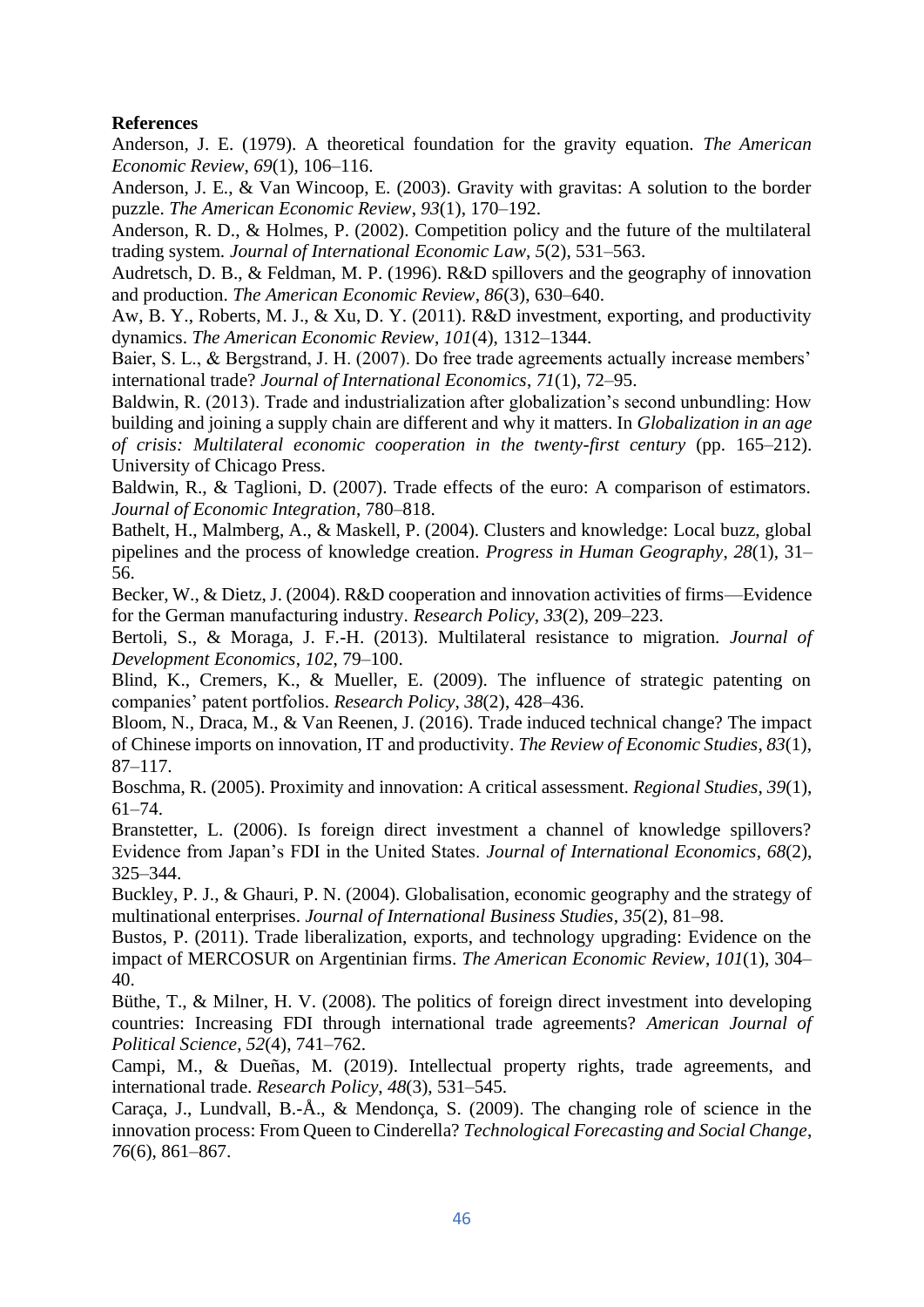Castellani, D., Jimenez, A., & Zanfei, A. (2013). How remote are R&D labs? Distance factors and international innovative activities. *Journal of International Business Studies*, *44*(7), 649– 675.

Coe, D. T., & Helpman, E. (1995). International r&d spillovers. *European Economic Review*, *39*(5), 859–887.

Correia, S. (2018). REGHDFE: Stata module to perform linear or instrumental-variable regression absorbing any number of high-dimensional fixed effects. In *Statistical Software Components*. Boston College Department of Economics. Available at: https://ideas.repec.org/c/boc/bocode/s457874.html

Dachs, B., & Pyka, A. (2010). What drives the internationalisation of innovation? Evidence from European patent data. *Economics of Innovation and New Technology*, *19*(1), 71–86.

De Prato, G., & Nepelski, D. (2014). Global technological collaboration network: Network analysis of international co-inventions. *The Journal of Technology Transfer*, *39*(3), 358–375.

Delgado, M., Kyle, M., & McGahan, A. M. (2013). Intellectual property protection and the geography of trade. *The Journal of Industrial Economics*, *61*(3), 733–762.

Demirbag, M., & Glaister, K. W. (2010). Factors determining offshore location choice for R&D projects: A comparative study of developed and emerging regions. *Journal of Management Studies*, *47*(8), 1534–1560.

Dür, A., Baccini, L., & Elsig, M. (2014). The design of international trade agreements: Introducing a new dataset. *The Review of International Organizations*, *9*(3), 353–375.

Eaton, J., & Kortum, S. (2001). Trade in capital goods. *European Economic Review*, *45*(7), 1195–1235.

Eaton, J., & Kortum, S. (2002). Technology, geography, and trade. *Econometrica*, *70*(5), 1741– 1779.

Eaton, J., & Tamura, A. (1994). Bilateralism and regionalism in Japanese and US trade and direct foreign investment patterns. *Journal of the Japanese and International Economics. 8(4)*, 478-510.

Erixon, F., Guinea, O., Lamprecht, P. and Van der marel, E. (2022). The benefits of intellectual property rights in the EU free trade agreements: Full report. ECIPE Occasional Paper Nº 01/2022, European Centre for International Political Economy, Brussels.

Fischer, M. M., Scherngell, T., & Reismann, M. (2009). Knowledge spillovers and total factor productivity: Evidence using a spatial panel data model. *Geographical Analysis*, *41*(2), 204– 220.

Freeman, C. (2002). Continental, national and sub-national innovation systems— Complementarity and economic growth. *Research Policy*, *31*(2), 191–211.

Gassman, O., & von Zedtwizt, M. (2002). Market versus technology drive in R&D internationalization: Four different patterns of managing research and development. *Research Policy*, *31*(4), 569–588.

Griliches, Z. (1998). Patent statistics as economic indicators: A survey. In *R&D and productivity: The econometric evidence* (pp. 287–343). University of Chicago Press.

Grossman, G. M., & Helpman, E. (1991). Trade, knowledge spillovers, and growth. *European Economic Review*, *35*(2–3), 517–526.

Guellec, D., & van Pottelsberghe de la Potterie, B. (2001). The internationalisation of technology analysed with patent data. *Research Policy*, *30*(8), 1253–1266.

Hafner-Burton, E. M., & Tsutsui, K. (2005). Human rights in a globalizing world: The paradox of empty promises. *American Journal of Sociology*, *110*(5), 1373–1411.

Hall, B. H., Jaffe, A., & Trajtenberg, M. (2005). Market value and patent citations. *RAND Journal of Economics*, 16–38.

Head, K., & Mayer, T. (2014). Gravity equations: Workhorse, toolkit, and cookbook. In *Handbook of international economics* (Vol. 4, pp. 131–195). Elsevier.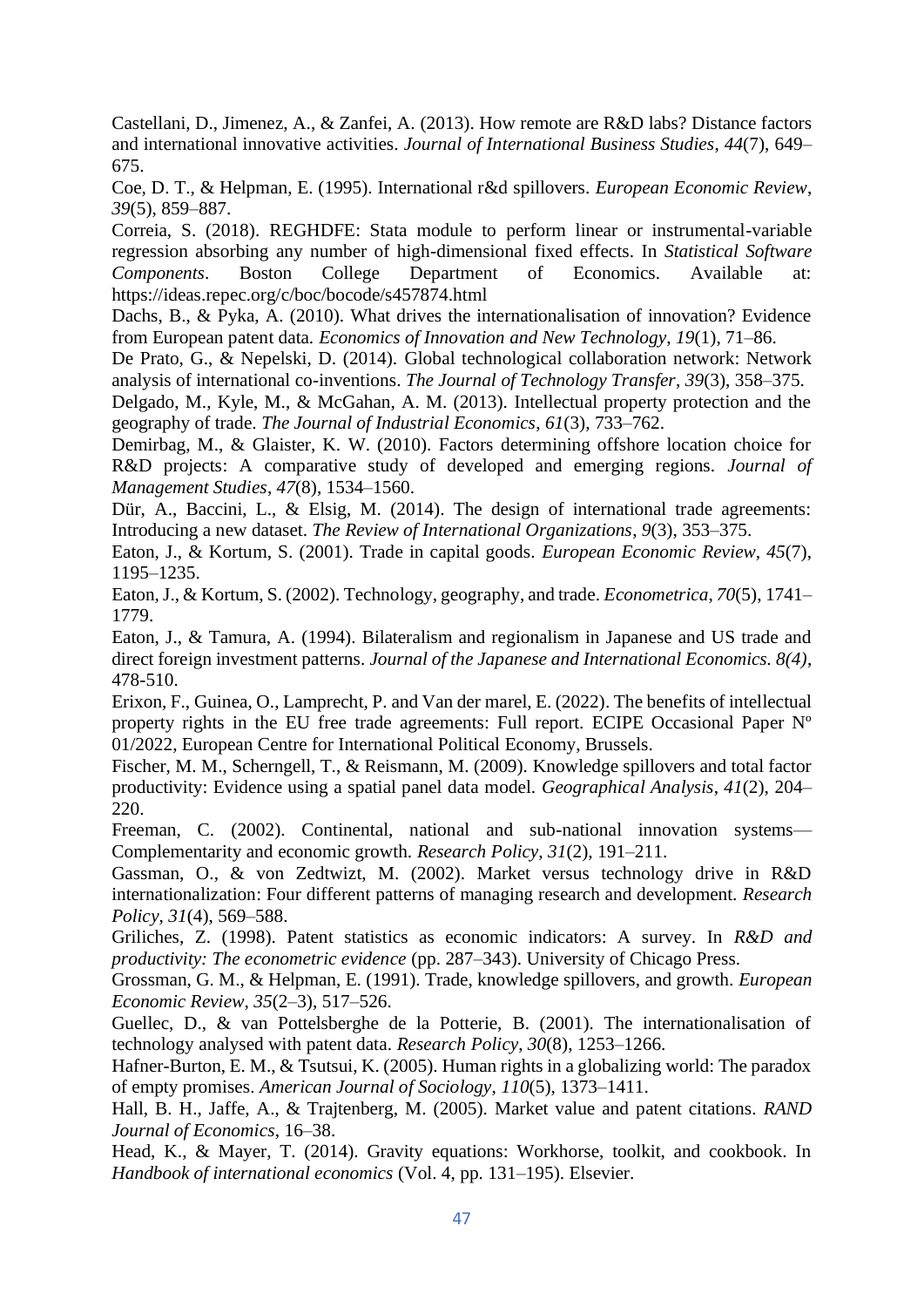Hofmann, C., Osnago, A., & Ruta, M. (2017). *Horizontal depth: A new database on the content of preferential trade agreements*. The World Bank.

Hsu, C.-W., Lien, Y.-C., & Chen, H. (2015). R&D internationalization and innovation performance. *International Business Review*, *24*(2), 187–195.

Ivus, O. (2010). Do stronger patent rights raise high-tech exports to the developing world? *Journal of International Economics*, *81*(1), 38–47.

Jaffe, A. B., Trajtenberg, M., & Henderson, R. (1993). Geographic localization of knowledge spillovers as evidenced by patent citations. *The Quarterly Journal of Economics*, *108*(3), 577– 598.

Jinji, N., Zhang, X., & Haruna, S. (2019). Do deeper regional trade agreements enhance international technology spillovers? *The World Economy*, *42*(8), 2326–2363.

Keller, W. (2010). International trade, foreign direct investment, and technology spillovers. In *Handbook of the Economics of Innovation* (Vol. 2, pp. 793–829). Elsevier.

Krugman, P. (1995). Increasing returns, imperfect competition and the positive theory of international trade. *Handbook of International Economics*, *3*, 1243–1277.

Krugman, P. R. (1991). *Geography and trade*. MIT press.

LaBelle, J., & Santacreu, A. M. (2021). Technology Transfer and Regional Trade Agreements. Economic Synopses 23. Federal Reserve Bank of St. Louis. *Available at SSRN 3941632*.

Larch, M., Wanner, J., Yotov, Y. V., & Zylkin, T. (2019). Currency unions and trade: A PPML re‐assessment with high‐dimensional fixed effects. *Oxford Bulletin of Economics and Statistics*, *81*(3), 487–510.

Leamer, E., & Levinsohn, J. (1995). *International Trade theory: The Evidence. Handbook of International Economics, V 3. G. Grossman and K. Rogoff, eds*.

Lewin, A. Y., Massini, S., & Peeters, C. (2009). Why are companies offshoring innovation? The emerging global race for talent. *Journal of International Business Studies*, *40*(6), 901–925.

Manning, W. G., & Mullahy, J. (2001). Estimating log models: To transform or not to transform? *Journal of Health Economics*, *20*(4), 461–494.

Mansfield, E. D., & Reinhardt, E. (2008). International institutions and the volatility of international trade. *International Organization*, *62*(4), 621–652.

Martínez-Zarzoso, I., & Chelala. S. (2021). Trade Agreements and International Technology Transfer. *Review of World Economics*. Forthcoming.

Maskus, K. E., & Penubarti, M. (1995). How trade-related are intellectual property rights? *Journal of International Economics*, *39*(3–4), 227–248.

Maskus, K. E., & Ridley, W. (2016). Intellectual property-related preferential trade agreements and the composition of trade. *Robert Schuman Centre for Advanced Studies Research Paper*, *2016/35*.

Mayer, T., & Zignago, S. (2011). *Notes on CEPII's distances measures: The GeoDist database*. Montobbio, F., & Sterzi, V. (2013). The globalization of technology in emerging markets: A gravity model on the determinants of international patent collaborations. *World Development*, *44*, 281–299.

Nagaoka, S., Motohashi, K., & Goto, A. (2010). Patent statistics as an innovation indicator. In *Handbook of the Economics of Innovation* (Vol. 2, pp. 1083–1127). Elsevier.

Nieto, M. J., & Rodríguez, A. (2011). Offshoring of R&D: Looking abroad to improve innovation performance. *Journal of International Business Studies*, *42*(3), 345–361.

OECD. (2009). *OECD Patent Statistics Manual*. OECD Publishing.

OECD. (2020). *Indicators of international co-operation* [Doi:https://doi.org/10.1787/data-00507-en]. https://www.oecd-ilibrary.org/content/data/data-00507-en

Okawa, Y., & Van Wincoop, E. (2012). Gravity in international finance. *Journal of International Economics*, *87*(2), 205–215.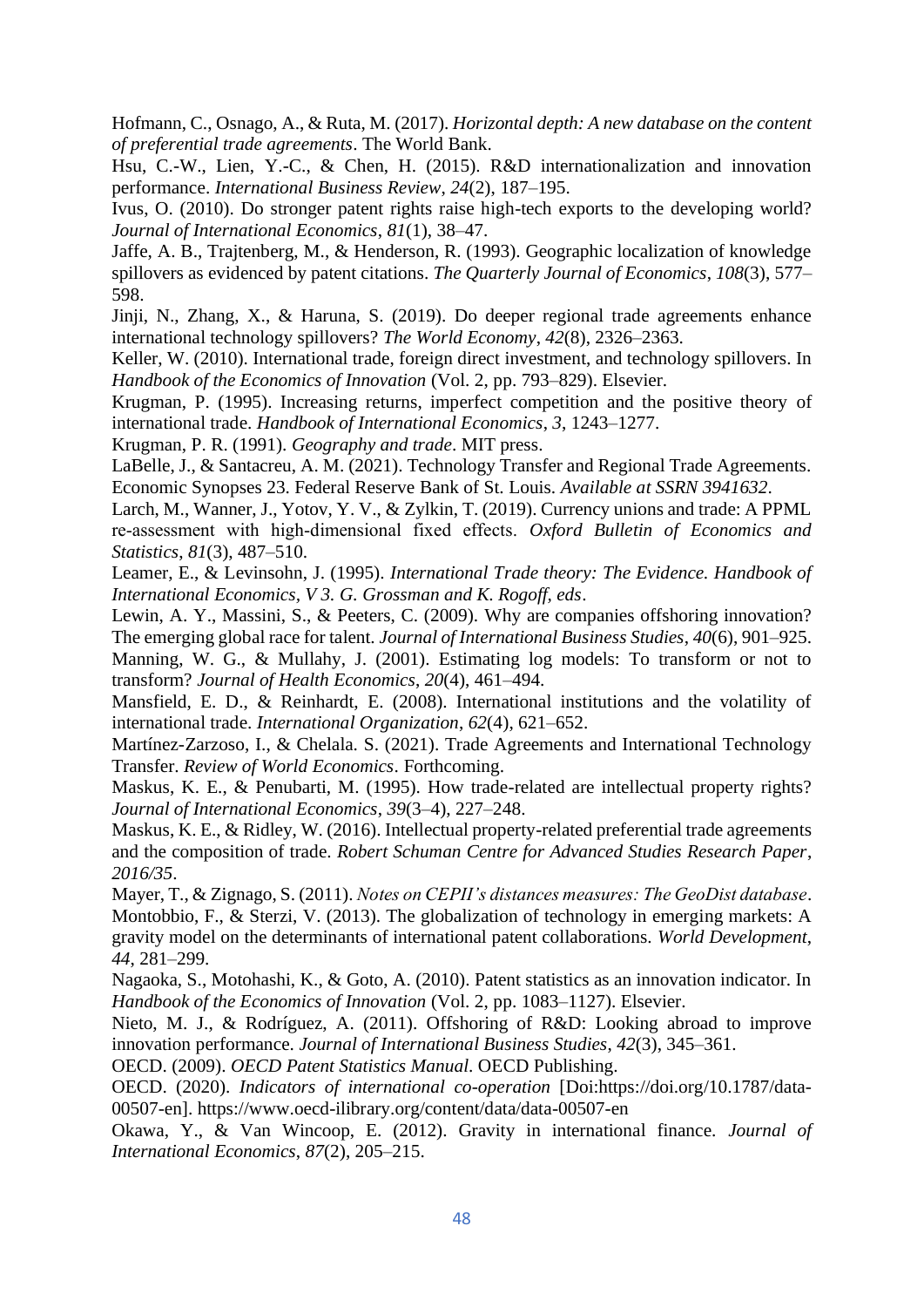Pavcnik, N. (2002). Trade liberalization, exit, and productivity improvements: Evidence from Chilean plants. *The Review of Economic Studies*, *69*(1), 245–276.

Peeters, C., & van Pottelsberghe de la Potterie, B. (2006). Innovation strategy and the patenting behavior of firms. *Journal of Evolutionary Economics*, *16*(1–2), 109–135.

Peri, G. (2005). Determinants of knowledge flows and their effect on innovation. *Review of Economics and Statistics*, *87*(2), 308–322.

Picci, L. (2010). The internationalization of inventive activity: A gravity model using patent data. *Research Policy*, *39*(8), 1070–1081.

Rickard, S. J., & Kono, D. Y. (2014). Think globally, buy locally: International agreements and government procurement. *The Review of International Organizations*, *9*(3), 333–352.

Rivera-Batiz, L. A., & Romer, P. M. (1991). International trade with endogenous technological change. *European Economic Review*, *35*(4), 971–1001.

Romer, P. M. (1990). Endogenous technological change. *Journal of Political Economy*, *98*(5, Part 2), 71–102.

Saggi, K. (2002). Trade, foreign direct investment, and international technology transfer: A survey. *The World Bank Research Observer*, *17*(2), 191–235.

Santacreu, A.M. (2022). Dynamic Gains from Trade Agreements with Intellectual Property Provisions. Federal Reserve Bank of St. Louis. Mimeo.

Santos Silva, J, & Tenreyro, S. (2006). The log of gravity. *The Review of Economics and Statistics*, *88*(4), 641–658.

Santos Silva, J, & Tenreyro, S. (2011). Further simulation evidence on the performance of the Poisson pseudo-maximum likelihood estimator. *Economics Letters*, *112*(2), 220–222.

Smith, P. J. (2001). How do foreign patent rights affect US exports, affiliate sales, and licenses? *Journal of International Economics*, *55*(2), 411–439.

Tinbergen, J. (1962). *Suggestions for an international economic policy*. Twentieth Century Fund. New-York.

World Bank. (2017). *Measuring and analyzing the impact of GVCs on economic development.*  World Bank Group. Washington, D.C.

Yotov, Y. V., Piermartini, R., Monteiro, J.-A., & Larch, M. (2016). *An advanced guide to trade policy analysis: The structural gravity model*. World Trade Organization Geneva.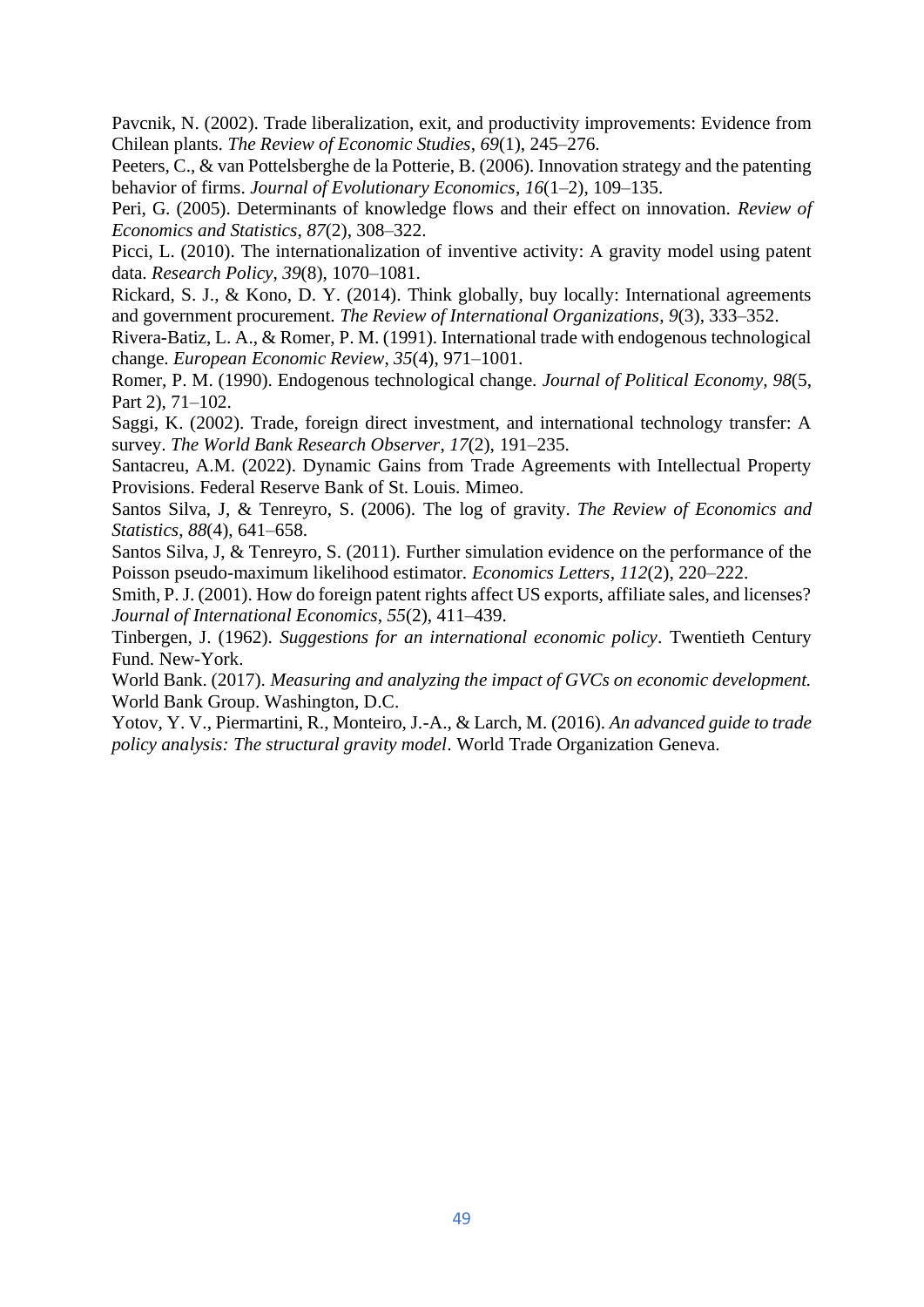| Country                | <b>Income classification</b> | Country                     | <b>Income classification</b> |
|------------------------|------------------------------|-----------------------------|------------------------------|
| Algeria                | Upper middle income          | Latvia                      | High income                  |
| Andorra                | High income                  | Lebanon                     | Upper middle income          |
| Argentina              | Upper middle income          | Liechtenstein               | High income                  |
| Armenia                | Upper middle income          | Lithuania                   | High income                  |
| Australia              | High income                  | Luxembourg                  | High income                  |
| Austria                | High income                  | Malaysia                    | Upper middle income          |
| <b>Belarus</b>         | Upper middle income          | Malta                       | High income                  |
| Belgium                | High income                  | Mexico                      | Upper middle income          |
| Bosnia and Herzegovina | Upper middle income          | Moldova                     | Lower middle income          |
| Brazil                 | Upper middle income          | Morocco                     | Lower middle income          |
| Bulgaria               | Upper middle income          | Netherlands                 | High income                  |
| Canada                 | High income                  | New Zealand                 | High income                  |
| Chile                  | High income                  | Norway                      | High income                  |
| China                  | Upper middle income          | Pakistan                    | Lower middle income          |
| Colombia               | Upper middle income          | Panama                      | High income                  |
| Costa Rica             | Upper middle income          | Peru                        | Upper middle income          |
| Cyprus                 | High income                  | Philippines                 | Lower middle income          |
| Czech Republic         | High income                  | Poland                      | High income                  |
| Denmark                | High income                  | Portugal                    | High income                  |
| Ecuador                | Upper middle income          | Romania                     | Upper middle income          |
| Egypt                  | Lower middle income          | <b>Russian Federation</b>   | Upper middle income          |
| El Salvador            | Lower middle income          | Saudi Arabia                | High income                  |
| Estonia                | High income                  | Singapore                   | High income                  |
| Finland                | High income                  | Slovak Republic             | High income                  |
| France                 | High income                  | Slovenia                    | High income                  |
| Georgia                | Upper middle income          | South Africa                | Upper middle income          |
| Germany                | High income                  | Spain                       | High income                  |
| Greece                 | High income                  | Sri Lanka                   | Upper middle income          |
| Guatemala              | Upper middle income          | Sweden                      | High income                  |
| Hong Kong              | High income                  | Switzerland                 | High income                  |
| Hungary                | High income                  | Thailand                    | Upper middle income          |
| Iceland                | High income                  | Tunisia                     | Lower middle income          |
| India                  | Lower middle income          | Turkey                      | Upper middle income          |
| Indonesia              | Lower middle income          | Ukraine                     | Lower middle income          |
| Ireland                | High income                  | <b>United Arab Emirates</b> | High income                  |
| Israel                 | High income                  | United Kingdom              | High income                  |
| Italy                  | High income                  | <b>United States</b>        | High income                  |
| Jamaica                | Upper middle income          | Uruguay                     | High income                  |
| Japan                  | High income                  |                             |                              |
| Jordan                 | Upper middle income          |                             |                              |
| Kazakhstan             | Upper middle income          |                             |                              |
| Kenya                  | Lower middle income          |                             |                              |
| South Korea            | High income                  |                             |                              |

# **APPENDIX Table A.1. Country list and income classification**

**Note:** 81 countries. Income groups correspond to the classification of the World Bank in 2019.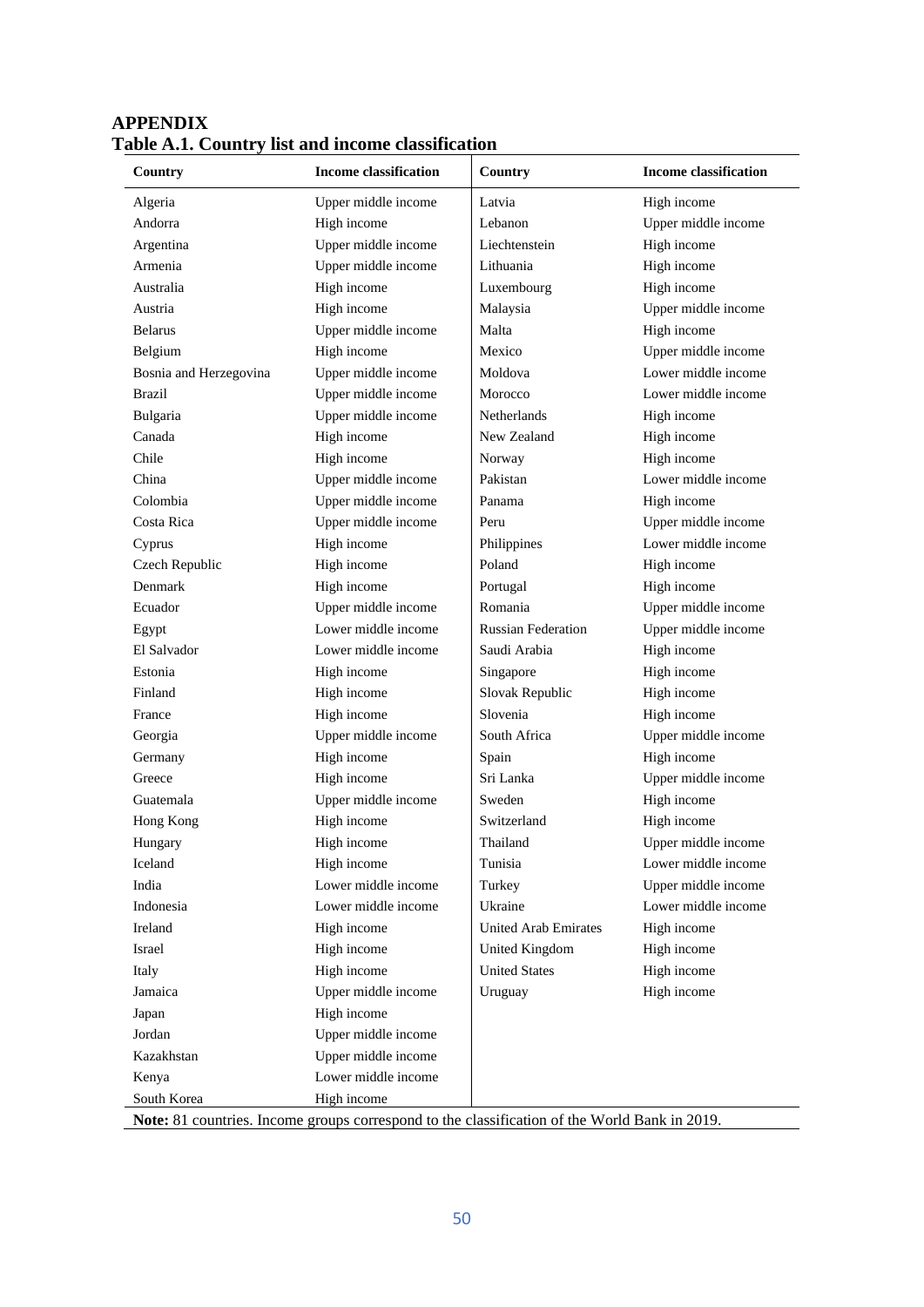| Year | Owner                                                                        | <b>Inventor</b> | Count | Year | Owner       | <b>Inventor</b> | Count |
|------|------------------------------------------------------------------------------|-----------------|-------|------|-------------|-----------------|-------|
|      | UK.                                                                          | <b>US</b>       | 99    |      | US.         | France          | 659   |
|      | Germany                                                                      | United          | 137   |      | Switzerland | Germany         | 686   |
| 1980 | <b>US</b>                                                                    | UK.             | 139   | 2000 | Germany     | <b>US</b>       | 901   |
|      | Switzerland                                                                  | Germany         | 145   |      | <b>US</b>   | Germany         | 1143  |
|      | <b>US</b>                                                                    | Germany         | 161   |      | <b>US</b>   | UK              | 1450  |
|      | Netherlands                                                                  | UK.             | 153   |      | Switzerland | <b>US</b>       | 896   |
|      | Germany                                                                      | <b>US</b>       | 178   |      | Germany     | US              | 1001  |
| 1985 | Netherlands                                                                  | Germany         | 217   | 2005 | Switzerland | Germany         | 1038  |
|      | Switzerland                                                                  | Germany         | 233   |      | US.         | <b>UK</b>       | 1225  |
|      | US.                                                                          | UK.             | 261   |      | US.         | Germany         | 1426  |
|      | Germany                                                                      | US.             | 258   |      | Germany     | <b>US</b>       | 833   |
|      | Switzerland                                                                  | Germany         | 279   |      | Switzerland | <b>US</b>       | 839   |
| 1990 | UK                                                                           | US.             | 279   | 2010 | US.         | <b>UK</b>       | 967   |
|      | US.                                                                          | Germany         | 324   |      | Switzerland | Germany         | 1004  |
|      | <b>US</b>                                                                    | UK              | 423   |      | <b>US</b>   | Germany         | 1043  |
|      | <b>US</b>                                                                    | Japan           | 360   |      | US.         | China           | 696   |
|      | Switzerland                                                                  | Germany         | 376   |      | Switzerland | Germany         | 964   |
| 1995 | Germany                                                                      | <b>US</b>       | 397   | 2015 | US.         | UK              | 965   |
|      | US                                                                           | Germany         | 531   |      | Germany     | <b>US</b>       | 997   |
|      | <b>US</b>                                                                    | <b>UK</b>       | 781   |      | <b>US</b>   | Germany         | 1067  |
|      | Note: Number of international patents. Own calculation. Source: OECD (2020). |                 |       |      |             |                 |       |

**Table A.2. Domestic ownership of foreign inventions (Top 5 country pairs)**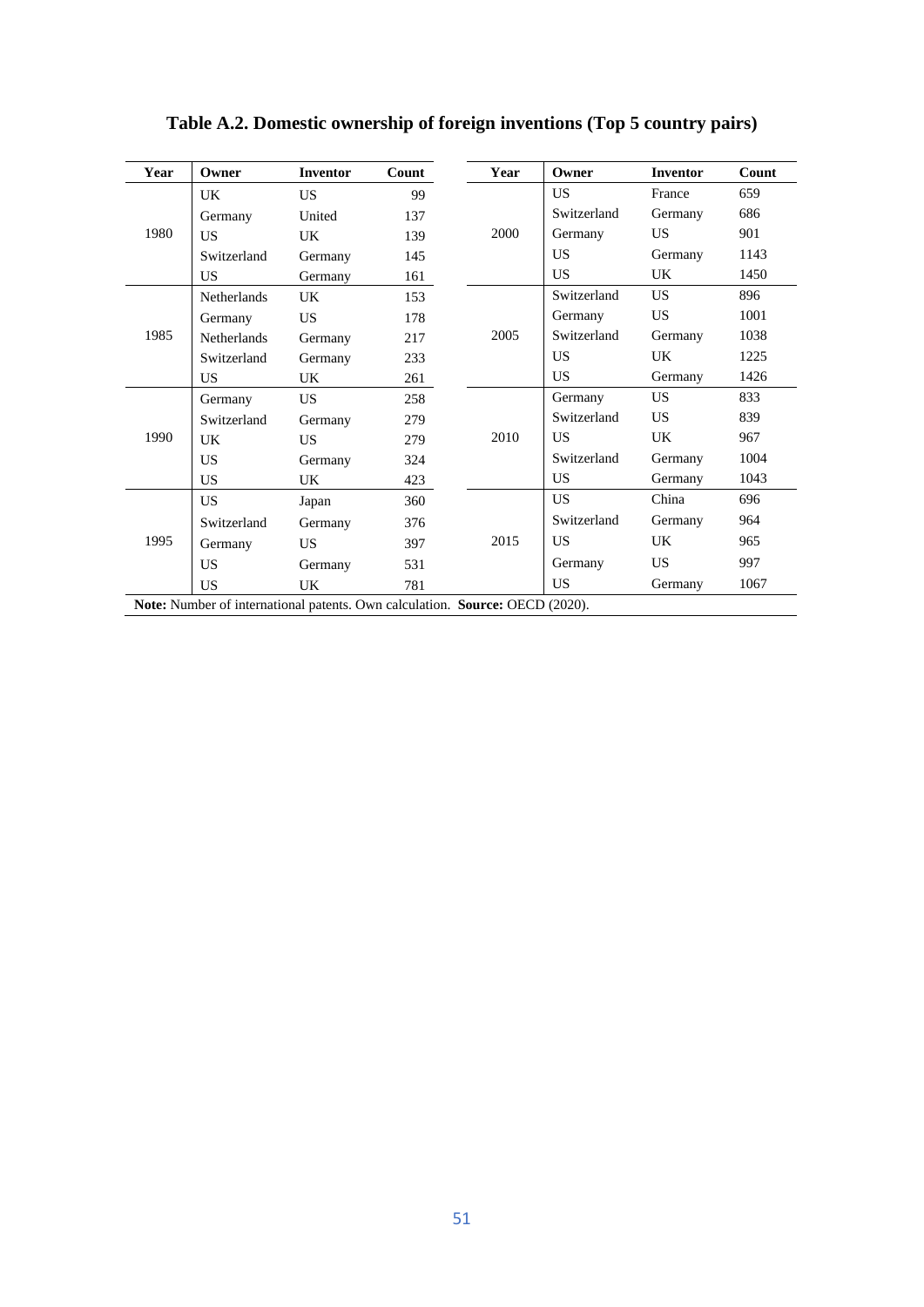| <b>Agreement</b>                      | <b>Entry into force</b> | <b>Type</b>          |
|---------------------------------------|-------------------------|----------------------|
| <b>ASEAN</b> free trade area          | 1992                    | <b>FTA</b>           |
| ASEAN-Australia-New Zealand           | 2010                    | FTA & EIA            |
| ASEAN-India                           | 2010                    | FTA & EIA            |
| ASEAN-Korea                           | 2010                    | FTA & EIA            |
| Armenia - Kazakhstan                  | 2001                    | <b>FTA</b>           |
| Armenia - Moldova                     | 1995                    | <b>FTA</b>           |
| Armenia - Russian Federation          | 1993                    | FTA.                 |
| Armenia - Ukraine                     | 1996                    | <b>FTA</b>           |
| Australia-New Zealand (ANZCERTA)      | 1983                    | FTA & EIA            |
| Australia-Singapore                   | 2003                    | <b>FTA &amp; EIA</b> |
| Australia-Thailand                    | 2005                    | FTA & EIA            |
| <b>CAFTA-DR</b>                       | 2006                    | FTA & EIA            |
| CAN                                   | 1988                    | CU                   |
| <b>CEFTA</b>                          | 2007                    | <b>FTA</b>           |
| CEZ.                                  | 2004                    | <b>FTA</b>           |
| <b>CIS</b>                            | 1994                    | <b>FTA</b>           |
| <b>COMESA</b>                         | 1994                    | <b>CU</b>            |
| Canada - Chile                        | 1997                    | FTA & EIA            |
| Canada - Colombia                     | 2011                    | <b>FTA &amp; EIA</b> |
| Canada - Costa Rica                   | 2002                    | <b>FTA</b>           |
| Canada - Israel                       | 1997                    | <b>FTA</b>           |
| Canada - Jordan                       | 2012                    | <b>FTA</b>           |
| Canada - Panama                       | 2013                    | FTA & EIA            |
| Canada - Rep. of Korea                | 2015                    | <b>FTA &amp; EIA</b> |
| Canada-EFTA                           | 2009                    | <b>FTA</b>           |
| Canada-Peru                           | 2009                    | FTA & EIA            |
| Central American Common Market (CACM) | 1961                    | CU                   |
| Chile - Colombia                      | 2009                    | FTA & EIA            |
| Chile - Central America               | 2002                    | FTA & EIA            |
| Chile - Malaysia                      | 2012                    | <b>FTA</b>           |
| Chile - Mexico                        | 1999                    | FTA & EIA            |
| Chile-Australia                       | 2009                    | FTA & EIA            |
| Chile-China                           | 2006                    | FTA & EIA            |
| Chile-Japan                           | 2007                    | FTA & EIA            |
| Chile-Korea                           | 2004                    | FTA & EIA            |
| China - Costa Rica                    | 2011                    | FTA & EIA            |
| China-ASEAN                           | 2005                    | FTA & EIA            |
| China-Hong Kong                       | 2004                    | FTA & EIA            |
| China-New Zealand                     | 2008                    | FTA & EIA            |
| China-Pakistan                        | 2007                    | FTA & EIA            |
| China-Peru                            | 2010                    | FTA & EIA            |
| China-Singapore                       | 2009                    | FTA & EIA            |
| Colombia - Mexico                     | 1995                    | FTA & EIA            |
| Colombia - Northern Triangle          | 2009                    | FTA & EIA            |
| Costa Rica - Peru                     | 2013                    | FTA & EIA            |
| Costa Rica - Singapore                | 2013                    | FTA & EIA            |

# **Table A.3. List of agreements**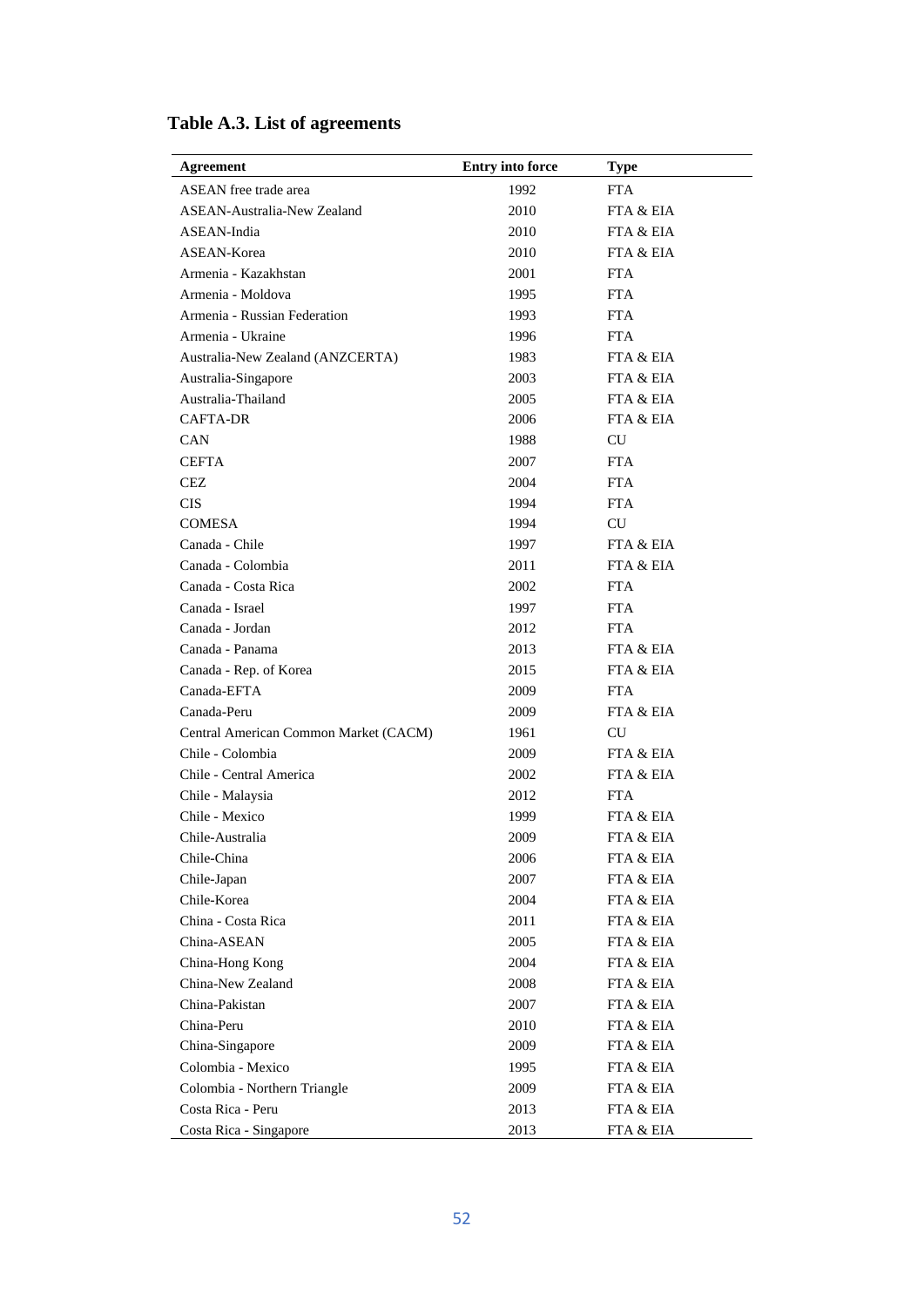| EAEC                                   | 1997 | <b>CU</b>            |  |
|----------------------------------------|------|----------------------|--|
| $EC(9)$ Enlargement                    | 1973 | <b>CU</b>            |  |
| EC (10) Enlargement                    | 1981 | CU                   |  |
| EC (12) Enlargement                    | 1986 | CU                   |  |
| EC (15) Enlargement                    | 1995 | <b>CU &amp; EIA</b>  |  |
| $EC(25)$ Enlargement                   | 2004 | <b>CU &amp; EIA</b>  |  |
| $EC(27)$ Enlargement                   | 2007 | <b>CU &amp; EIA</b>  |  |
| <b>EC</b> Treaty                       | 1958 | CU & EIA             |  |
| EC-Algeria                             | 2005 | <b>FTA</b>           |  |
| EC-Bosnia Herzegovina                  | 2008 | <b>FTA</b>           |  |
| <b>EC-CARIFORUM</b>                    | 2008 | FTA & EIA            |  |
| EC-Chile                               | 2003 | FTA & EIA            |  |
| EC-Egypt                               | 2004 | <b>FTA</b>           |  |
| EC-Iceland                             | 1973 | <b>FTA</b>           |  |
| EC-Israel                              | 2000 | <b>FTA</b>           |  |
| EC-Jordan                              | 2002 | <b>FTA</b>           |  |
| EC-Lebanon                             | 2003 | <b>FTA</b>           |  |
| EC-Mexico                              | 2000 | FTA & EIA            |  |
| EC-Morocco                             | 2000 | <b>FTA</b>           |  |
| EC-Norway                              | 1973 | <b>FTA</b>           |  |
| <b>EC-South Africa</b>                 | 2000 | <b>FTA</b>           |  |
| <b>EC-Switzerland Liechtenst0</b>      | 1973 | <b>FTA</b>           |  |
| EC-Tunisia                             | 1998 | <b>FTA</b>           |  |
| EC-Turkey                              | 1996 | CU                   |  |
| EEA                                    | 1994 | EIA                  |  |
| EFTA - Accession of Iceland            | 1970 | <b>FTA</b>           |  |
| EFTA - Bosnia and Herzegovina          | 2015 | <b>FTA</b>           |  |
| EFTA - Central America (Costa Rica and |      |                      |  |
| Panama)                                | 2014 | FTA & EIA            |  |
| EFTA - Chile                           | 2004 | FTA & EIA            |  |
| EFTA - Colombia                        | 2011 | FTA & EIA            |  |
| EFTA - Egypt                           | 2007 | <b>FTA</b>           |  |
| EFTA - Hong Kong, China                | 2012 | <b>FTA &amp; EIA</b> |  |
| EFTA - Jordan                          | 2002 | FTA                  |  |
| EFTA - Lebanon                         | 2007 | <b>FTA</b>           |  |
| EFTA - Mexico                          | 2001 | FTA & EIA            |  |
| EFTA - Morocco                         | 1999 | <b>FTA</b>           |  |
| EFTA - Peru                            | 2011 | <b>FTA</b>           |  |
| <b>EFTA - SACU</b>                     | 2008 | <b>FTA</b>           |  |
| EFTA - Singapore                       | 2003 | FTA & EIA            |  |
| EFTA - Tunisia                         | 2005 | <b>FTA</b>           |  |
| EFTA - Ukraine                         | 2012 | FTA & EIA            |  |
| EFTA-Israel                            | 1993 | <b>FTA</b>           |  |
| EFTA-Korea                             | 2006 | FTA & EIA            |  |
| EU - Andorra                           | 1991 | CU                   |  |
| EU - Central America                   | 2013 | FTA & EIA            |  |
| EU - Colombia and Peru                 | 2013 | FTA & EIA            |  |
| EU - Georgia                           | 2014 | FTA & EIA            |  |
| EU - Korea, Republic of                | 2011 | FTA & EIA            |  |
| EU - Republic of Moldova               | 2014 | FTA & EIA            |  |
| Egypt - Turkey                         | 2007 | FTA                  |  |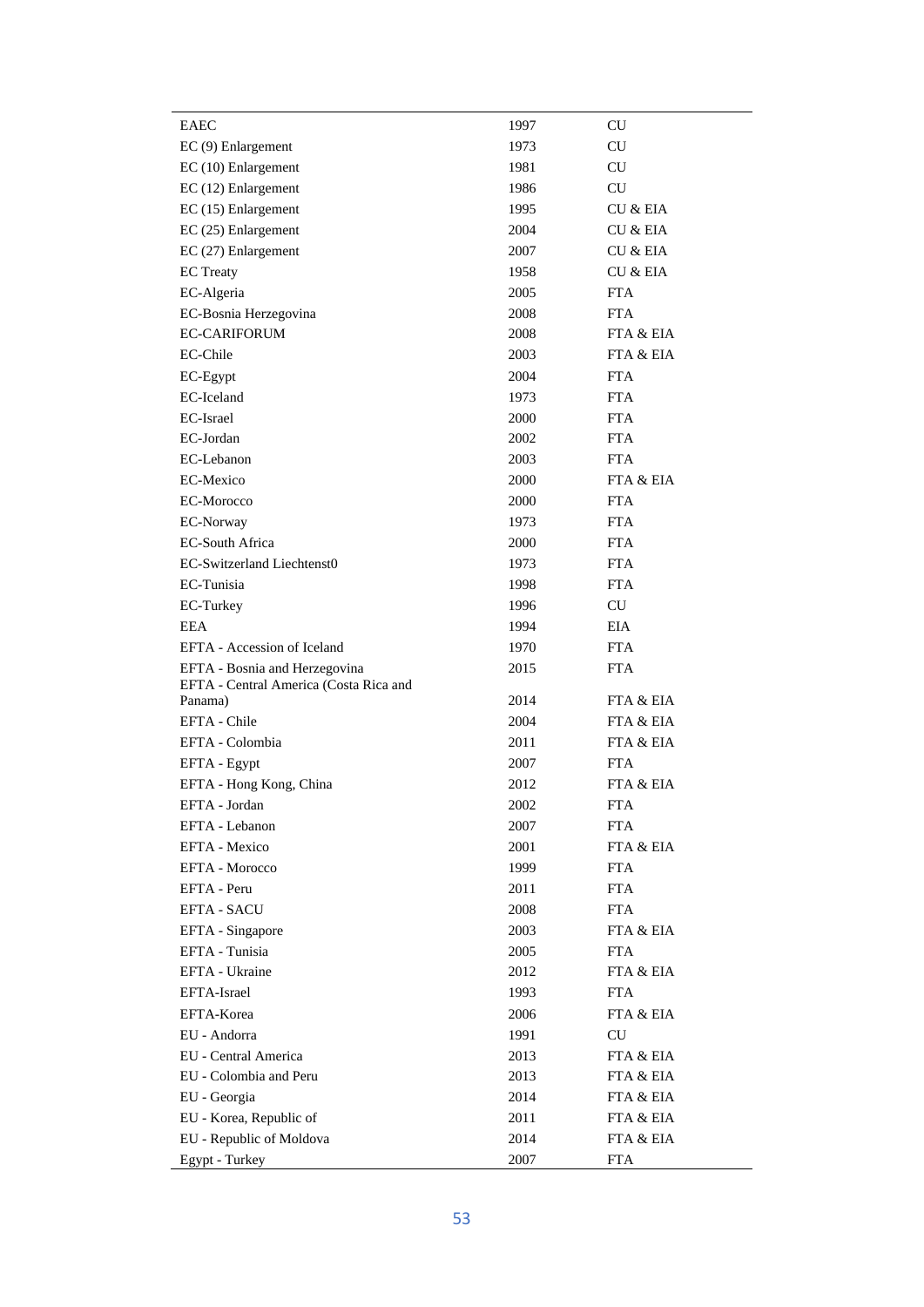| Eurasian Economic Union (EAEU)<br>Eurasian Economic Union (EAEU) -<br>Accession of Armenia | 2015<br>2015 | CU & EIA<br><b>CU &amp; EIA</b> |
|--------------------------------------------------------------------------------------------|--------------|---------------------------------|
| European Free Trade Association (EFTA)                                                     | 1960         | FTA & EIA                       |
| GCC                                                                                        | 2003         | CU                              |
| Georgia - Armenia                                                                          | 1998         | <b>FTA</b>                      |
| Georgia - Kazakhstan                                                                       | 1999         | <b>FTA</b>                      |
| Georgia - Russian Federation                                                               | 1994         | FTA                             |
| Georgia - Ukraine                                                                          | 1996         | FTA                             |
| Gulf Cooperation Council (GCC) - Singapore                                                 | 2013         | FTA & EIA                       |
| Hong Kong, China - Chile                                                                   | 2014         | FTA & EIA                       |
| Hong Kong, China - New Zealand                                                             | 2011         | FTA & EIA                       |
| Iceland - China                                                                            | 2014         | FTA & EIA                       |
| India-Japan                                                                                | 2011         | FTA & EIA                       |
| India-Malaysia                                                                             | 2011         | FTA & EIA                       |
| India-Singapore                                                                            | 2005         | FTA & EIA                       |
| India-Sri Lanka                                                                            | 2001         | FTA                             |
| Israel - Mexico                                                                            | 2000         | FTA                             |
|                                                                                            | 2015         | FTA & EIA                       |
| Japan - Australia                                                                          | 2012         | FTA & EIA                       |
| Japan - Peru                                                                               | 2008         | FTA                             |
| Japan-ASEAN<br>Japan-Indonesia                                                             | 2008         | FTA & EIA                       |
|                                                                                            |              | FTA & EIA                       |
| Japan-Malaysia                                                                             | 2006         |                                 |
| Japan-Mexico                                                                               | 2005         | FTA & EIA                       |
| Japan-Philippines                                                                          | 2008         | FTA & EIA                       |
| Japan-Singapore<br>Japan-Switzerland                                                       | 2002<br>2009 | FTA & EIA<br>FTA & EIA          |
| Japan-Thailand                                                                             | 2007         | FTA & EIA                       |
|                                                                                            | 2005         | FTA & EIA                       |
| Jordan - Singapore<br>Korea, Republic of - Australia                                       | 2014         | FTA & EIA                       |
| Korea, Republic of - Turkey                                                                | 2013         | <b>FTA</b>                      |
| Korea, Republic of - US                                                                    | 2012         | FTA & EIA                       |
| Korea, Republic of-India                                                                   | 2010         | FTA & EIA                       |
| Korea, Republic of-Singapore                                                               | 2006         | FTA & EIA                       |
| <b>MERCOSUR</b>                                                                            | 1991         | CU & EIA                        |
| Malaysia - Australia                                                                       |              | FTA & EIA                       |
| Mexico - Central America                                                                   | 2013<br>2012 | FTA & EIA                       |
|                                                                                            |              | FTA & EIA                       |
| Mexico - Uruguay                                                                           | 2004<br>1994 |                                 |
| NAFTA                                                                                      |              | FTA & EIA                       |
| New Zealand - Malaysia                                                                     | 2010         | FTA & EIA<br>FTA & EIA          |
| New Zealand - Singapore                                                                    | 2001         |                                 |
| <b>PAFTA</b>                                                                               | 1998         | FTA                             |
| Pakistan - Malaysia                                                                        | 2008         | FTA & EIA                       |
| Pakistan - Sri Lanka                                                                       | 2005         | <b>FTA</b>                      |
| Panama - Chile<br>Panama - Costa Rica (Panama - Central                                    | 2008         | FTA & EIA                       |
| America)                                                                                   | 2008         | FTA & EIA                       |
| Panama - El Salvador (Panama - Central<br>America)                                         | 2003         | FTA & EIA                       |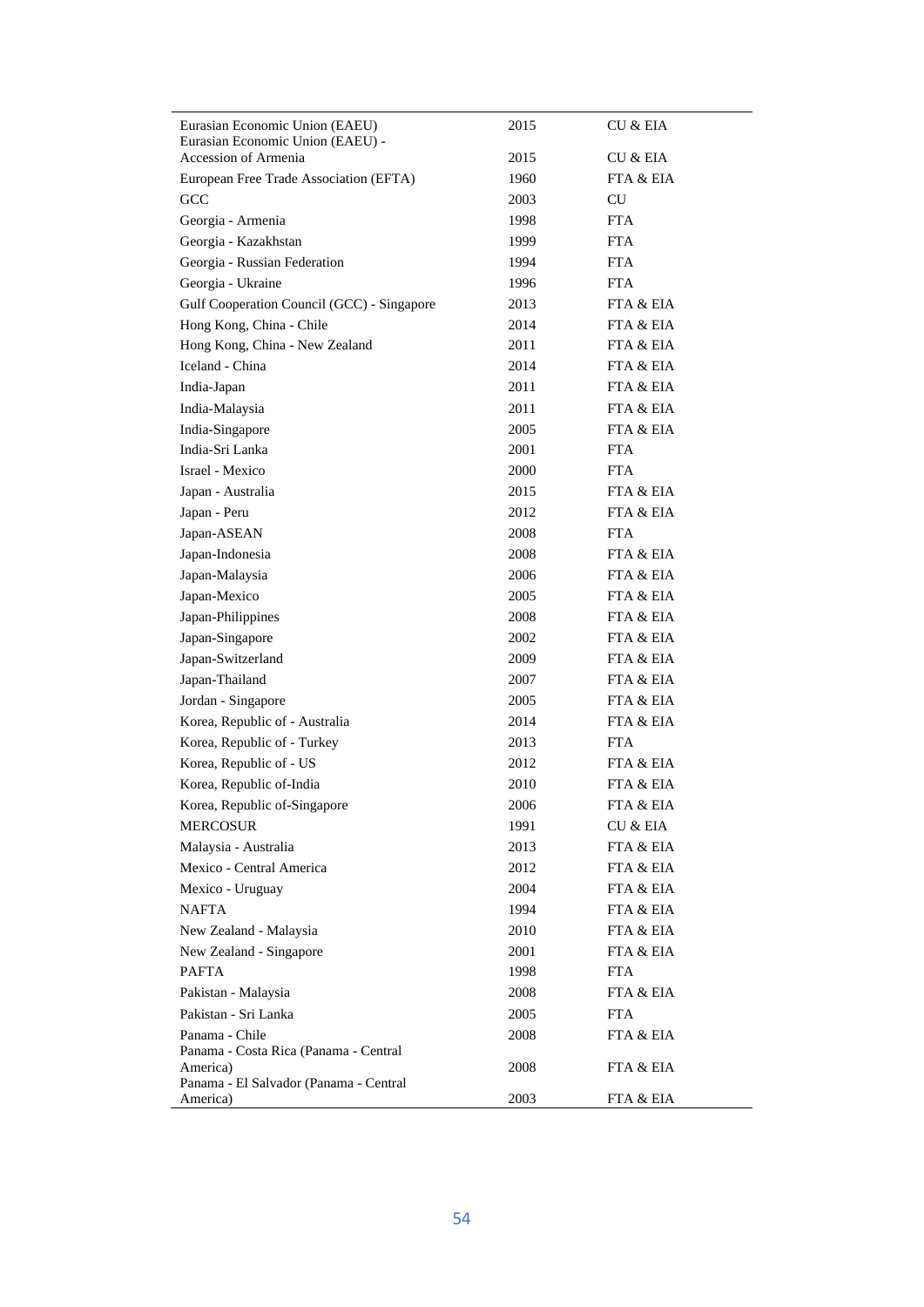| Panama - Guatemala (Panama - Central                                                                                  |      |            |
|-----------------------------------------------------------------------------------------------------------------------|------|------------|
| America                                                                                                               | 2009 | FTA & EIA  |
| Panama - Peru                                                                                                         | 2012 | FTA & EIA  |
| Panama - Singapore                                                                                                    | 2006 | FTA & EIA  |
| Peru - Chile                                                                                                          | 2009 | FTA & EIA  |
| Peru - Korea, Republic of                                                                                             | 2011 | FTA & EIA  |
| Peru - Mexico                                                                                                         | 2012 | FTA & EIA  |
| Peru - Singapore                                                                                                      | 2009 | FTA & EIA  |
| <b>Russian Federation - Belarus</b>                                                                                   | 1993 | <b>FTA</b> |
| Russian Federation - Belarus - Kazakhstan                                                                             | 1997 | CU         |
| Russian Federation - Kazakhstan                                                                                       | 1993 | <b>FTA</b> |
| Russian Federation - Republic of Moldova                                                                              | 1993 | <b>FTA</b> |
| Russian Federation-Ukraina                                                                                            | 1994 | <b>FTA</b> |
| <b>SAFTA</b>                                                                                                          | 2006 | <b>FTA</b> |
| Switzerland - China                                                                                                   | 2014 | FTA & EIA  |
| Thailand - New Zealand                                                                                                | 2005 | FTA & EIA  |
| Trans-Pacific Strategic Economic Partnership<br>Treaty on a Free Trade Area between<br>members of the Commonwealth of | 2006 | FTA & EIA  |
| Independent States (CIS)                                                                                              | 2012 | <b>FTA</b> |
| Turkey - Bosnia and Herzegovina                                                                                       | 2003 | <b>FTA</b> |
| Turkey - Chile                                                                                                        | 2011 | <b>FTA</b> |
| Turkey - Georgia                                                                                                      | 2008 | <b>FTA</b> |
| Turkey - Israel                                                                                                       | 1997 | <b>FTA</b> |
| Turkey - Jordan                                                                                                       | 2011 | <b>FTA</b> |
| Turkey - Morocco                                                                                                      | 2006 | <b>FTA</b> |
| Turkey - Tunisia                                                                                                      | 2005 | <b>FTA</b> |
| Turkey-EFTA                                                                                                           | 1992 | <b>FTA</b> |
| US - Colombia                                                                                                         | 2012 | FTA & EIA  |
| US - Panama                                                                                                           | 2012 | FTA & EIA  |
| US-Australia                                                                                                          | 2005 | FTA & EIA  |
| US-Chile                                                                                                              | 2004 | FTA & EIA  |
| US-Israel                                                                                                             | 1985 | <b>FTA</b> |
| US-Jordan                                                                                                             | 2001 | FTA & EIA  |
| US-Morocco                                                                                                            | 2006 | FTA & EIA  |
| US-Peru                                                                                                               | 2009 | FTA & EIA  |
| US-Singapore                                                                                                          | 2004 | FTA & EIA  |
| Ukraine - Moldova                                                                                                     | 2005 | <b>FTA</b> |
| Ukraine-Belarus                                                                                                       | 2006 | <b>FTA</b> |
| Ukraine-Kazakhstan                                                                                                    | 1998 | FTA        |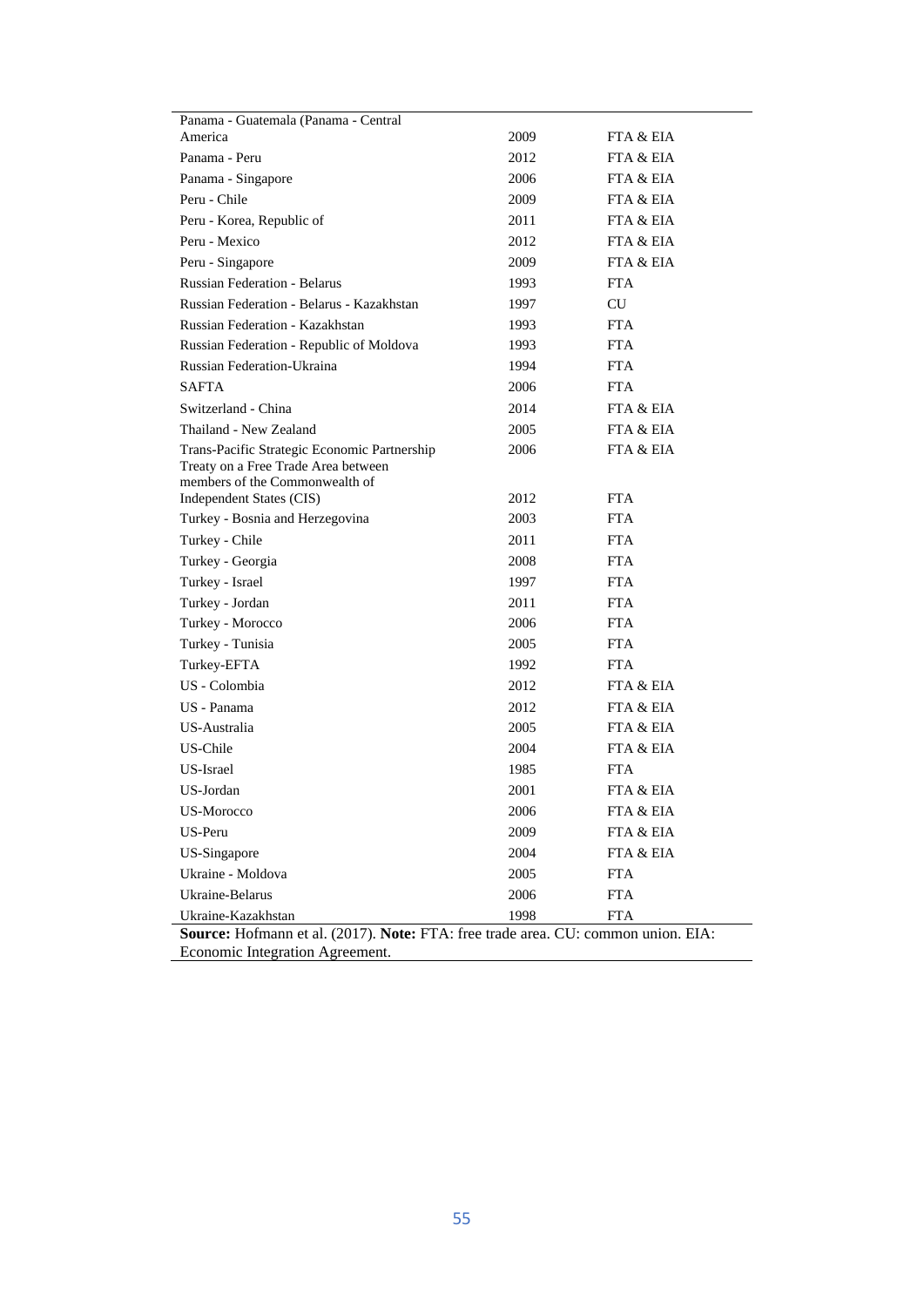| Dep variable: DOFI      | <b>IPR</b>         | RT                 | <b>IFSO</b>        | <b>INPO</b>        | DP                 |
|-------------------------|--------------------|--------------------|--------------------|--------------------|--------------------|
| Explanatory variables:  | (1)                | (2)                | (3)                | (4)                | (5)                |
| FTA_zprov               | $0.999***$         | $0.847***$         | $0.832***$         | $0.831***$         | $0.841***$         |
|                         | (0.0749)           | (0.0811)           | (0.0784)           | (0.0785)           | (0.0788)           |
| Ln (distance)           | $-0.00974$         | $-0.00907$         | $-0.0119$          | $-0.0120$          | $-0.0120$          |
|                         | (0.0139)           | (0.0156)           | (0.0142)           | (0.0142)           | (0.0142)           |
| <b>Border</b>           | $0.615***$         | $0.669***$         | $0.662***$         | $0.661***$         | $0.661***$         |
|                         | (0.0262)           | (0.0272)           | (0.0264)           | (0.0264)           | (0.0264)           |
| Language                | 0.388***           | $0.371***$         | $0.386***$         | 0.385***           | $0.383***$         |
|                         | (0.0283)           | (0.0279)           | (0.0285)           | (0.0285)           | (0.0284)           |
| Colony                  | 0.0498             | 0.0306             | 0.0179             | 0.0200             | 0.0213             |
| <b>TRIPS</b>            | (0.0390)<br>0.0119 | (0.0393)<br>0.0189 | (0.0397)<br>0.0239 | (0.0397)<br>0.0213 | (0.0398)<br>0.0217 |
|                         | (0.0365)           | (0.0378)           | (0.0373)           | (0.0373)           | (0.0374)           |
| FTA_depth               | $-0.0781***$       | $-0.0564***$       | $-0.0494***$       | $-0.0500***$       | $-0.0532***$       |
|                         | (0.0104)           | (0.0108)           | (0.0106)           | (0.0106)           | (0.0106)           |
| ${\cal DP}$             | $-0.355***$        | $-0.132**$         | $-0.0923*$         | $-0.0923*$         | $-0.138$           |
|                         | (0.0556)           | (0.0562)           | (0.0529)           | (0.0529)           | (0.0911)           |
| <i>INPO</i>             | $0.338***$         | $0.261**$          | $0.339**$          | $0.308**$          | $0.309**$          |
|                         | (0.0995)           | (0.129)            | (0.136)            | (0.131)            | (0.129)            |
| <b>IFSO</b>             | $0.164**$          | $-0.0112$          | $-0.162$           | $-0.0162$          | $-0.00755$         |
|                         | (0.0833)           | (0.0833)           | (0.108)            | (0.0854)           | (0.0859)           |
| RT                      | $0.276***$         | 0.0780             | $0.252***$         | $0.262***$         | $0.248***$         |
|                         | (0.0528)           | (0.0698)           | (0.0556)           | (0.0554)           | (0.0565)           |
| IPR                     | $0.223***$         | $0.329***$         | $0.311***$         | $0.308***$         | $0.330***$         |
|                         | (0.0623)           | (0.0651)           | (0.0636)           | (0.0636)           | (0.0661)           |
| $IPR\_lag5$             | $0.251***$         |                    |                    |                    |                    |
|                         | (0.0432)           |                    |                    |                    |                    |
| $IPR_{lag}10$           | $0.143***$         |                    |                    |                    |                    |
|                         | (0.0475)           |                    |                    |                    |                    |
| $IPR$ <sub>_lag15</sub> | $0.172***$         |                    |                    |                    |                    |
|                         | (0.0500)           |                    |                    |                    |                    |
| $RT\_lag5$              |                    | $0.369***$         |                    |                    |                    |
|                         |                    | (0.0657)           |                    |                    |                    |
| $RT\_lag10$             |                    | $-0.0358$          |                    |                    |                    |
|                         |                    | (0.0651)           |                    |                    |                    |
| $RT\_lag15$             |                    | $-0.162***$        |                    |                    |                    |
|                         |                    | (0.0510)           | $0.570***$         |                    |                    |
| $IFSO\_lag5$            |                    |                    | (0.161)            |                    |                    |
| IFSO_lag10              |                    |                    | $-0.361**$         |                    |                    |
|                         |                    |                    | (0.173)            |                    |                    |
| $IFSO_{2}$ lag15        |                    |                    | 0.226              |                    |                    |
|                         |                    |                    | (0.332)            |                    |                    |
| $INPO_{2}$              |                    |                    |                    | $-0.185$           |                    |
|                         |                    |                    |                    | (0.341)            |                    |
| $INPO\_lag10$           |                    |                    |                    | 2.938***           |                    |
|                         |                    |                    |                    | (0.959)            |                    |
| $INPO\_lag15$           |                    |                    |                    | 1.546              |                    |
|                         |                    |                    |                    | (0.965)            |                    |
| $DP_{lag5}$             |                    |                    |                    |                    | $-0.0171$          |
|                         |                    |                    |                    |                    | (0.0965)           |
| $DP\_lag10$             |                    |                    |                    |                    | 0.111              |
|                         |                    |                    |                    |                    | (0.0783)           |
| $DP_{lag15}$            |                    |                    |                    |                    | $-0.0511$          |
|                         |                    |                    |                    |                    | (0.0779)           |
| Observations            | 92,251             | 92,251             | 92,251             | 92,251             | 92,251             |
| R-squared               | 0.948              | 0.948              | 0.947              | 0.947              | 0.947              |

# **Table 3 Implementation period and effect of technology-related provisions**

**Note:** Standard errors in parentheses. Significance level \* p<0.1, \*\* p<0.05, \*\*\* p<0.01. Dependent variable *DOFI*. Clustered standard errors clustered at country pair. Estimation using the *ppml\_panel\_sg* command in Stata (Larch et al., 2019). Park-type Test: null hypothesis states heteroskedastic errors. GNR denotes Gauss-Newton Regression: null hypothesis states CVMR assumption for the functional form of the variance. DP: data protection. INP: Innovation policies. IFSO: Information Society. RT: Research and Technology. IPR: Intellectual Property Rights. Origin-time and destination-time FE were added in all regressions as proxies for multilateral resistance.